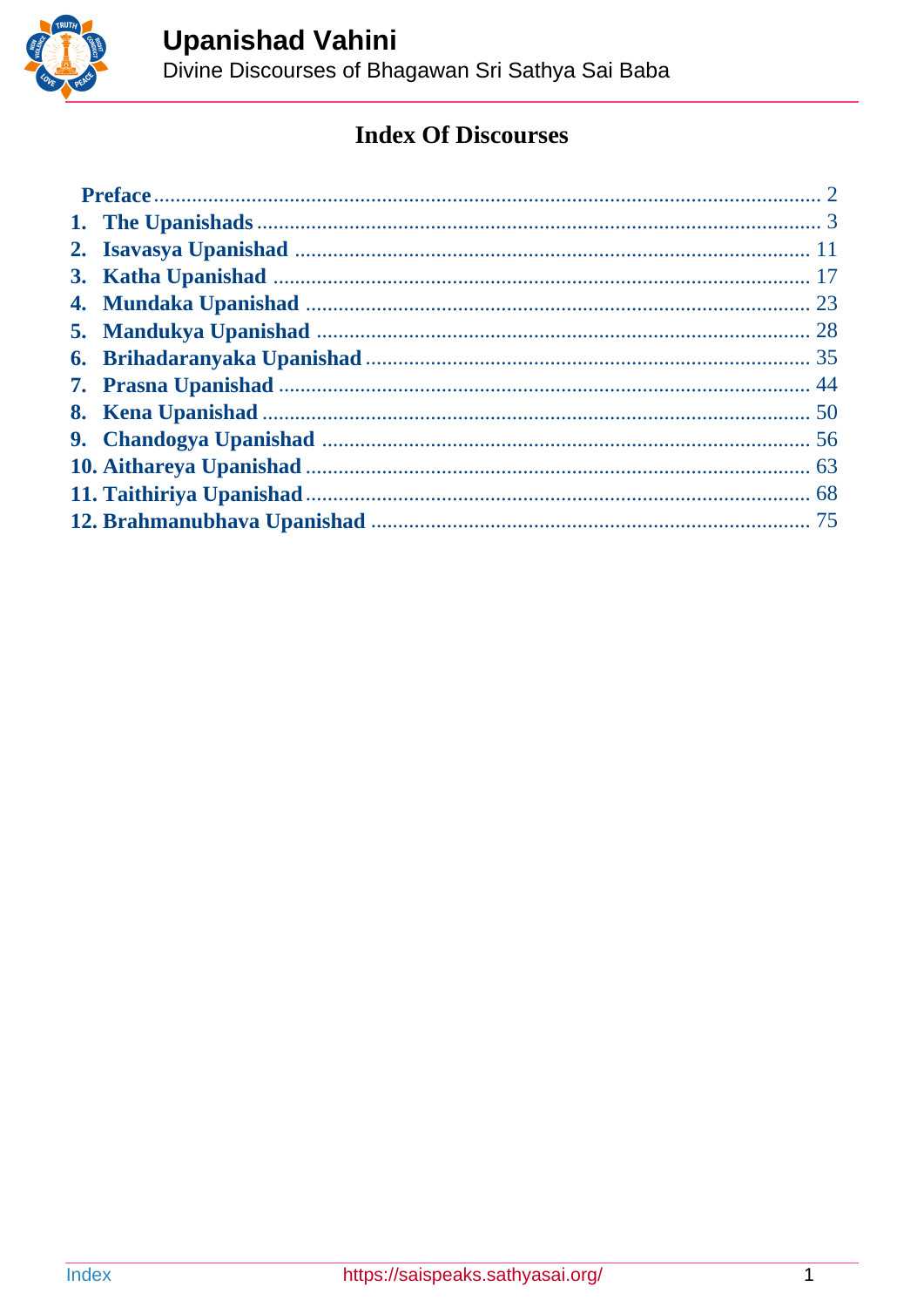# <span id="page-1-0"></span>**Preface**

### **DEAR READER!**

Bhagawan Sri Sathya Sai Baba has come among humanity and is providing spiritual sustenance and guidance, in order to re-establish truth, justice, peace, and love as the mainspring of individual, social, and national life. He is using ancient and modern instruments for this great task, Sanathana Dharma and science. His writings, discourses, and conversations, which correct, communicate, and convince, are full of statements and commentaries on the discoveries of physical and metaphysical sciences.

This book, which gives in English His articles (first published in Telugu in the Sanathana Sarathi) on the Ten Upanishads (invaluable textbooks on spiritual discipline and on the glorious fruit of spiritual adventure) will reveal to you the vast limitless mercy that impels Him to save us from trivialities and prompts Him to guide us along, until we reach the Goal of Life.

Making us tread the path discovered by the sages of the past, inducing us to revere their light and their message, illumining in us the flame of knowledge, which dispels delusion - that is what Bhagawan, with His Supreme Love, does for us in this book.

Let us read it with care, recapitulate it with earnestness in the silence of our hearts, and practise it with humility and faith in every turn of thought, in every tilt of tongue, and in every digit of deed.

N. KASTURI

Prasanthi Nilayam, 21 April 1968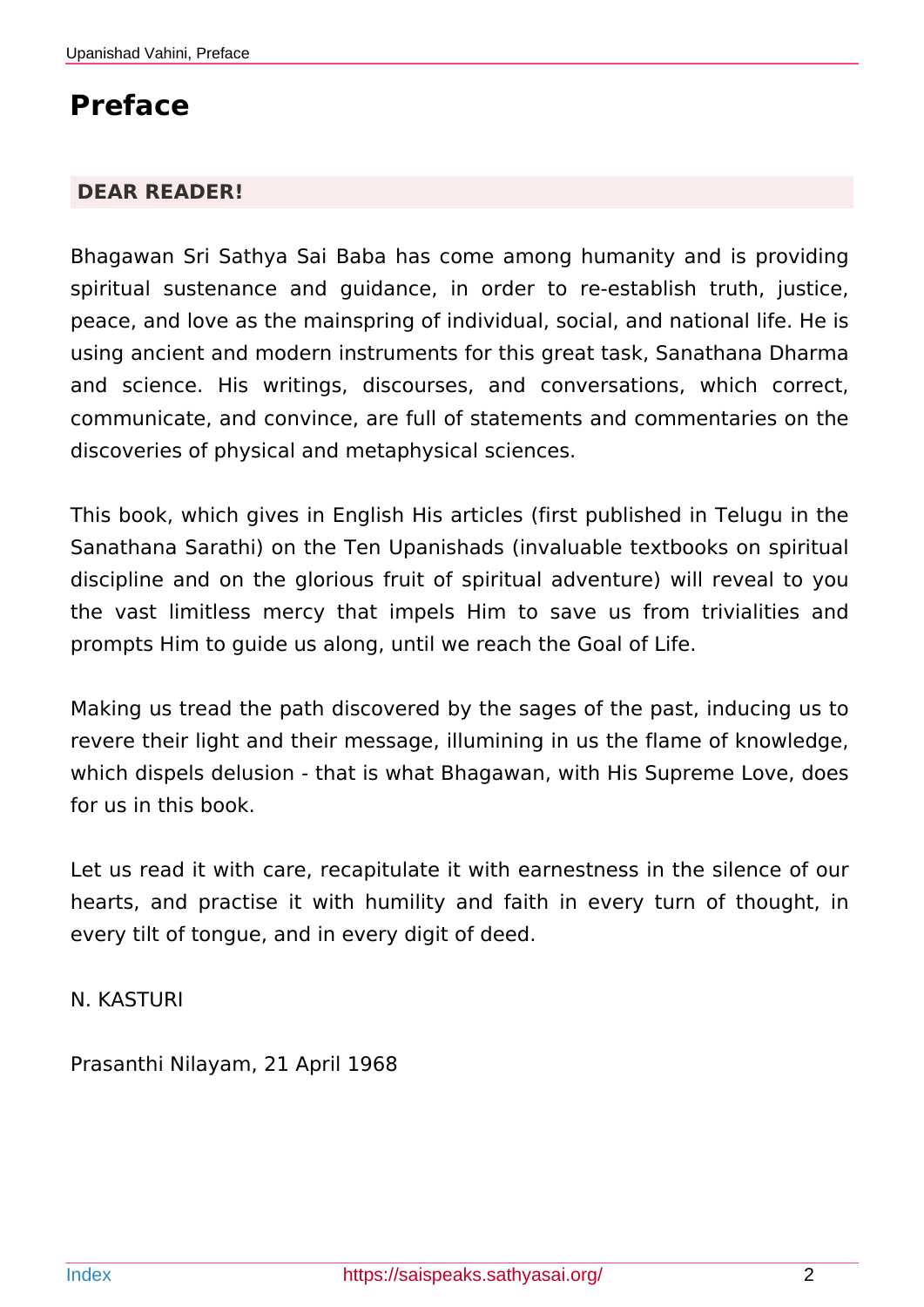# <span id="page-2-0"></span>**1. The Upanishads**

Humanity is essentially divine. However, one believes oneself to be an individual, limited and temporary, because one is entangled in the characteristics of the five elements: sound, touch, form, taste, and smell. This error brings about joy and grief, good and bad, birth and death. To escape from this association with the elements, to rid oneself of the pulls of their characteristics, is the sign of liberation, known as kaivalya, moksha, or mukthi.

The names may change, but the achievement is the same.

While entangled in the five elements, one is attracted, distracted, or disappointed by them, all of which causes distress. Wealth, possessions vehicles, buildings, etc. - are all transmutations of the elements. One craves them, and when one loses them or fails to get them, one spurns them.

Let us take the five elements, one by one. The living being has the first one, the earth, as its base. Water, the second, is the basis for the earth. Water is produced from fire, the third element, and fire itself emanates from wind (vayu), which is the fourth. Wind arises from ether (akasa). Ether emerges from the primal nature, and the primal nature is but the manifestation of one aspect of the majesty of God, or the supreme sovereign Atma (Paramatma).

Seeking to reach that supreme Atma, the source and core of the universe, the individual (jivi), who has entangled himself in the elements, has to overcome the bonds one by one, by discrimination and steady practice of detachment. One who does this is a spiritual aspirant, and one who wins in this struggle is liberated even while alive (is a jivan-muktha).

### **Study the Upanishads for higher spiritual wisdom**

For the process of such discrimination and for the visualisation of one's innate reality, one has to study the Upanishads. Collectively called Vedanta, they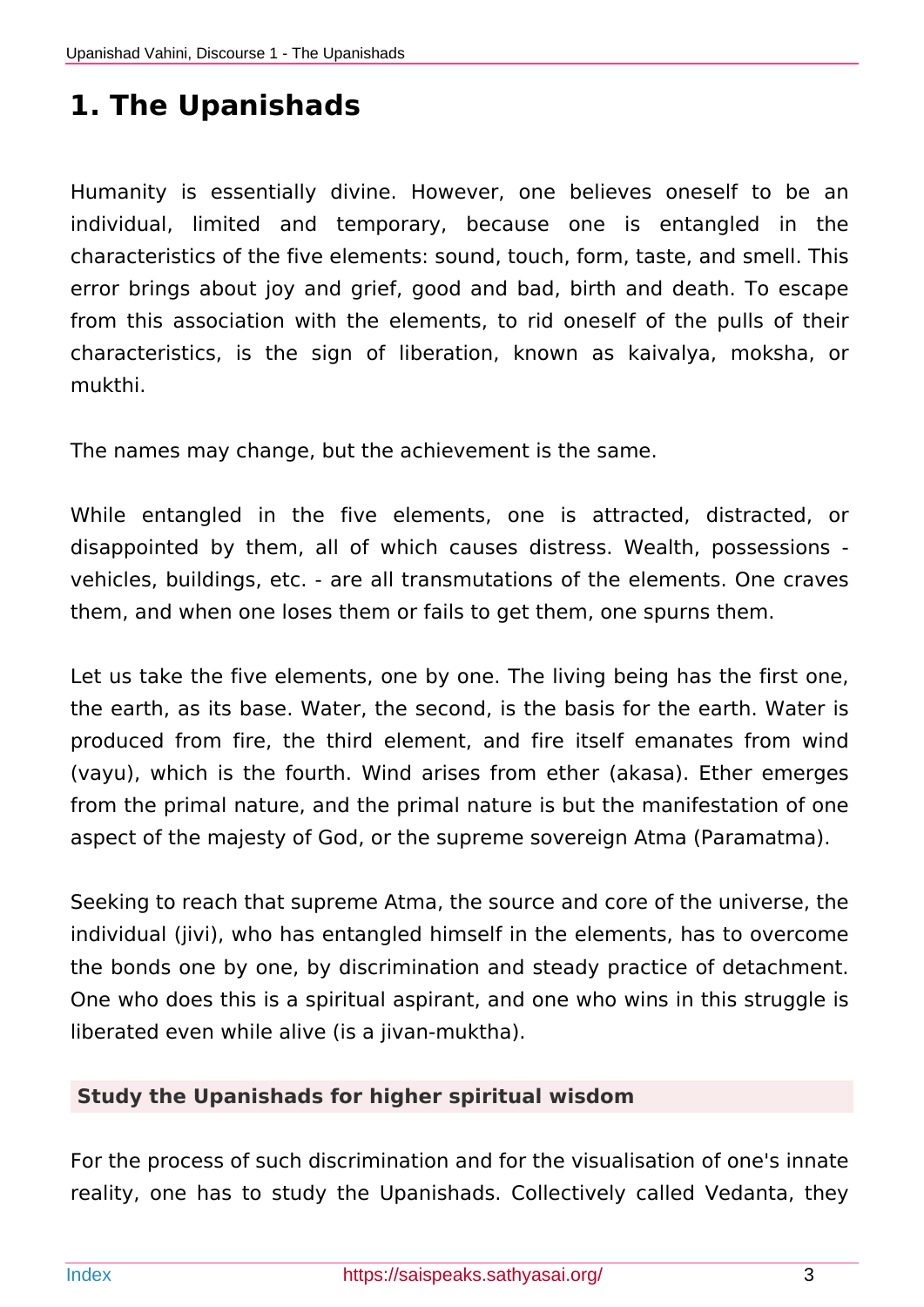form the section of the Vedas that deals with the higher wisdom - the Jnanakanda. Liberation from the consequences of ignorance can be secured only by spiritual knowledge (jnana). The Upanishads themselves declare, By knowledge alone can freedom be won (Jnanath eva thu kaivalyam).

The Vedas are reputed to be "three-sectioned", the three sections being spiritual wisdom (jnana), contemplation or worship (upasana), and dedicated activity (karma). These three are also found in the Upanishads; they provide the basis for the non-dualist (a-dwaitha), qualified non-dualist (visishtaadwaitha), and dualist (dwaitha) systems of philosophy.

The word Upanishad denotes the study and practice of the innate truth, Brahma-vidya denotes the supremacy of spiritual contemplation, and Yogasastra denotes the mental churning that brings success.

What is the fundamental activity that is required? What is the basic thing to be known? It is just one's real reality. The Upanishads describe the various stages and modes of this search.

The name Upanishad is full of significance. Upa-ni means the process of studying with steadfastness (nishta); shath means the attainment of the Ultimate Reality. The name Upa-ni-shath arose for these reasons. The Upanishads do not only teach the principles of knowledge of the supreme Reality (Atma-vidya), they also instruct in the practical means of realisation. They point out not only the duties and obligations one has to bear but also tell us the acts to be done and those to be avoided.

Why, the Gita is but the essence of the Upanishads, isn't it? Arjuna acquired by the lessons of the Gita the fruit of listening to the Upanishads. The statement, "That thou art (Thath twam asi)" is found in the Upanishads.

In the Gita, Krishna says to Arjuna, "I am Arjuna among the Pandavas," that is to say, "I and You are the same." This is the same as saying "Thou art That," that the individual and God (jiva and Iswara) are the same. So, whether it is the Gita or the Upanishads, the teaching is non-duality, not duality or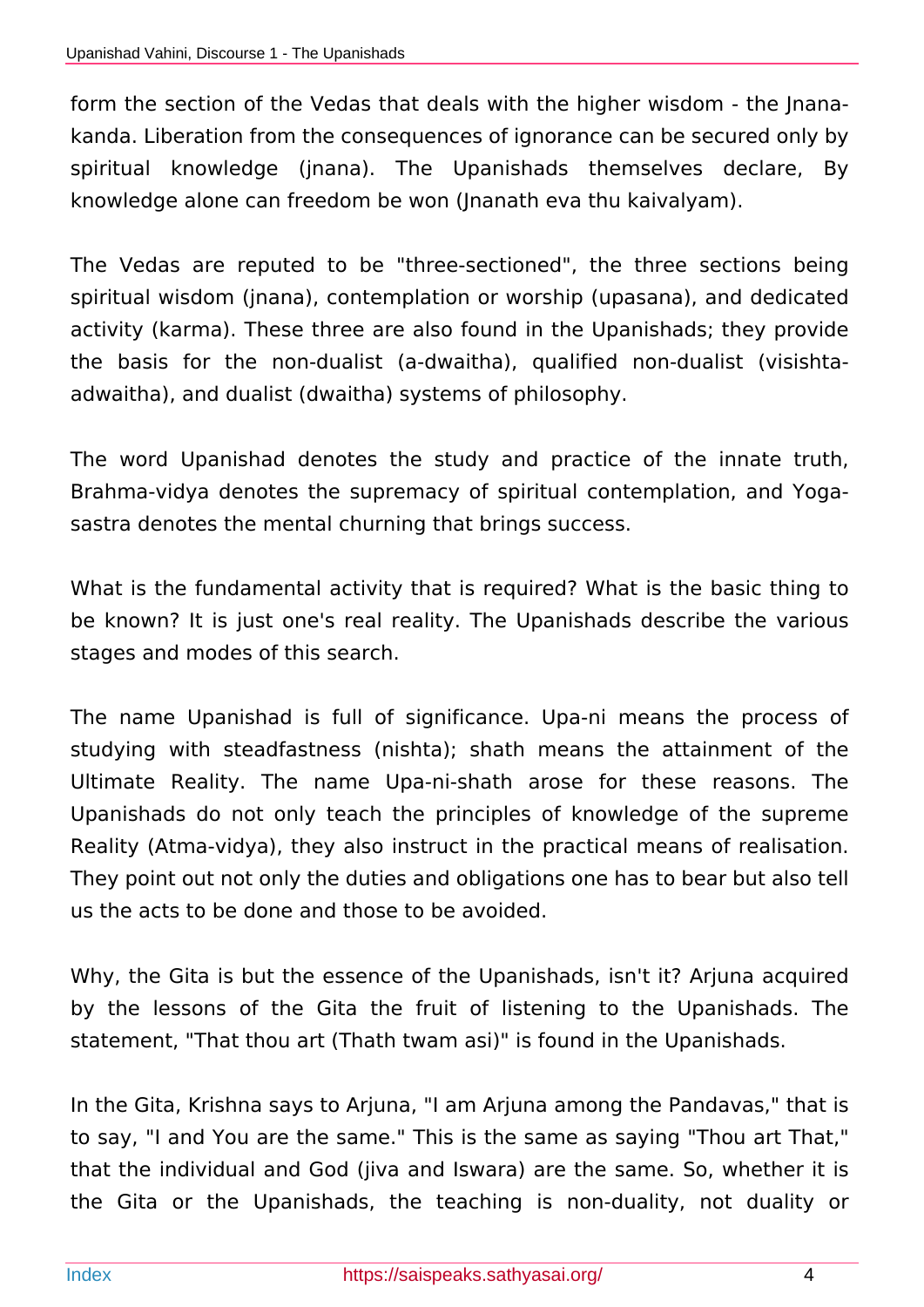qualified monism.

# **Develop purity of consciousness, moral awareness, and spiritual discrimination**

The human eye cannot delve into the microcosm or the macrocosm. It cannot read the mystery of the virus or the atom or the stellar universe. Therefore, scientists supplement the eye with the microscope and the telescope.

Similarly, sages are able to experience Divinity through the eye of knowledge gained by following the dharma of moral conduct and spiritual discipline.

When the human eye needs an extraneous instrument to observe even the insignificant worm and virus, how can a person refuse to go through the process of mantra in order to see the omnipresent transcendent Principle? It is very hard to acquire the eye of wisdom. Concentration is essential for it. And, for concentration to develop and stabilise, three things are very important: purity of consciousness, moral awareness, and spiritual discrimination.

These qualifications are difficult for ordinary folk to attain.

But humanity is endowed with the special instrument of discrimination, of judgement, of analysis and synthesis.

Among the animals, only mankind possesses it. It has to be developed and utilised to the best purpose.

Through this instrument, one can realise the immanent Divinity.

Instead, one pesters oneself and others with questions like: Where does God reside? If He is real, why isn't He seen? Hearing such queries, one feels like pitying the poor questioners, for they are announcing their own foolishness. They are like the dullards who aspire for university degrees without taking pains even to learn the alphabet. They aspire to realise God without putting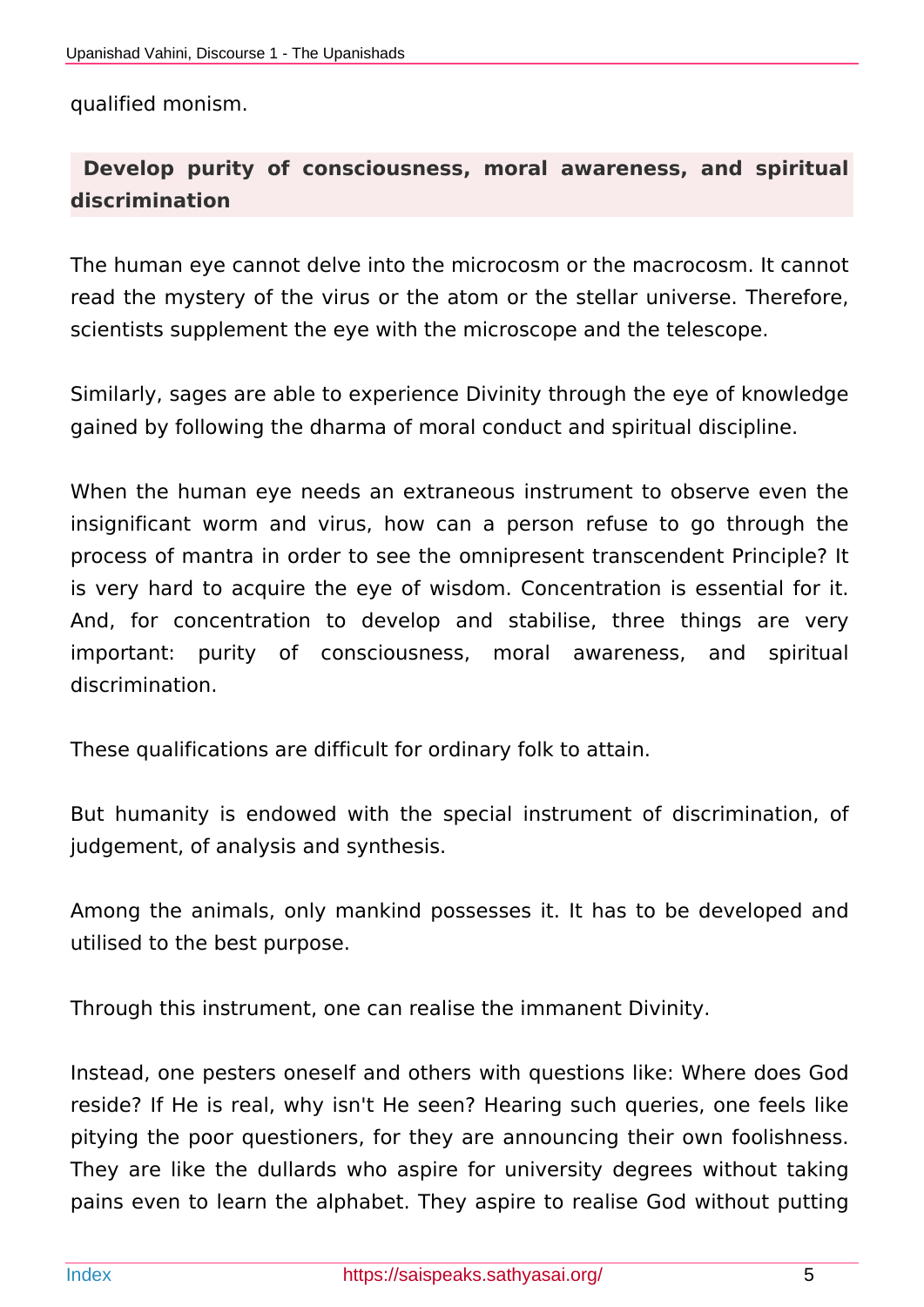themselves to the trouble of the required spiritual discipline.

People who have no moral strength and purity talk of God and His existence and decry efforts to see Him - such people have no right to be heard.

### **Upanishads are the whisperings of God**

Spiritual practice is based on the holy scriptures (sastras). They can't be mastered in a trice. They can't be followed through talk. Their message is summed up in the Upanishads, so they are revered as authoritative. They are not the products of human intelligence; they are the whisperings of God to man. They are parts of the eternal Vedas, and the Vedas shine gloriously through all their parts.

The Upanishads are authentic and authoritative, since they share the glory of the Vedas. They are 1180 in number, but, through the centuries, many of them disappeared from human memory and only 108 have survived.

Of the 108, 10 have attained great popularity as a result of the depth and value of their contents.

The sage Vyasa classified the Upanishads and allotted them among the four Vedas. The Rig-veda has 21 branches, and each branch has one Upanishad allotted to it. The Yajur-veda has 109 branches and 109 Upani- shads. The Atharvana-veda has 50 branches and 50 Upanishads. The Sama-veda has 1000 and 1000. Thus, Vyasa assigned the 1180 Upanishads to the four Vedas.

Sankaracharya raised the status of ten of the Upanishads by selecting them for writing his commentaries, so they became specially important. Humanity stands to gain or fall by these ten. All who seek human welfare and progress are now apprehending whether even these ten will be forgotten, because neglecting them will usher in moral and spiritual disaster. However, there is no reason for such fears. The Vedas can never be harmed. Pundits and those with faith should resolve to present at least these ten Upanishads before humanity. They are: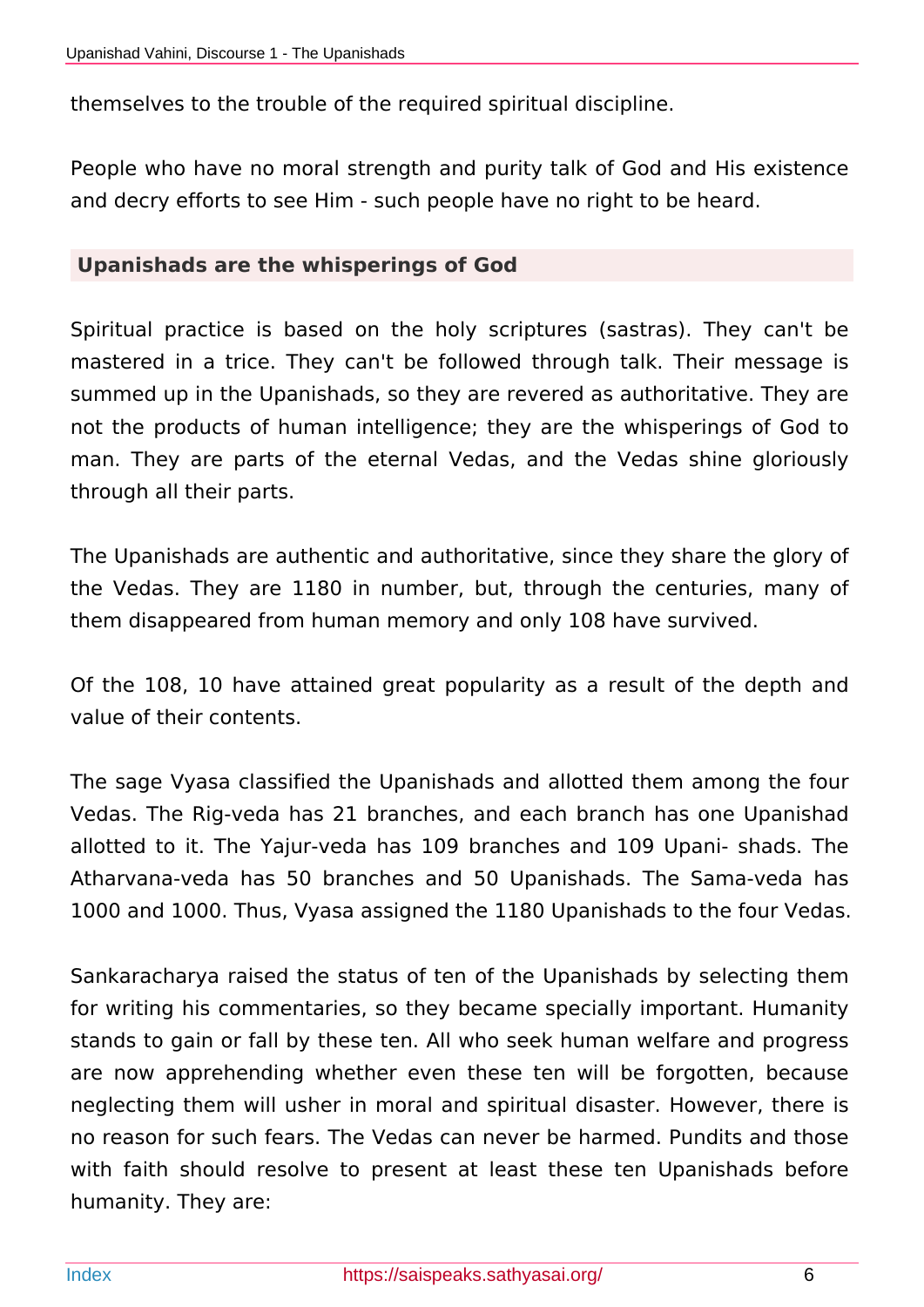- 1. Aithareya
- 2. Brihadaranyaka
- 3. Chandogya
- 4. Isa
- 5. Kena
- 6. Katha
- 7. Prasna
- 8. Mundaka
- 9. Mandukya
- 10. Taithiriya

The remaining 98 are:

- 11. Adhyatma
- 12. Adhvayatharaka
- 13. Aksha-malika
- 14. Akshik
- 15. Amritha-bindu
- 16. Amrithanada
- 17. Annapurna
- 18. Aruni
- 19. Atharvasikha
- 20. Atharvasira
- 21. Atma
- 22. Atmabodha
- 23. Avadhutha
- 24. Avyaktha
- 25. Bhasma
- 26. Bhavana
- 27. Bhavaricha
- 28. Brahmajabala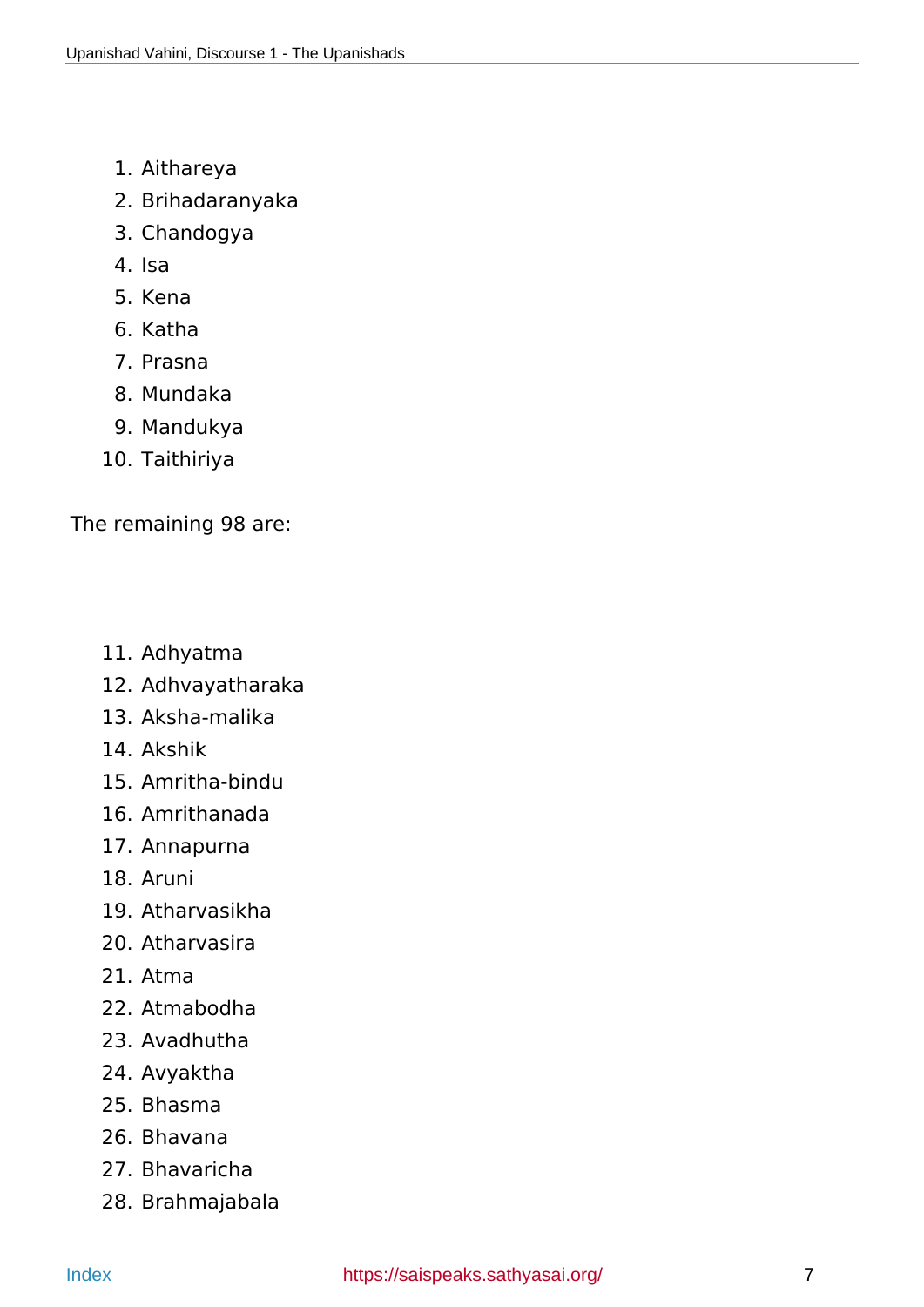- 29. Brahmana
- 30. Brahma-vidya
- 31. Dakshinamurthi
- 32. Dattatreya
- 33. Devi
- 34. Dhyana-bindu
- 35. Ekakshara
- 36. Ganapathi
- 37. Garbha
- 38. Garuda
- 39. Gopalatapani
- 40. Hamsa
- 41. Hayagriva
- 42. Jabaladarshana
- 43. Jabali
- 44. Kaivalya
- 45. Kalagnirudra
- 46. Katharudra
- 47. Katharudra
- 48. Kaushitaka
- 49. Krishna
- 50. Kshithi
- 51. Kshurika
- 52. Kundiska
- 53. Maha-bhiksuka
- 54. Mahanarayana
- 55. Mahavakya
- 56. Maitrayani
- 57. Maitreyi
- 58. Mandala
- 59. Mantrika
- 60. Mudgala
- 61. Muktika
- 62. Nadabindu
- 63. Narada-parivrajaka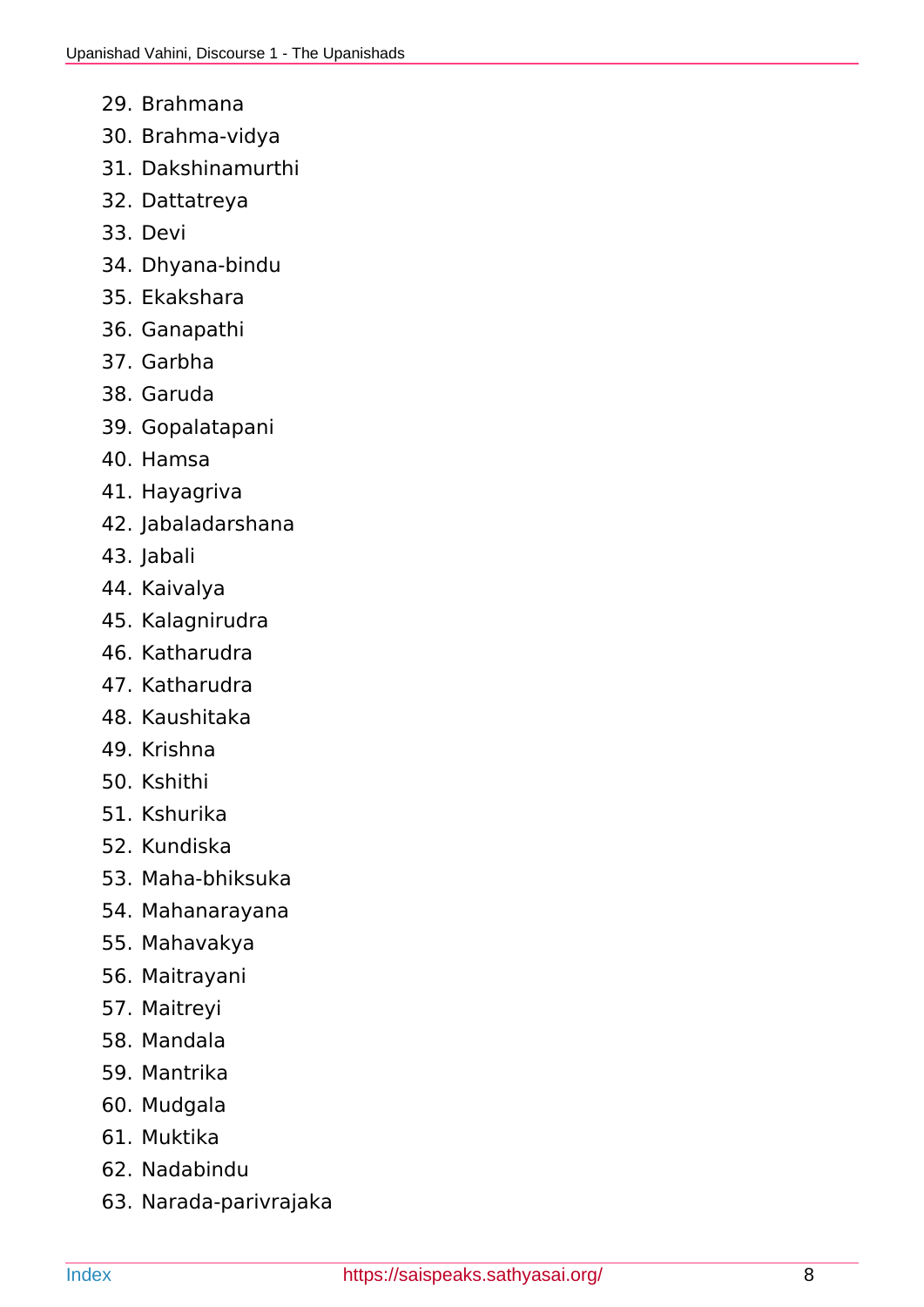- 64. Narasimha
- 65. Narayana
- 66. Niralamba
- 67. Nirvana
- 68. Nrisimhatapani
- 69. Paingala
- 70. Panchabrahma
- 71. Parabrahma
- 72. Paramahamsa
- 73. Parama-parivrajaka
- 74. Pasupatha
- 75. Pranagnihotra
- 76. Ramarahasya
- 77. Ramathapani
- 78. Rudrahridaya
- 79. Rudraksha
- 80. Sandilya
- 81. Sanyasa
- 82. Sarabha
- 83. Saraswathi-rahasya
- 84. Sariraka
- 85. Sarva-sar
- 86. Sathyayana
- 87. Savithri
- 88. Sita
- 89. Skanda
- 90. Soubhagyalakshmi
- 91. Sukarahasya
- 92. Sulabha
- 93. Surya
- 94. Swethasvatara
- 95. Tejobindu
- 96. Tharasara
- 97. Thripura
- 98. Thripurathapini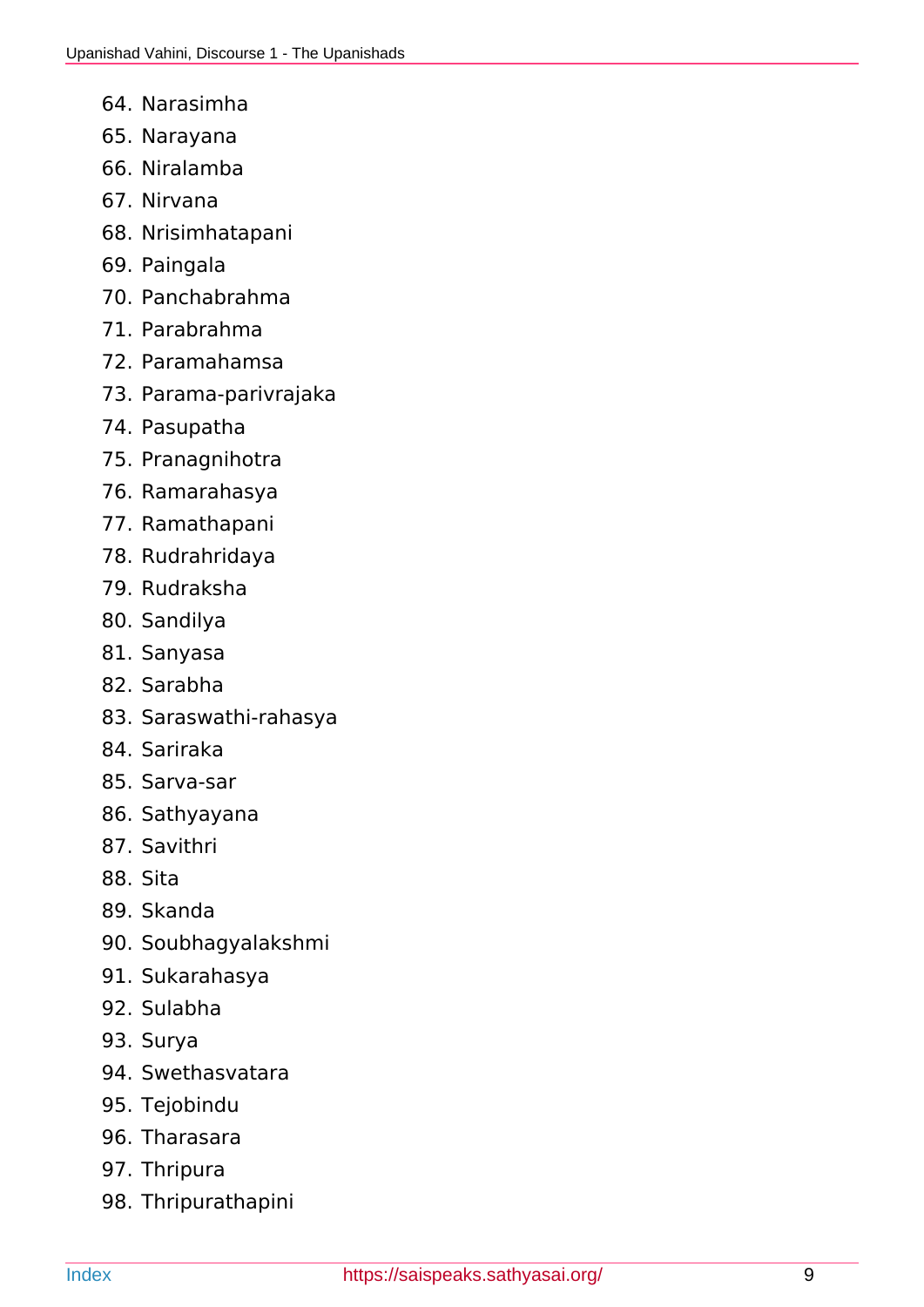- 99. Thuriyatita
- 100. Trisikhi-brahmana
- 101. Vajrasuchika
- 102. Varaha
- 103. Vasudeva
- 104. Yajnavalkya
- 105. Yogachudamani
- 106. Yogakundalini
- 107. Yogasikha
- 108. Yogathathwa

The Upanishads have inspired other works on geography, astronomy, astrology, and economic and political theory, as well as the eighteen Puranas comprising Skanda, Siva, Garuda, and others.

## **God is the prophet of the universal spirituality of the Upanishads**

The Vedas and the Upanishads are the very foundation of the Eternal Religion (Sanathana Dharma). This religion has no one founder, as do others. The invisible unknown founder is God, the source of all wisdom. He is the prophet of this eternal universal religion. His grace and inspiration manifested through pure sages, and they became the spokespersons of this dharma. When the moral purity of men degenerates, God takes form as grace and inspiration in sages and teachers. Through the Upanishads, He has also spoken the wisdom concerning the Supreme Reality.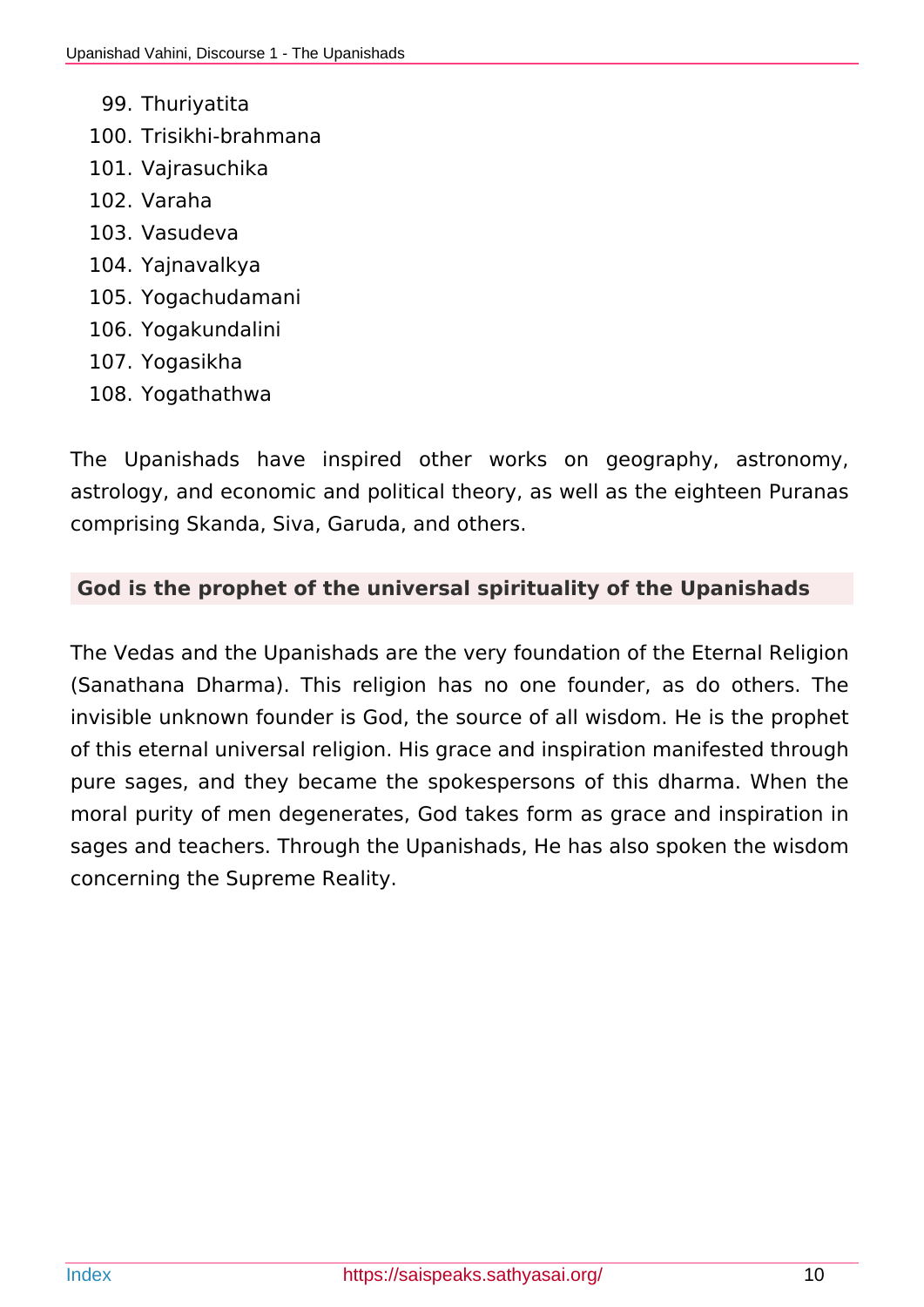# <span id="page-10-0"></span>**2. Isavasya Upanishad**

#### **The spread of the Vedic wisdom**

The Lord, intent on the regeneration of the world, communicated Vedas through Hiranyagarbha, who in turn passed them on to His ten mental sons (manasa-putras), including Athri and Marichi. From them, the Vedas spread among humanity, handed down from one generation to another. As time passed and ages accumulated and continents moved, some Vedas got lost or were neglected as too difficult for comprehension, and only four have survived into modern times. These four were taught in the Dwapara era (yuga) to his disciples by Veda Vyasa, the greatest of the exponents of the Vedas.

When Vyasa was thus expounding the Vedas, engaged in spreading the sacred scripture, one disciple of his, Yajnavalkya by name, incurred his wrath. As punishment, Yajnavalkya had to regurgitate the Yajur-veda, which he had already learned, into the custody of his guru, leave the place, and take refuge in the divine Sun (Surya-deva), the treasure-house of the Vedas. Just then, the sages, who revere the Vedas, flew into the place in the shape of partridges (thithiri) and ate up the regurgitated Yajur-veda. That particular section of the Veda is called Taithirya.

Meanwhile, the Sun was pleased with the devotion and steadfastness of the unfortunate Yajnavalkya. He assumed the form of a horse (vaji) and blessed the sage with renewed knowledge of the Yajur-veda. The version thus taught by the horse came to be called Vajasaneyi. The Yajur-veda as promoted by Veda Vyasa is called Krishna Yajur Veda; that handed down by Yajnavalkya, Sukla Yajur Veda. (Krishna means black; sukla, white).

The first few sections, the Karma-kandas of these Vedas are mantras connected with ritual actions, and the last few sections, the Jnana-kandas, deal with spiritual wisdom.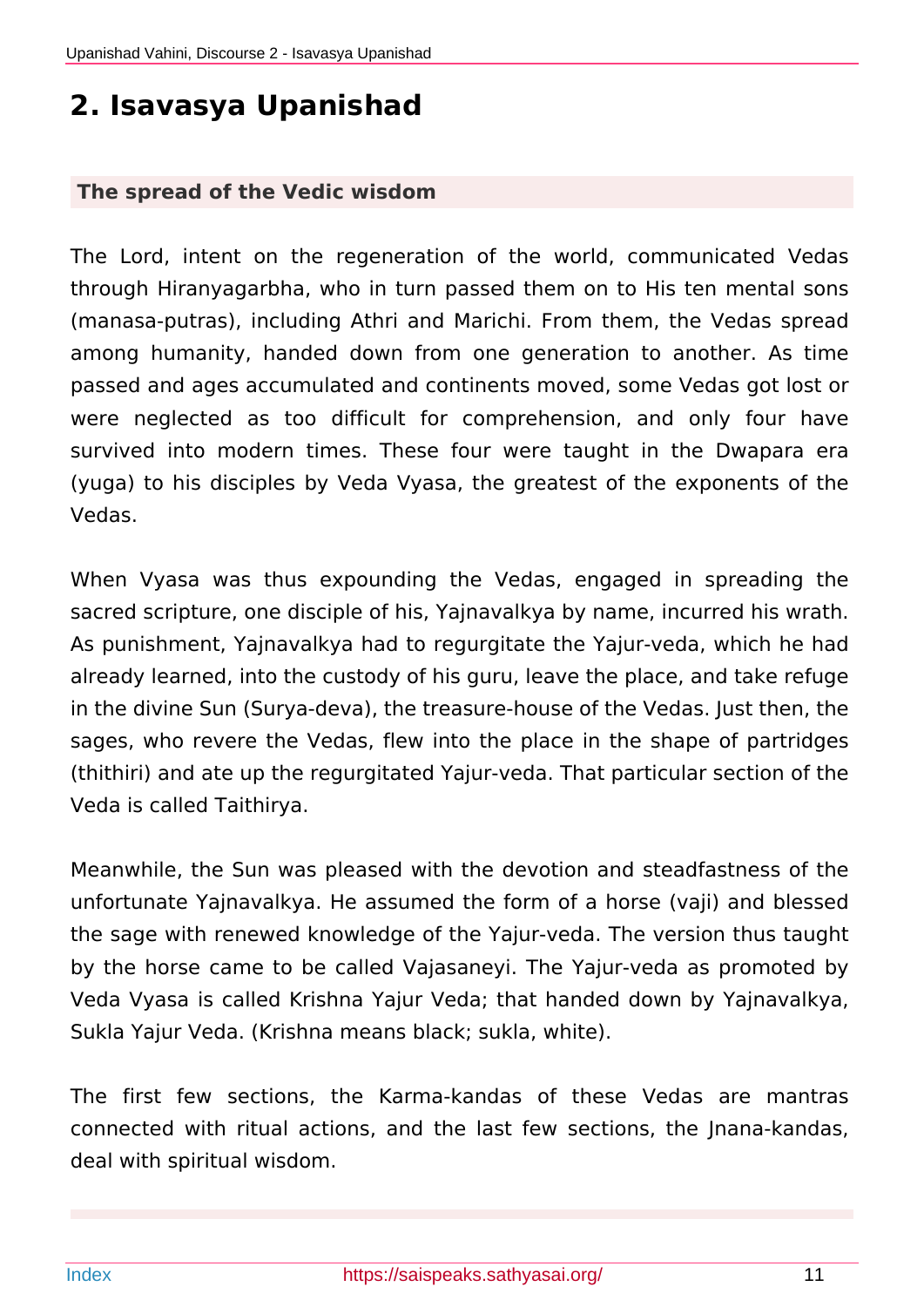### **Renunciation is the pathway to liberation**

The Isavasya Upanishad is concerned with the sections on spiritual wisdom (Jnana-kanda). Since the opening mantra of this Upanishad starts with the word Isavasya (pervaded by the Supreme), the Upanishad is called by that name.

Ishavasyam idham sarvam yathkinchatjagath-yam jagath Thena thyakthena bhunjeetha, ma gridhah kasya svith dhanam.

All things of this world - the transitory, the evanescent - are enveloped by the Lord,

who is the true Reality of each.

Therefore, they have to be used with reverent renunciation and without covetousness or greed,

for they belong to the Lord and not to any one person.

This verse says that the universe is the immanence of the Lord, His form, His body. It is wrong to take the universe and Its Lord as different. It is a delusion, just a product of your own imagination. Just as your image under the water is not different from you, the universe (which is His image produced on your ignorance) is the same as He.

As long as one has this delusion, one cannot visualise the Reality immanent within; in fact, one will slide into wrong thoughts, words, and deeds. A piece of sandalwood produces a bad smell when kept in water, but when taken out and rubbed into paste, the former perfume will return. When the authority of the Vedas and scriptures is respected, and when discrimination is sharpened on the practice of dharmic actions, the evil smell of wrong and wickedness will vanish and the pure innate perfume of the Atma will emerge. Then, the duality of doer and enjoyer will disappear, and the stage will be reached that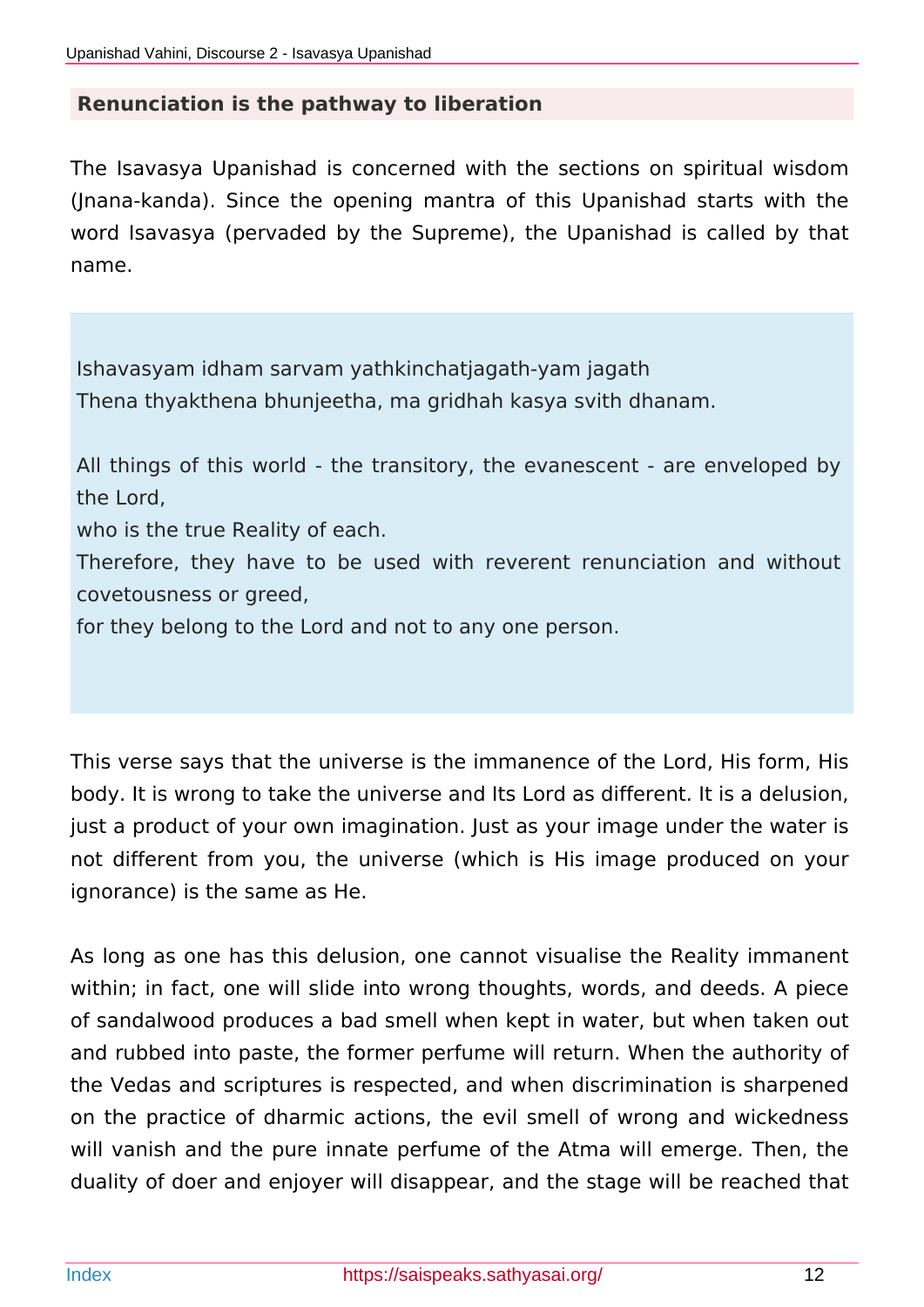is called withdrawal from all activity (sarva-karmasanyas).

In this Upanishad, this type of renunciation (sanyasa) is described as the pathway to liberation.

#### **Work without the desire for its fruits**

Renunciation that involves the destruction of the three urges for a mate, for progeny, and for wealth is very difficult to attain without purity of the mind (chittha).

In this Upanishad, the means for obtaining this renunciation is declared in the second mantra: carry out the daily offering of milk to the god of fire, etc. prescribed in the scriptures, believe that for liberation one has to be actively engaged in such work, and become convinced that no sin can cling as long as one is so engaged. Work without the desire for its fruit slowly cleanses impurities, like the crucible of the gold-smith. The pure mind is spiritual wisdom (jnana); it is the consummation of detachment.

If you are able to divest yourselves of desire when you are doing work, no impurity can touch you. You know that "chilliginji" seeds, when dropped into muddy water, have the power to separate the dirt and deposit it at the bottom; the seeds also sink to the bottom and slip out of sight! In the same way, those who are adepts in doing action (karma) without attachment have their minds perfectly cleansed, and the results of their acts lose their effectiveness and sink to the bottom.

Out of the 18 mantras in this Upanishad, only the first two deal directly with the problem of liberation and its solution. The other sixteen elaborate on this solution and serve as commentaries thereon.

### **See the Supreme Self in all beings and all beings in the Self**

The Atma never undergoes modification; yet, it is faster than the mind! That is the mystery and the miracle.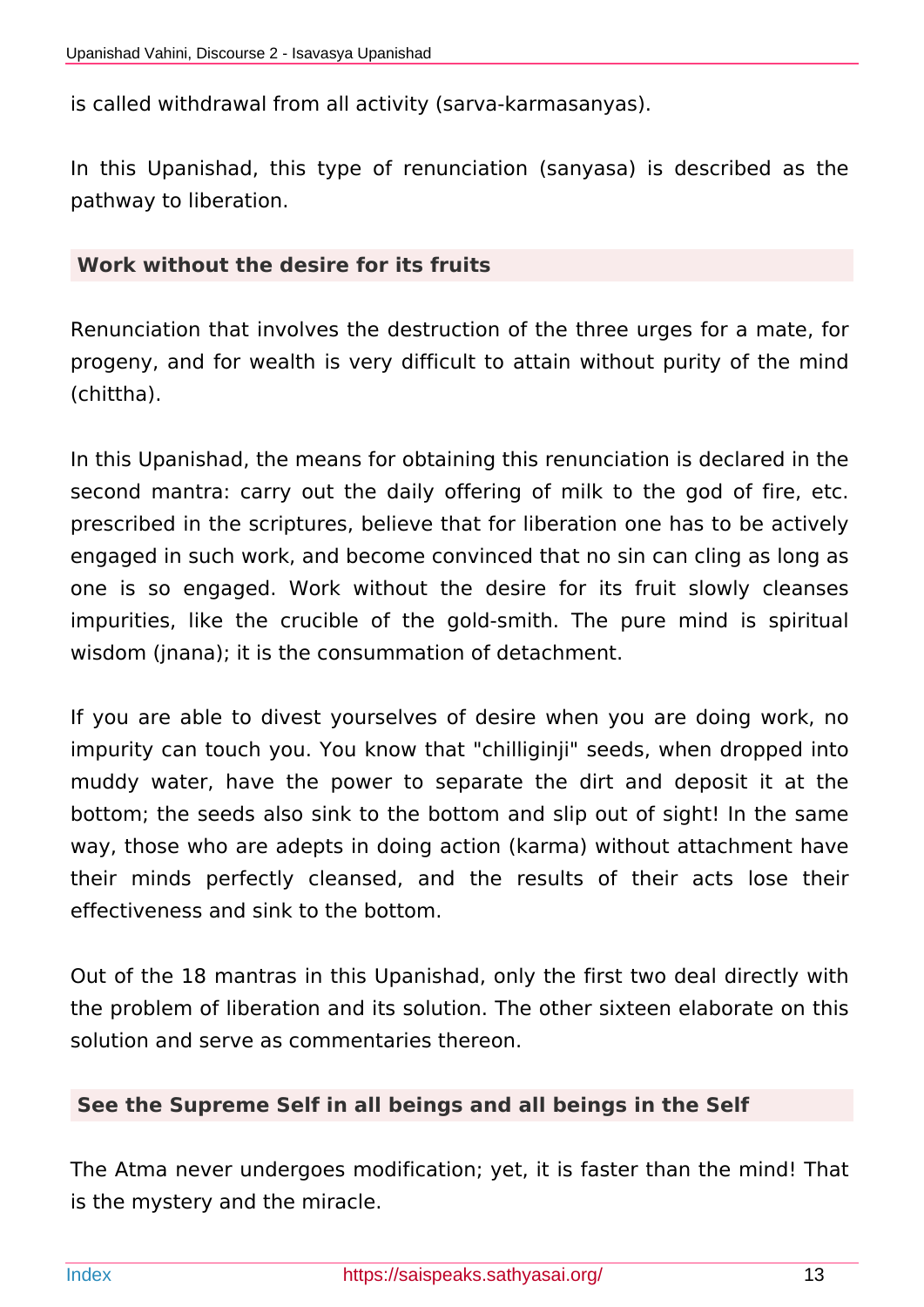It appears to experience all states, but it has no growth, decline, or change. Though it is everywhere, it is not perceivable by the senses. It is because of its underlying existence and ever-present immanence that all growth, all activities, all changes take place. Cause and effect act and react on account of the basic stratum of the Atmic reality. Why, the very word "Lord (Isa)" carries this meaning. The Atma is near and far, inside and outside, still and moving. He who knows this truth is worthy of the name "spiritually wise person (jnani)".

The ignorant can never grasp the fact of Atmic immanence. Those who are conscious can see things and feel their presence. Those who have lost awareness will search for the lost jewels, even though they actually wear them at the moment. Though one may know all things, one conceives the Atma as existing in some unapproachable, unreachable place on account of loss of consciousness. But the wise person, who is aware, sees the Atma in all beings and sees all beings as Atma. The wise person sees all beings as the same and perceives no distinction or difference. So the wise person saves themself from duality.

The Isavasya Upanishad makes this great truth clear to all. Wise people, who have tasted that vision, will not be agitated by the blows of fortune or the enticements of the senses. They see all beings as themselves, having their own innate identity; they are free from bondage, from dharma and lack of dharma (a-dharma), and from the needs and urges of the body. They are "selfilluminating (swayam-prakasa)". So, the individual body (jiva-rupa) is not their genuine form, no, not even the gross and the subtle bodies are their forms.

That is why the first mantra of the Isavasya expounds on intentness on acquiring spiritual wisdom (jnananishta) characterised by the absence of craving of any sort. This is the primary goal of the Vedas. But those who have cravings will find it difficult to get stabilised in that state of mind (nishta). For such, the second mantra prescribes a secondary means, ritual action (karmanishta).

The rest of the mantras elaborate and support these two states - based on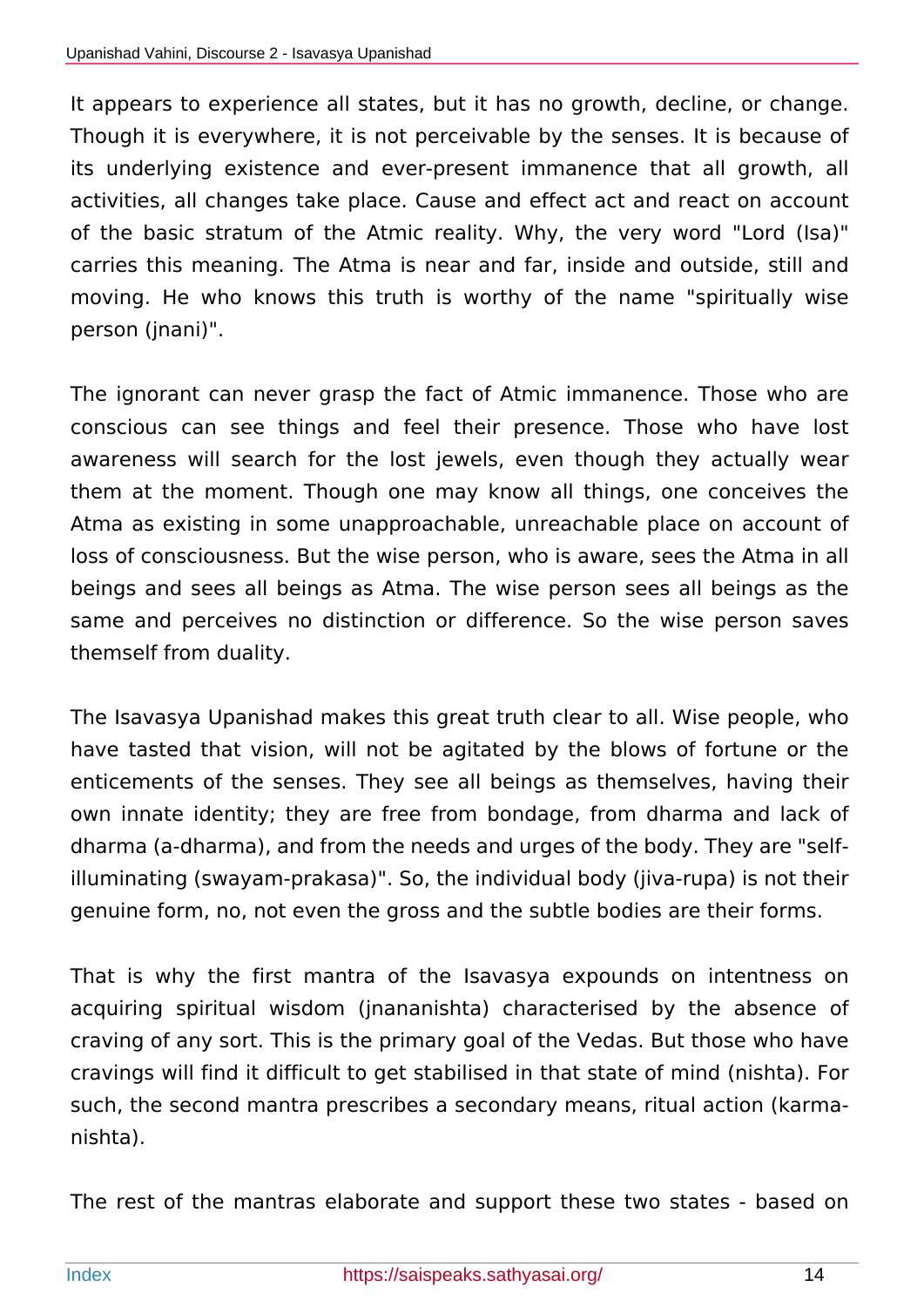spiritual wisdom and action. Ritual action has desire and delusion as the cardinal urges; intentness on the cultivation of spiritual wisdom has discrimination (vairagya), the conviction that the world is not Atma, that is to say, not true, so it is profitless to have any dealings with it. Such an attitude of discrimination is the gateway to acquiring spiritual wisdom.

From the third to the eighth mantra, the real nature of the Atma is depicted through the condemnation of ignorance (a-vidya), which prevents understanding Atma.

### **Renunciation leads to self-realization**

Thus the Isavasya teaches the lesson of renunciation through the first mantra and the lesson of "liberating activity" (through action devoid of attachment and anger (raga and dwesha)) in the second mantra. In the fourth and fifth mantras, it speaks of the Atmic principle (Atma-thathwa) and later of the fruits of the knowledge of that Atmic principle.

In the ninth mantra, the path of progressive liberation (krama-mukthi ) is laid down. This path is useful for those who are too weak to follow the path of total renunciation but who are adepts in acts that are conducive to moral development and inner purification. This path coordinates all action on the principle of contemplative worship. Those who are engaged in acts that are contrary to spiritual knowledge (vidya) are full of ignorance, it says; those who confine themselves to the study and practice of divine forms are even worse, for their desire is for powers and skills. Knowledge leads to the world of the gods (deva loka), while action leads to the world of the fathers (pitru loka), it is said. So the spiritual wisdom (jnana) that results in Self-realization (Atma-sakshathkara) is something quite distinct from these; no attempt to coordinate the two can succeed.

### **To escape the cycle of birth-death, contemplate on Cosmic Divinity**

Of course, one should not engage in anything opposed to the scriptures, and in the ultimate analysis, all actions are classed as ignorance (a-vidya). At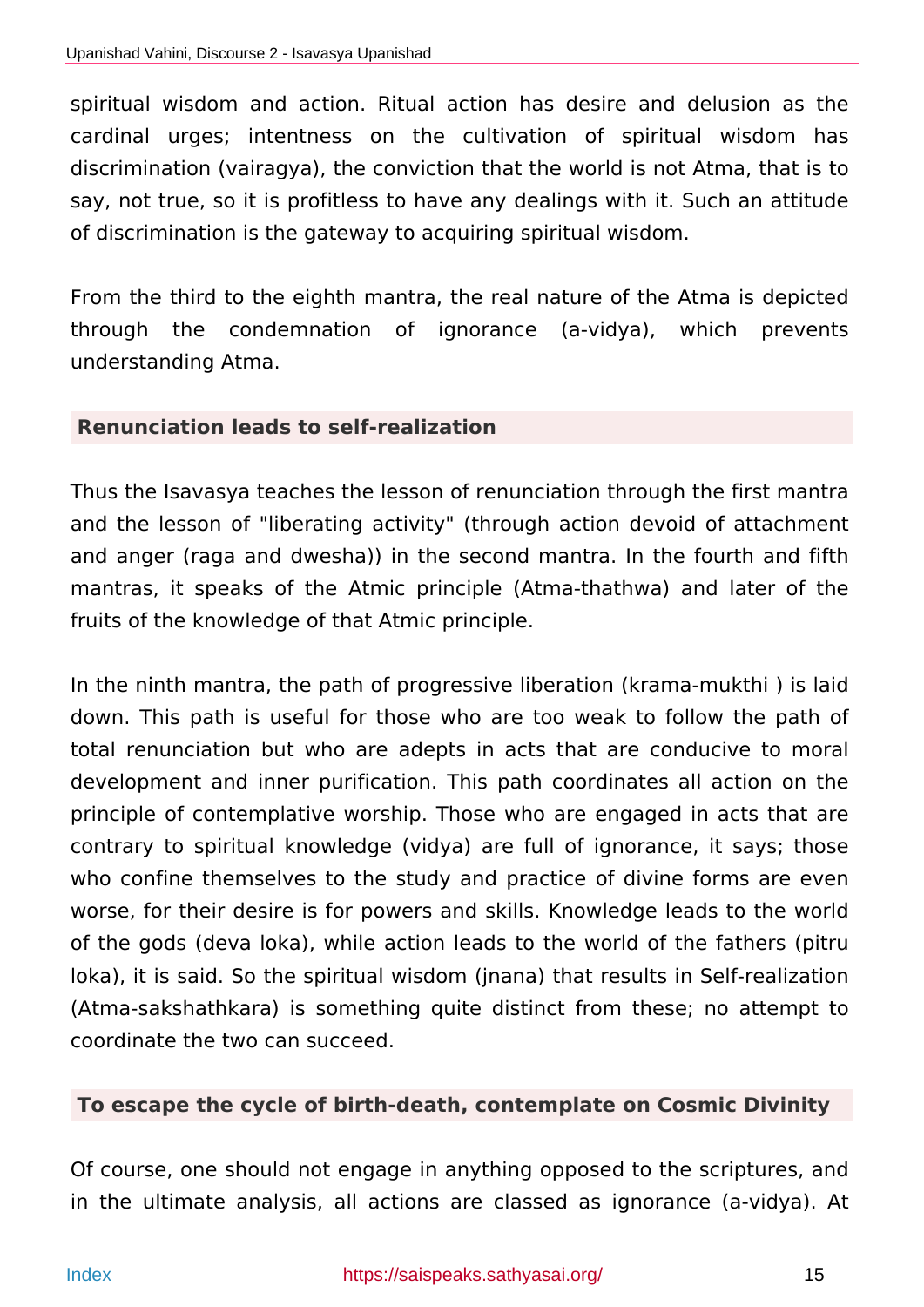best, action (karma) can help only to cleanse the mind, and contemplative worship can help only to achieve single-mindedness. Worship has to rise to the level of contemplation of the cosmic Divinity, the Hiranyagarbha; it has to ripen and develop into liberation while alive (jivan-mukthi) before the end of this life.

Knowledge of gods (devatha-jnana) and ritual actions have to be complementary and coordinated; then, one can escape the round of birth and death and become divine.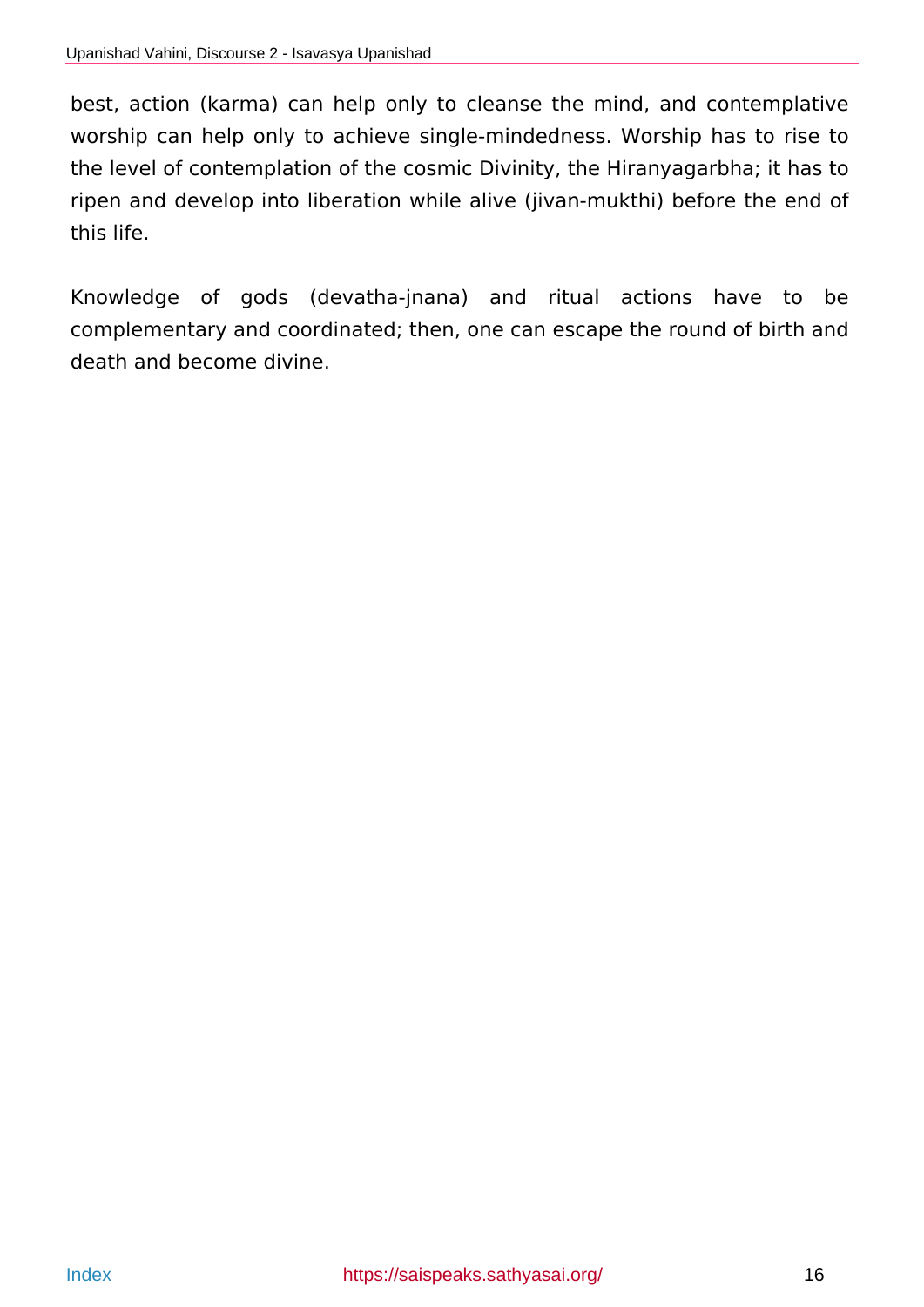# <span id="page-16-0"></span>**3. Katha Upanishad**

This Upanishad contains the story of Nachiketas, who was initiated into spiritual discipline by Yama himself.

The same story is also mentioned in the Taithiriya Upanishad and its Brahmana portion and also in the Mahabharatha, in chapter 106 of the section of moral principles. This Upanishad has become famous on account of its clarity and depth of imagination. Many of the thoughts expressed in it can be found in the Bhagavad Gita.

Since it belongs to the Katha Sakha of the Black (or Krishna) Yajur-veda School, it is called Kathopanishad.

### **Nachiketas seeks everlasting Self-knowledge**

A very strict ritualist, Yajnasravas, also known as Gautama, performed a sacrifice. As part of the sacrifice he gave away cows that were no longer able to eat grass or drink water, much less yield milk! They were too old for any useful purpose. Seeing this, his virtuous and intelligent son, Nachiketas, realised that his father was in for a great deal of sorrow because of these sinful gifts. The boy wanted to save his father from his fate as much as he could, so he asked his father to whom he intended to offer him (Nachiketas) as a gift! He pleaded that he too should be given away to someone.

At this the father got so incensed that he shouted in disgust, "I am giving you to the God of death." Nachiketas resolved that his father's words must not be falsified, even though they were uttered in the world of the living, infected with birth and death. So he persuaded his father to offer him, in strict ritualistic style, as a gift to Yama. Nachiketas promptly proceeded to the abode of the God of death. He had to wait three nights before he could see Yama. Yama felt sorry for the delay and promised Nachiketas three boons, one for each night he had spent outside his doors.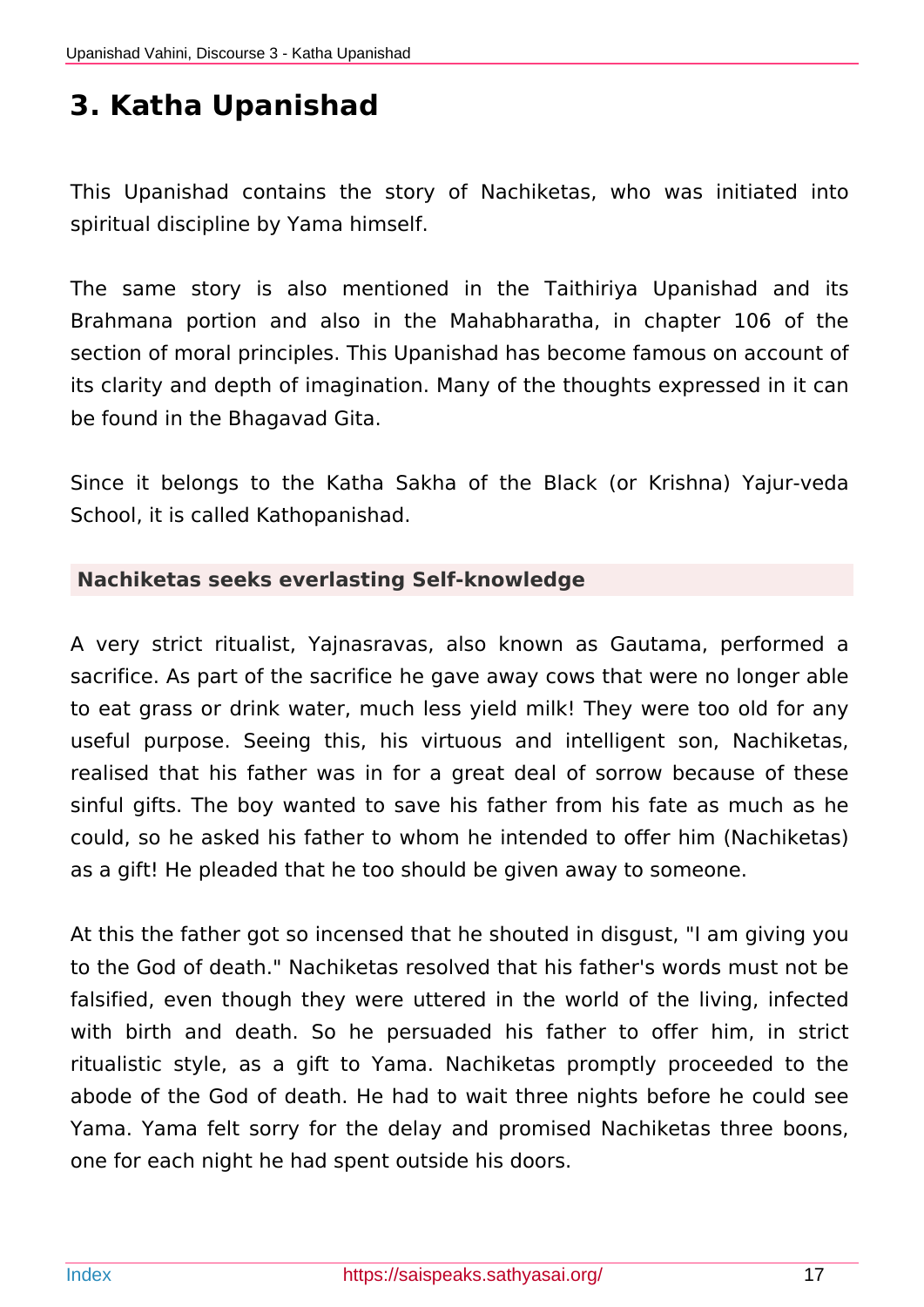Nachiketas first asked that when he returned to his native place and home at His behest, his father must welcome him gladly, bereft of all anger at his former impertinence and full of mental equanimity. His second desire was to know the secret of the absence in heaven of hunger, thirst, and fear of death.

Yama gladly gave him these boons. In addition, Yama initiated him into the mystery of a special ritual. Nachiketas listened reverentially and grasped the details of the ritual quickly and clearly. Yama was so delighted with his new disciple that He gave the sacrifice (yaga) a new name, Nachiketa Agni! This was an extra boon for the young visitor.

Nachiketas said, "Master! Man is mortal, but some say that death is not the end, that there is an entity called Atma that survives the body and the senses. Others argue that there is no such entity. Now that I have the chance, I wish to know about the Atma from you." Yama wanted to test the credentials of his questioner's steadfastness and his eagerness to know the highest wisdom. If he was undeserving, Yama didn't want to communicate the knowledge to him. So he offered to give him instead various other boons, related to worldly prosperity and happiness. He told him that the Atma is very subtle and elusive and is beyond the reach of ordinary understanding. He placed before him other attractive boons that could be enjoyed "more quickly" and "better".

Nachiketas replied, "Revered master! Your description of the difficulty of understanding the Atma makes me feel that I should not let this chance go by, for I can get no teacher more qualified than you to explain it to me. I ask this as my third boon and no other. The alternative boons You hold before me cannot assure me the everlasting benefit that Self-knowledge (Atma-jnana) alone can bestow." Yama teaches Nachiketas the Atmic wisdom Pleased with Nachiketas' faith and steadiness, Yama concluded that he was fit to receive the highest wisdom.

He said, "Well, My dear boy! There are two distinct types of experiences and urges, called spiritually elevating (sreyas) and worldly pleasant (preyas). Both affect the individual. The first releases; the second leashes. One leads to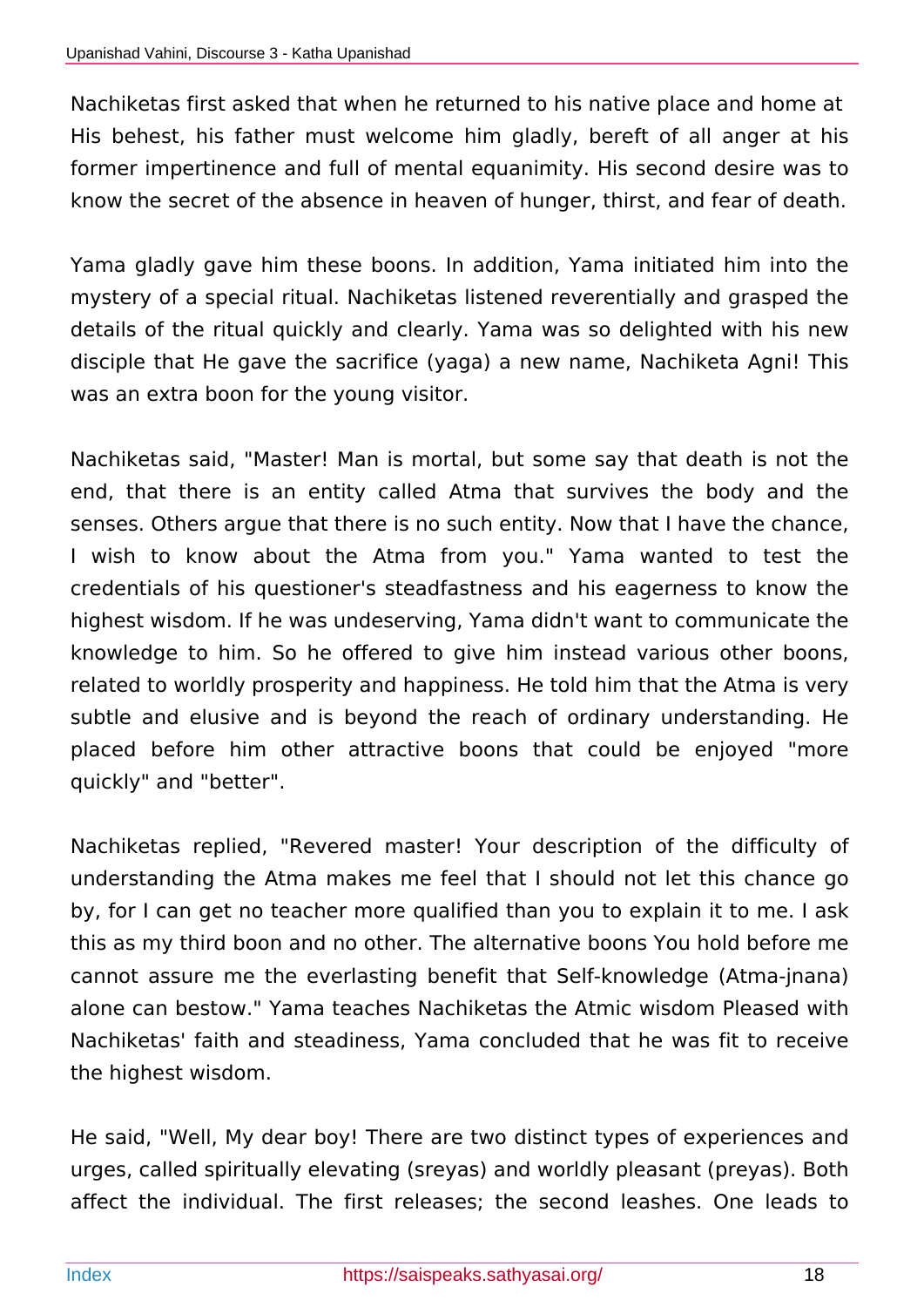salvation; the other to incarceration! If you pursue the worldly pleasing path, you leave the realisation of the highest goal of humanity far, far behind. The spiritually excellent path can be discerned only by the refined intellect; the worldly pleasant path is trodden by the ignorant and the perverted. Spiritual wisdom (vidya) reveals the spiritually elevating; ignorance (a-vidya) makes you slide into worldly pleasure. Naturally, those who seek the spiritually elevating road are very rare." Yama continued, "The Atma is agitationless, unruffled; it is consciousness, infinite and full. One who has known the Atma won't be moved by the dual ideas of "is" and "is-not", "doer"and "not-doer", etc. The Atma is not even an object to be known! It is neither knower, known, nor knowledge. Discovering this is the supremest vision; informing one of this is the supremest instruction. The instructor is Brahman; the instruction is Brahman, and the instructed is also Brahman. Realisation of this ever-present truth saves one from all attachment and agitation, so it liberates one from birth and death. This great mystery cannot be grasped by logic; it has to be won by faith in the scriptures (smrithis) and experienced.

"The Atma is capable of being known only after vast perseverance. One has to divert the mind from its natural habitat - the objective world - and keep it in unwavering equanimity. Only a hero can succeed in this solitary internal adventure and overcome the monsters of egotism and illusion! That victory alone can remove grief." The highest truth can be realised by all The teaching of the Vedanta is that the highest truth is capable of being realised by all. All the texts proclaim so with one voice; they also say that the syllable Om (Pranava) is the symbol of the transcendent and immanent (para and a-para) Brahman; they declare that worship of the Om brings within your reach even the Cosmic Mind (Hiranyagarbha) stage, and it also helps you to attain two aspects of Brahman. The Hiranyagarbha is enveloped by the thinnest veil of illusion (maya), and, through Om, the veil can be rent asunder and both the transcendent and immanent Brahman can be realised.

## **The Atma is beyond the senses**

The Katthopanishad also elaborates on the Atma in various ways. It says that the Atma is not measurable, that it can never be contained by limitations,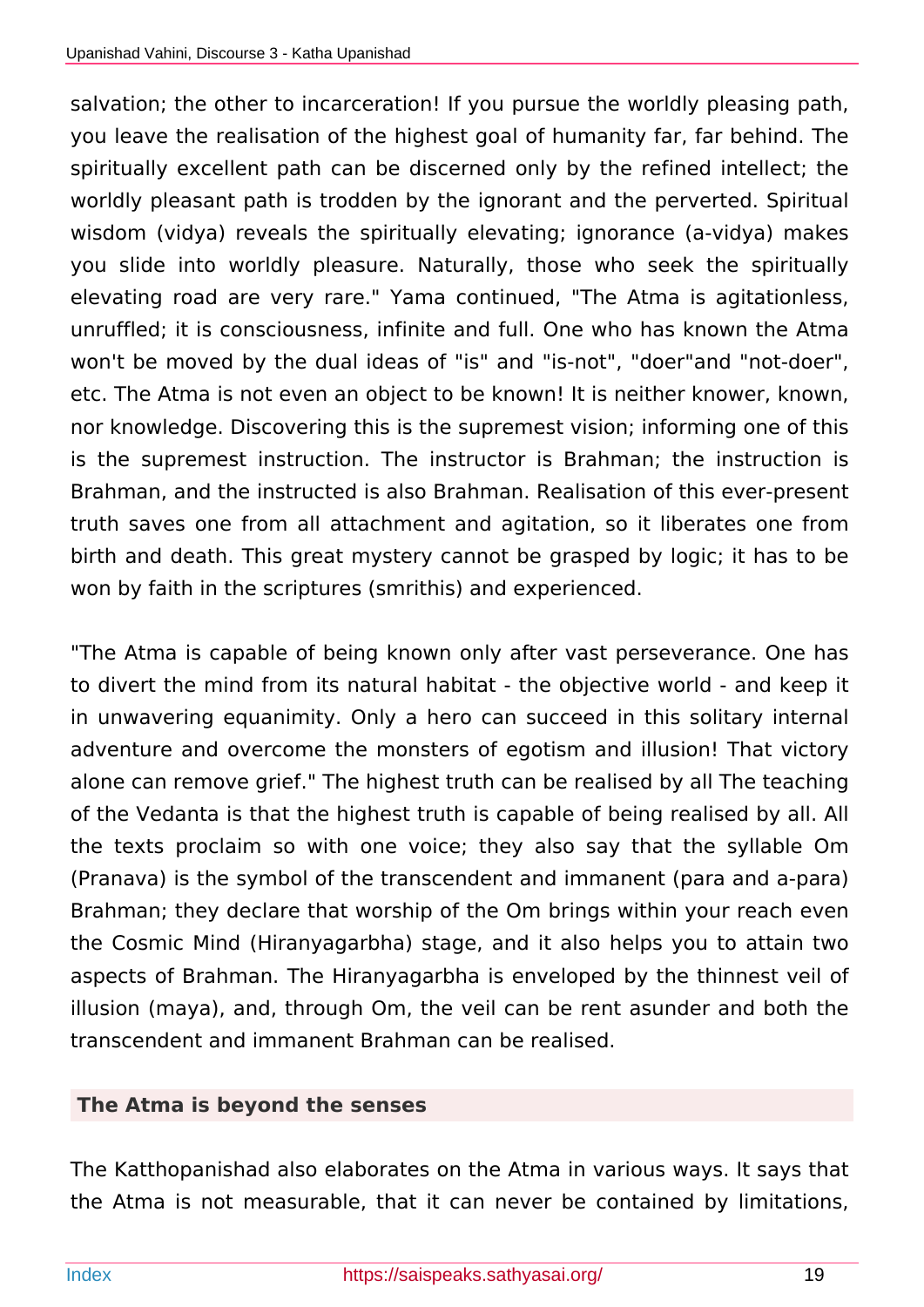though it appears so. The image of the Sun in a lake quivers and shakes due to the quivering and shaking of the water; the Sun is but a distant witness. It is unaffected by the media that produce the images. Likewise, the Atma is the witness of all this change in space and time.

The individualised ignorance (jiva) is the participant of the fruits of action, of right and wrong, of good and evil; the individual (jivi) forges bondage through egotism and loosens the bonds through the intellect (buddhi), the counterforce of ignorance.

Realise that all is won the moment the senses (indriyas), external and internal, are put out of action. Discard them as false and misleading; merge them all in the mind (manas). Throw the mind back into the intellect and the individualised intelligence into the cosmic intelligence of Hiranyagarbha. And, having reached that stage of spiritual practice, merge the cosmic intelligence into the Atmic principle (Atma-thathwa), of which it is but a manifestation. Then you attain the stage of the perfect unruffled equanimity of Absolute Oneness (nir-vikalpasamadhi), which is your true nature. That is the secret propounded by this Upanishad; that and the fact that all creation is but a creation, a proliferation of name and form.

Misled by the mirage, you are unable to see the desert waste; frightened by the snake (superimposed by you on the rope), you are unable to discern the basic reality. The beginningless delusion that haunts the individual (jivi) has to be broken through. The fourteenth mantra of this Upanishad wakes up the individual from the sleep of ages and leads him on toward the goal.

The Atma is beyond sound, touch, form, taste, and smell (sabdha, sparsha, rupa, rasa, and gandha); it knows no end. The senses are object-bound and outward-bound. The Atma is the prime instrument for all activity and knowledge, the inner motive-force behind everything. This delusion of manifoldness, variety, multiplicity, and manyness has to die. It is born of ignorance (a-jnana). The "many" is a mirage caused by "circumstances"; the feeling that you are separate from the One is the root of all this seeming birth and death through which the individual appears to go.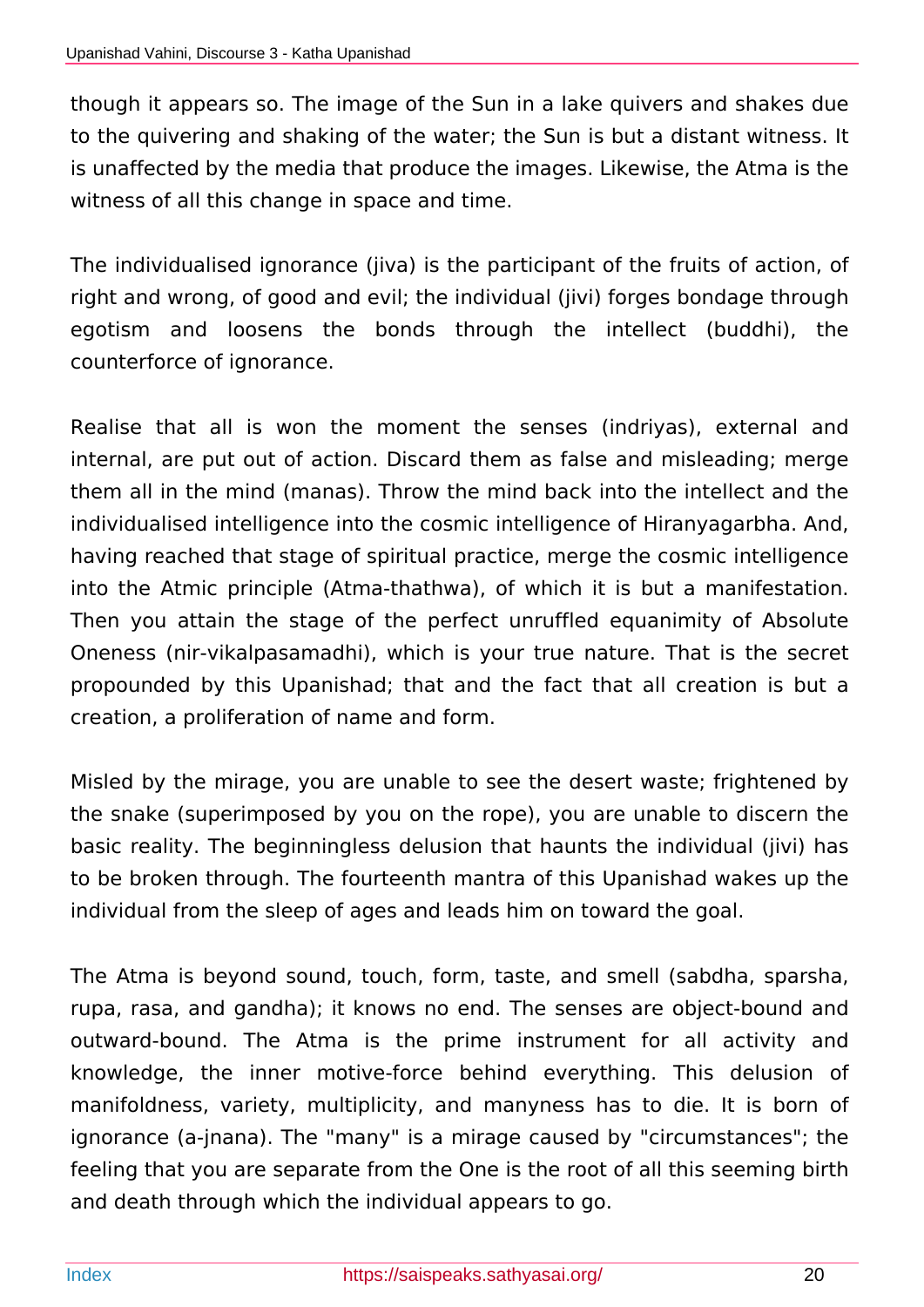#### **Cut the tree of worldly illusion**

Yama then declared the nature of Brahman to Nachiketas, to remove his doubts on that point.

Like a light hidden by smoke, the thumb-sized supreme Spirit is eternally shining. Just as the torrent of rain falling on a peak is shattered downward in a thousand streams, the individual (jivi), who feels manyness and difference, falls down through manyness and goes to waste. This Upanishad announces that there is nothing higher than or even equal to the Atma. The roots of a tree are invisible; they are hidden underground, but their effect is evident in the visible flowers, right? So too, this tree of worldly illusion (samsaravriksha), right? From that experience, you have to infer that the root, Brahman, is there as sustenance and support, said Yama.

The tree of worldly existence (samsara) is like the magician's mango tree; it is just an illusion. One who has purified their intellect (buddhi) can see the Atma in it in this very life, as in a fine mirror. Brahman is the thing known (jneya) to the seeker of knowledge; it is the worshiped object, the thing attained by the seeker of attainment.

The spiritually wise person is liberated by their visualisation of Brahman, but the worshiper reaches the world of Brahma after death. There, the worshipper merges in Hiranyagarbha and, at the end of a day of Brahma (kalpa), is liberated along with the Hiranyagarbha Itself.

Nachiketas understood without a flaw this knowledge of Brahman (Brahmavidya) that Yama taught him; he was released by death and attained Brahman. As far as this knowledge of Brahman is concerned, one who even attempts to know what it is becomes thereby a better personality, free from the dirt of sin.

#### **The secret: learn and practise the singular Omkara**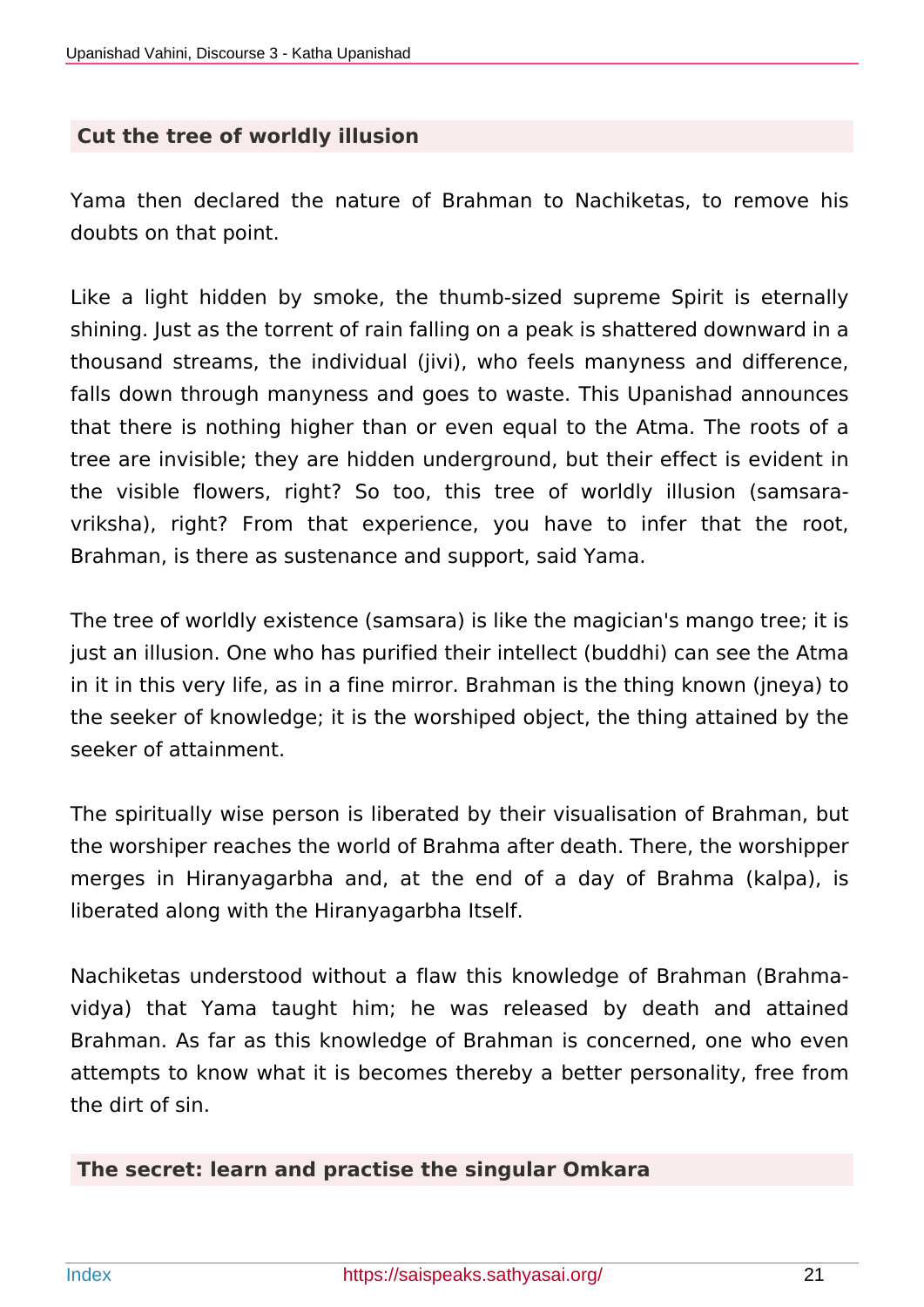This Upanishad teaches in many ways the fundamental subjects: the embodiment of the Om (Pranava-swarupa), auspicious activities (sreyas), and knowledge of Brahman (Brahma-vidya). My resolve is to tell you now the essence of these teachings. Of course one mantra is enough to save those who have sharpened intelligence and who are full of the yearning to escape. But for the dull-witted, sense-prompted individual immersed in secular pleasure-seeking, advice, however plentiful, is a waste.

The Atma is like the ocean; to instruct a person about it, you need not ask the person to drink the entire ocean.

A single drop placed on the tongue will give the needed knowledge. So too, if you desire to know the Upanishad, you need not follow every mantra. Learn and experience the implication of one mantra and you can realise the goal without fail. Learn and practise. Learn to practise. That is the secret of the teaching.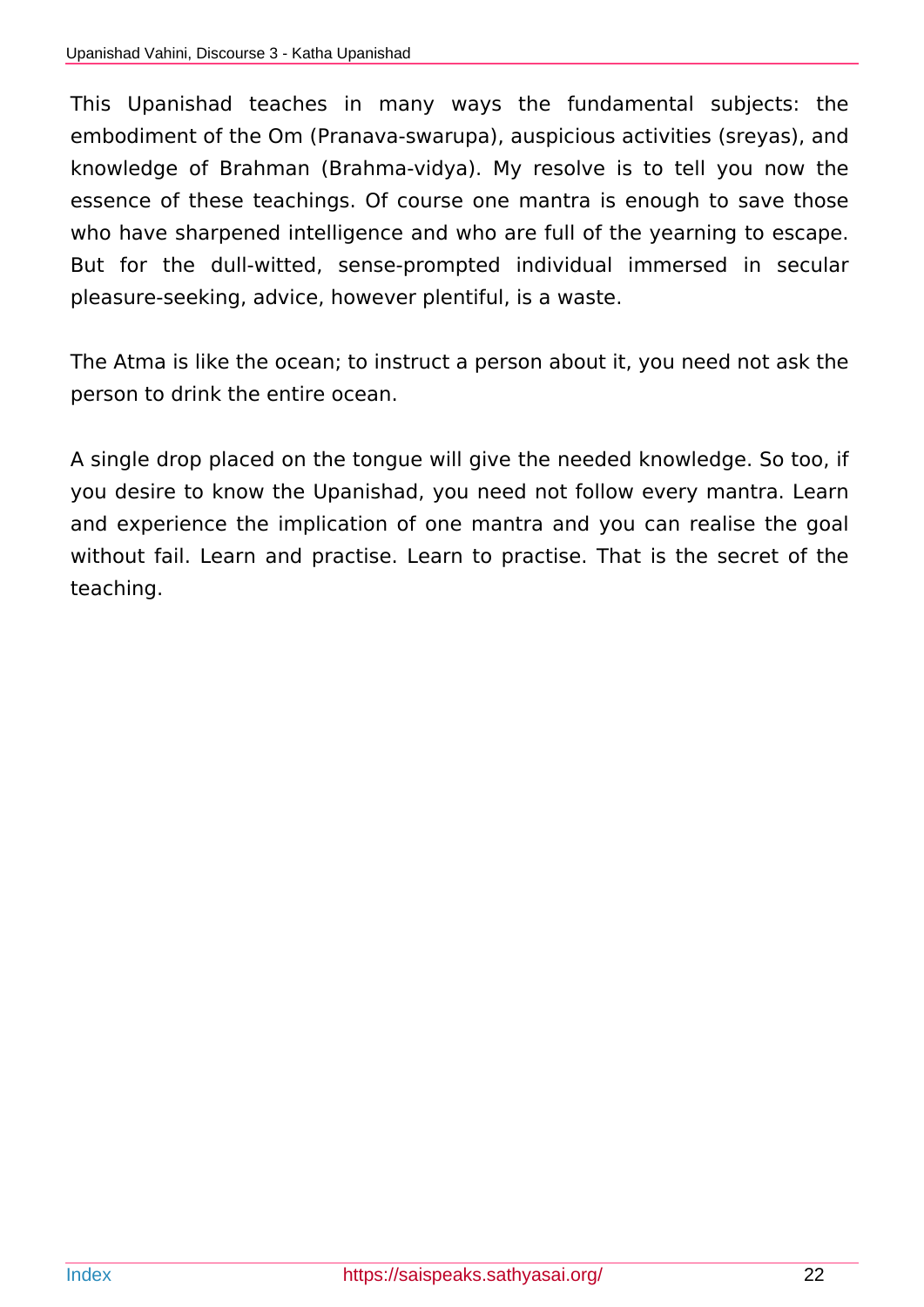# <span id="page-22-0"></span>**4. Mundaka Upanishad**

This Upanishad begins with an invocation, praying that the eye may see auspicious things, that the ear may hear auspicious sounds, and that life may be spent in contemplation of the Lord. The teaching of this Upanishad is referred to as knowledge of Brahman (Brahma-vidya), either because it describes first the message of Hiranyagarbha, the causal Brahman, or because the message relates the glory of Brahman. This Upanishad speaks of knowledge of Brahman as the mystery that only those with shaven heads and those who go through a rite of having fire on the shaven head can understand. So, it is called Shaven Head (Mundaka). This Upanishad is honoured as the crest of all, since it expounds the very essence of knowledge of Brahman (Brahma-jnana). It is assigned to the Fourth Veda, the Atharvana.

### **The transcendent and immanent aspects of Supreme Reality**

This knowledge has been handed down from teacher to pupil by word of mouth, enriched and confirmed by experience. When it deals with the attributeless principle, it is also called the knowledge of the Transcendent (Para-vidya); when it deals with the attribute-full, the materialised principle, it is called the knowledge of the immanent (a-Para-vidya), not the transcendent aspect. These two are found in this Upanishad. They were taught by Sounaka to Angiras; that is what the text announces. The Vedas and the subsidiary texts (Vedangas) deal with knowledge of the immanent or materialised aspect of Brahman. The Upanishads deal specifically with knowledge of the transcendent Brahman. But the interesting thing is: knowledge of the immanent, materialised Brahman leads to the knowledge of the transcendent Brahman, which is the goal.

The spider evolves out of itself the magnificent manifestation of the web; so too, this moving, changing world is manifested from the causative Brahman. The objective world is the product of the creator-creation complex. It is true, factual, and useful as long as one is unaware of the Reality. The utmost that one can gain by activity - that is, holy or sacred activity - is heaven (swarga),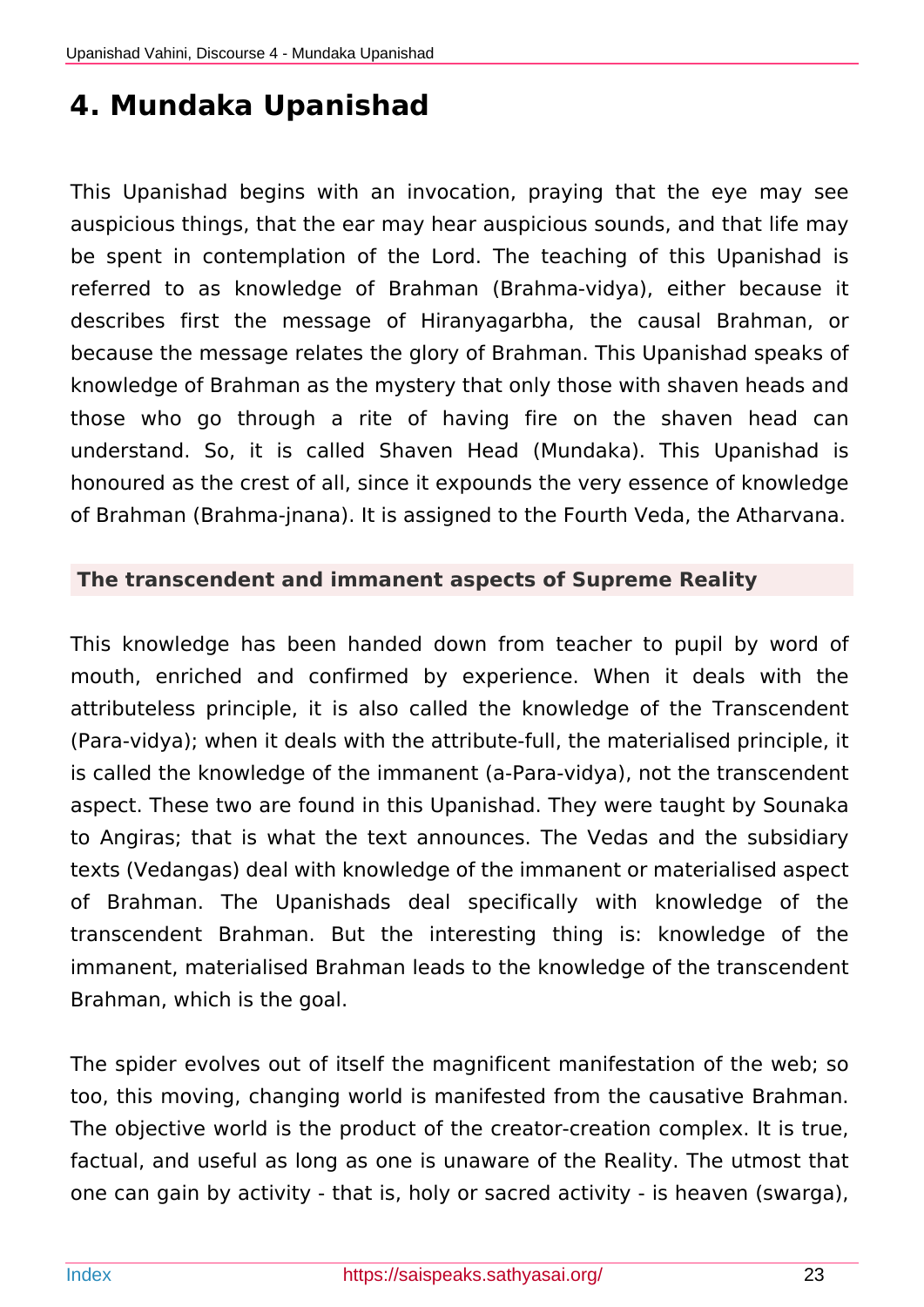which has a longer lease of life but nevertheless has an end. So, the seeker loses all yearning for heaven and approaches an elderly teacher full of compassion, who instructs the seeker in the discipline for realising Brahman.

## **Brahman is both the material and the instrumental cause of the world**

All beings are Brahman and no other. They all emanate from Brahman. Just as sparks emanate from fire, just as hair grows on the skin but is different from it, so too beings originate from Brahman. Brahman causes the sun, moon, stars, and planets to revolve in space; Brahman grants the consequence of all acts of beings. The individual (jivi) and the Lord (Iswara), the individual and the Universal, are two birds sitting on the same tree - the human body. The individual acts and suffers the consequences of those acts. The Lord sits quietly, as a witness of the other bird. When the individual looks at the Lord and realises that it is but an image, it escapes from grief and pain. When the mind is drawn by yearning to know the Lord, all other low desires diminish and disappear. Then, knowledge of Atma is attained.

The last mantra of this Upanishad declares that its aim is to make people attain that spiritual wisdom (jnana).

Munda means head, and we can say that this Upanishad is the head of all Upanishads. Even the Brahma Sutra devotes two chapters to elaborate on the inner meaning of the mantras of this Upanishad.

This Upanishad has three sections, with two chapters in each. In the first section, knowledge of the materialised aspect of Brahman (a-Para-vidya) is dealt with; in the second, knowledge of the transcendental Supreme (Paravidya) and the means of mastering it. In the third, the nature of the Reality and of the release from bondage are defined. Activity (karma) that helps attain the Brahman is described in the mantras. That is why this Upanishad is respected as very sacred.

As already indicated, the spider spins out the web from itself without any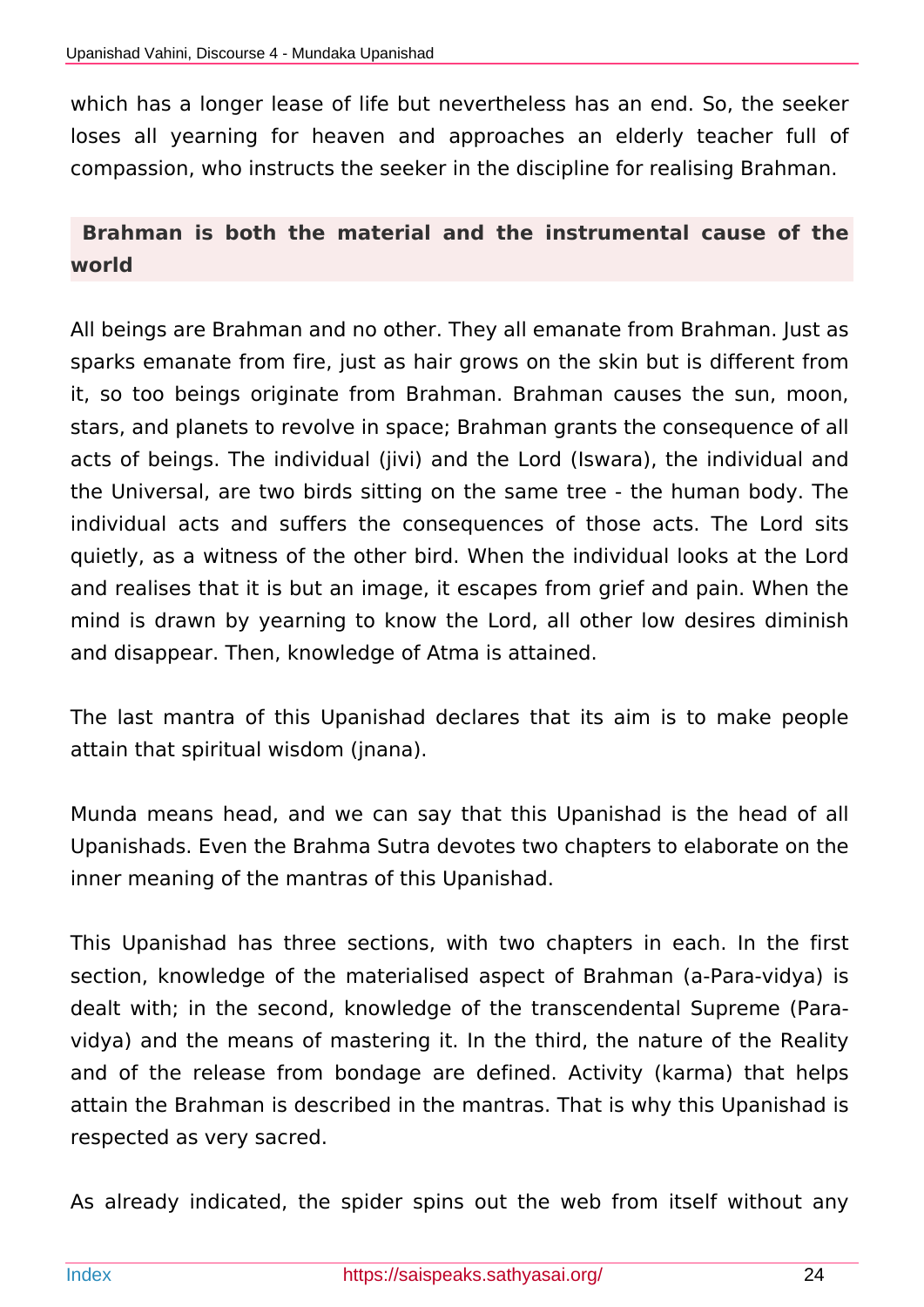extraneous agency; it also takes in the web it has spun. So too, creation was effected without an agent and the universe emanated. This nature (prakriti) is but a transformation of the basic Brahman, like pot from mud, cloth from cotton, jewels from gold.

So, Brahman is called the material (upadana) cause of nature. It is also the instrumental cause (nimitta-karana).

For, nature can be the result only of a higher intelligence, an intelligence that is all-comprehensive (sarva-jna).

### **Perform individual duties as well as public service activities**

Heaven is the highest attainable stage through activity (karma). Of such rites (karmas), the worship of fire, called agnihotra, is the chief. The performance of such rites contribute to the cleansing of the mind. Such cleansing is a necessary preliminary to knowledge of the Transcendent (Para-vidya). The flames that rise high from the sacrificial altar of fire appear to the performers as if they are hailing them on to realise the Reality or Brahman.

One who does the rite with full awareness of the significance of the mantra is able to reach the solar splendour, through the offerings made; they take the performer to the region of Indra, the Lord of the gods.

The Vedas recommend two types of obligatory activities (karmas): individually auspicious and charitably auspicious (ishta and purtha). The rite of agnihotra, adherence to truth, asceticism (tapas), study of the Vedas, service offered to guests in one's home - these are individually auspicious.

Construction of temples, caravanserais, rest-houses, tanks, planting of avenue trees - such acts are charitable.

These give consequences that are beneficial, but all such cause-effect chains are transient; they are fundamentally defective.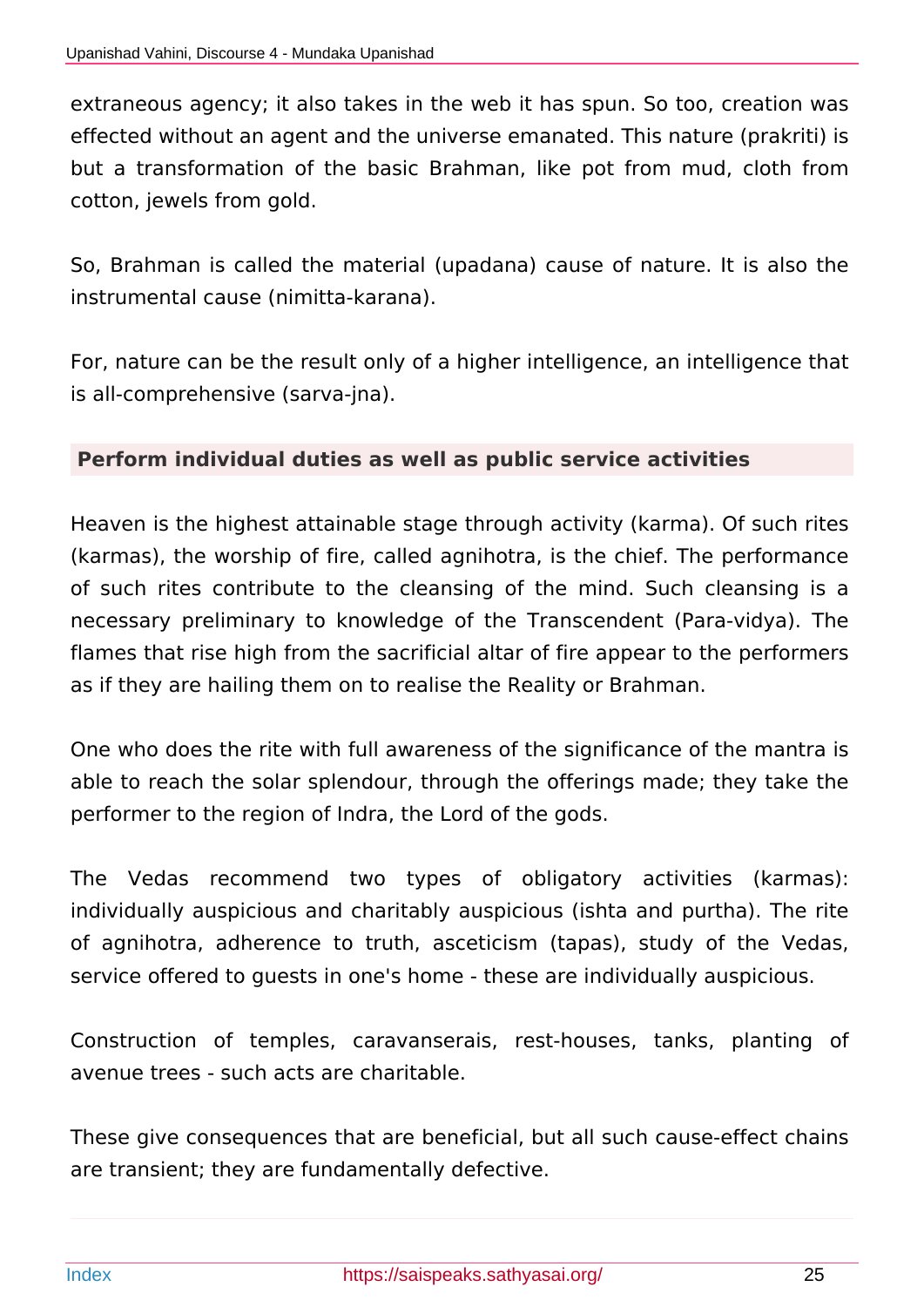#### **Om is the arrow and Brahman the target**

The entire creation is bound up with name and form and is thus unreal. It can be described in words, so it is limited and circumscribed by the intellect and the mind. Only the supreme Person (Parama-purusha) is eternal, real, and pure. He is the prompter of activity and the dispenser of consequence. But He is beyond the eye, beyond the intellect. Like the spokes of a wheel that radiate from the hub, that lead from all directions to the centre, all creation radiates from Him.

The mind is the instrument to reach the central hub and know that all spokes radiate from it. Brahman is the target to be reached by the arrow-mind. Have your mind fixed on the target and, using the Upanishadic teaching as the bow, shoot straight and hard, to hit the Brahman and master. Om (Pranava) is the arrow; Brahman is the target.

The Brahman illumines the individual soul (jivi) by getting reflected in the inner consciousness (an-thahkarana).

One has only to turn that consciousness away from the objective world, contact with which contaminates the mind. Now, train the inner consciousness to meditate on the Om with single-pointed attention. Meditate on the Atma as unaffected by the individual, though It is in one and with one and activating one. Meditate on Him in the heart, from which countless subtle nerves (nadis) radiate in all directions. If this process is followed, one can attain spiritual wisdom (jnana).

#### **Brahman is beyond rituals or asceticism**

The universe is an instrument to reveal the majesty of God. The inner firmament in the heart of man is also equally a revelation of His glory. He is the Breath of one's breath. Since He has no specific form, He cannot be indicated by words. Nor can His mystery be penetrated by the other senses. He is beyond the reach of asceticism, beyond the bounds of Vedic rituals. He can be known only by an intellect that has been cleansed of all trace of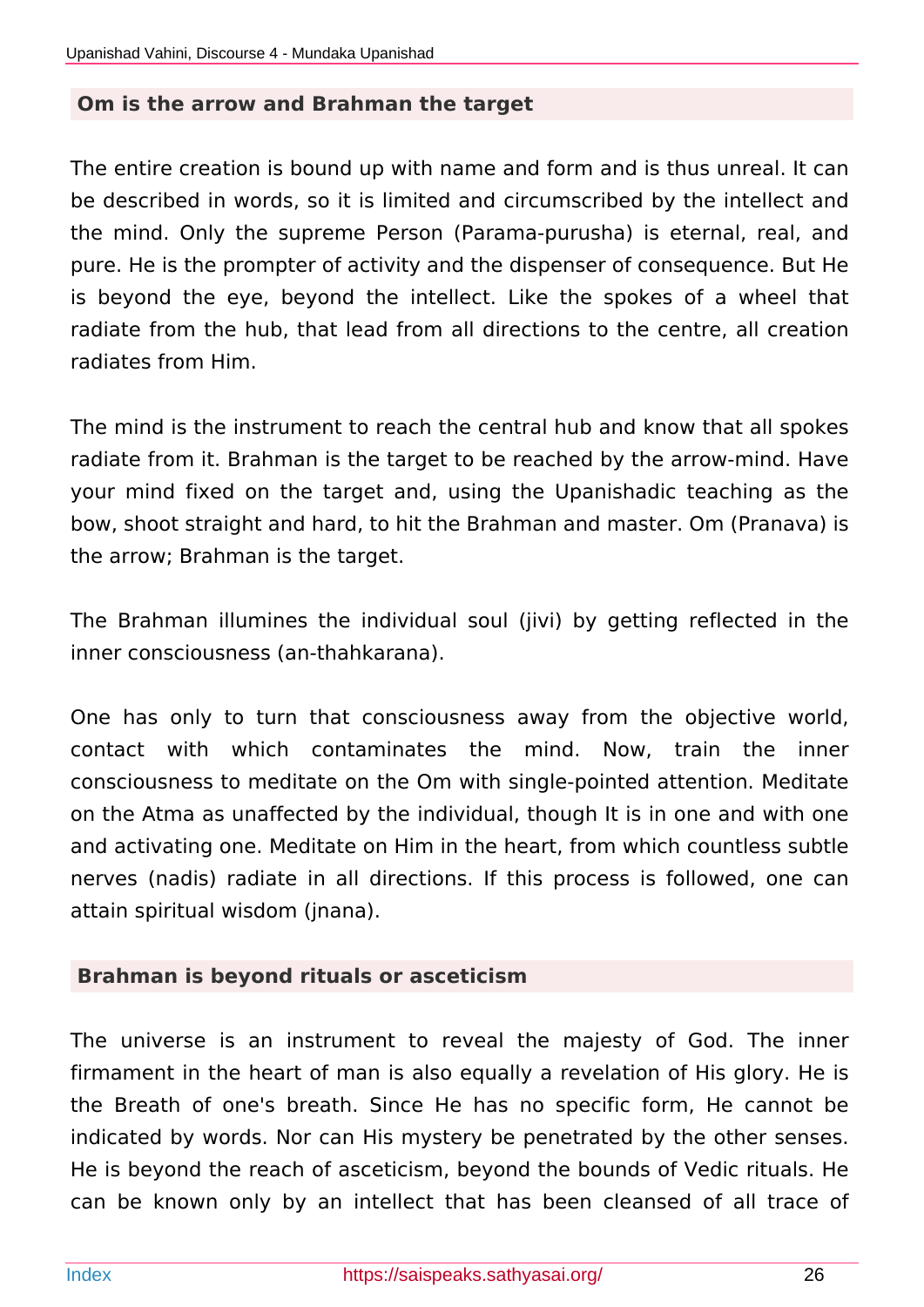attachment and hatred, of egotism and the sense of possession.

Only spiritual wisdom (jnana) can grant self-realisation. Meditation can confer concentration of the faculties; through that concentration, spiritual wisdom can be won, even while in the body.

The Brahman activates the body through the five vital airs (pranas). It condescends to reveal itself in that same body as soon as the inner consciousness attains the requisite purity. For the Atma is immanent in the inner and outer senses just as heat is in fuel and butter is in milk. Now, the individualised consciousness is like damp fuel, soaked in the foulness of sensory desires and disappointments. When the pool in the heart becomes clear of the slimy overgrowth, the Atma shines in its pristine splendour. One who acquires knowledge of this Atman is to be revered, for that one is liberated. One has become Brahman, that which one strove to know and be.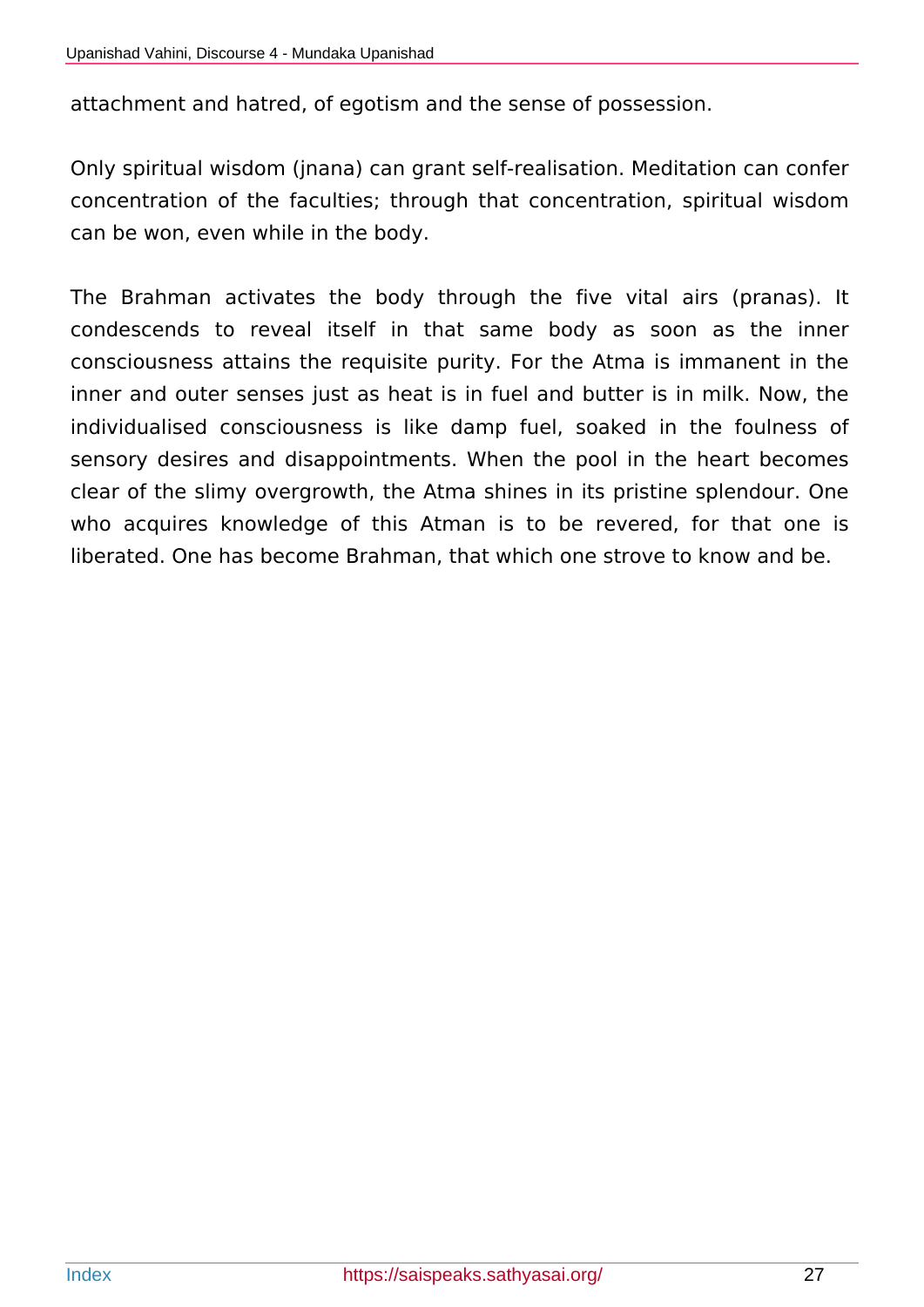# <span id="page-27-0"></span>**5. Mandukya Upanishad**

This Upanishad is the kernel of Vedanta, the most profound among all the Upanishads. It is the chief one, having the distinction of being recommended as enough, by itself, to lead man to salvation. It is very brief, consisting of just a dozen mantras! They are divided into four chapters: origin (agama), falsehood (vaithathya), non-duality (a-dwaitha), and extinction of the firebrand (alatha-santhi). In the first chapter, the secret doctrine of the Om (Pranava), which is the key to self-realisation, is expounded. In the second chapter, the doctrine of dualism, the great obstacle to liberation, is discussed and rebutted. In the third, the non-dual (a-dwaitha) Unity is propounded. In the last chapter certain mutually contradictory non-Vedic doctrines are described and rejected.

No sound is beyond the ken of Om; they are all Om, its permutations and products. Brahman is also Om, identified by It and with It. The Brahman, which is beyond vision, is manifest for vision as Atma.

## **The waking, dream, and sleep states are appearances imposed on the Atma**

The distinctions of waking state, dream state, and sleep state (viswa, taijasa, and prajna) are but appearances imposed on the Atma; that is to say, the Atma continues the same, unaffected by the waking, dreaming, and deepsleep stages of man's existence. This Atma and the Atma that one refers to as "I" are basically the same. The "I" or the Atma swims like a fish in the river, paying no regard to this bank or that, though the waters are limited and guided by them.

In deep sleep, all the impulses (vasanas) are suspended; though they still persist, they are not manifest or active.

In the dream state, one follows the impulses and wins satisfaction in the process. All the manifold pulls and attractions of the sensory world, which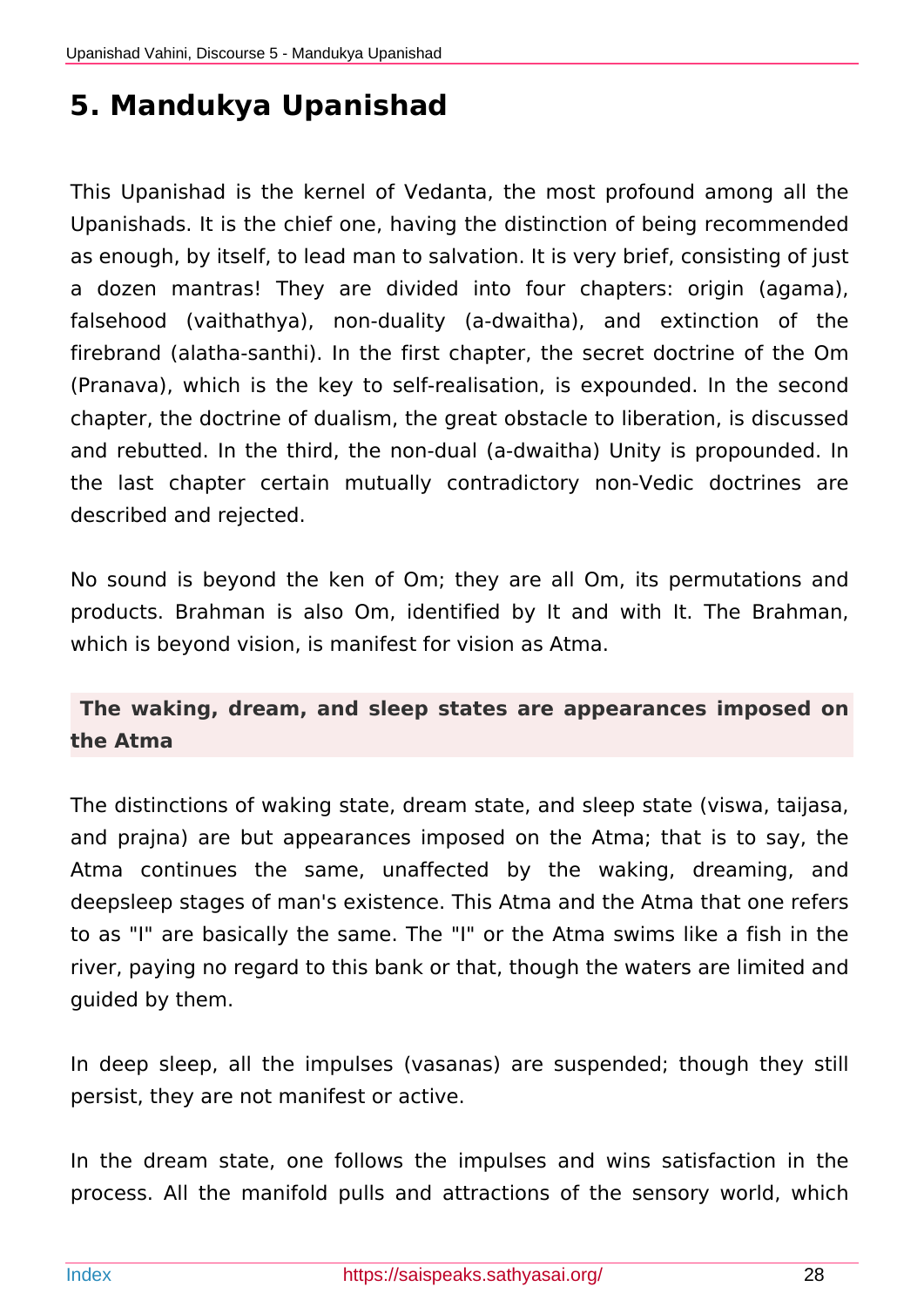impel one toward the surrounding objects, are born during the waking and dream stages. The mind is full of agitations, and these are the fertile fields where the impulses grow, multiply, and strike root. As a matter of fact, it is the agitating mind that causes creation (srishti) and that is behind all creation.

#### **Transcend the mind and senses: Thuriya**

However, there is a fourth stage that is distinct from these three: it is named thuriya! This stage cannot be described by words or even imagined by the mind, for it is beyond both intellect (buddhi) and mind (manas). The experience is inadequately described as peace, grace, and oneness (santham, sivam, a-dwaithama); that is all. The mental agitations are stilled, so there is no more mind. It is the conquest of the mind, its negation, the mindless stage.

What a victory it is! For in deep sleep the mind is latent: while dreaming, the mind is restless with agitations; and in the waking stage it is active and motivating. In all three stages, truth remains unknown. The objective world is but a delusion of the agitated mind, the superimposition on the rope of a nonexistent snake. The world is not born, nor does it die. It is born when you are ignorant and dies when you become wise.

### **AUM is the symbol of the Supreme Atmic Principle**

The AUM of the Omkara, representing the stages of waking, dreaming, and deep sleep of existence, each have a particular role in spiritual practice. Worship, which A emphasises more, makes one realise all desires; if U is concentrated upon, spiritual wisdom increases; and if M is specially dwelt upon in the worship, the final merging of the soul in the Supreme is effected. The worshiper of Aum (Pranava) will also earn knowledge of the truth of the world and creation. Therefore, the worshiper of the Aum draws to themself the reverence of all.

The A, U, and M proceed from one to the other in the Aum and finally merge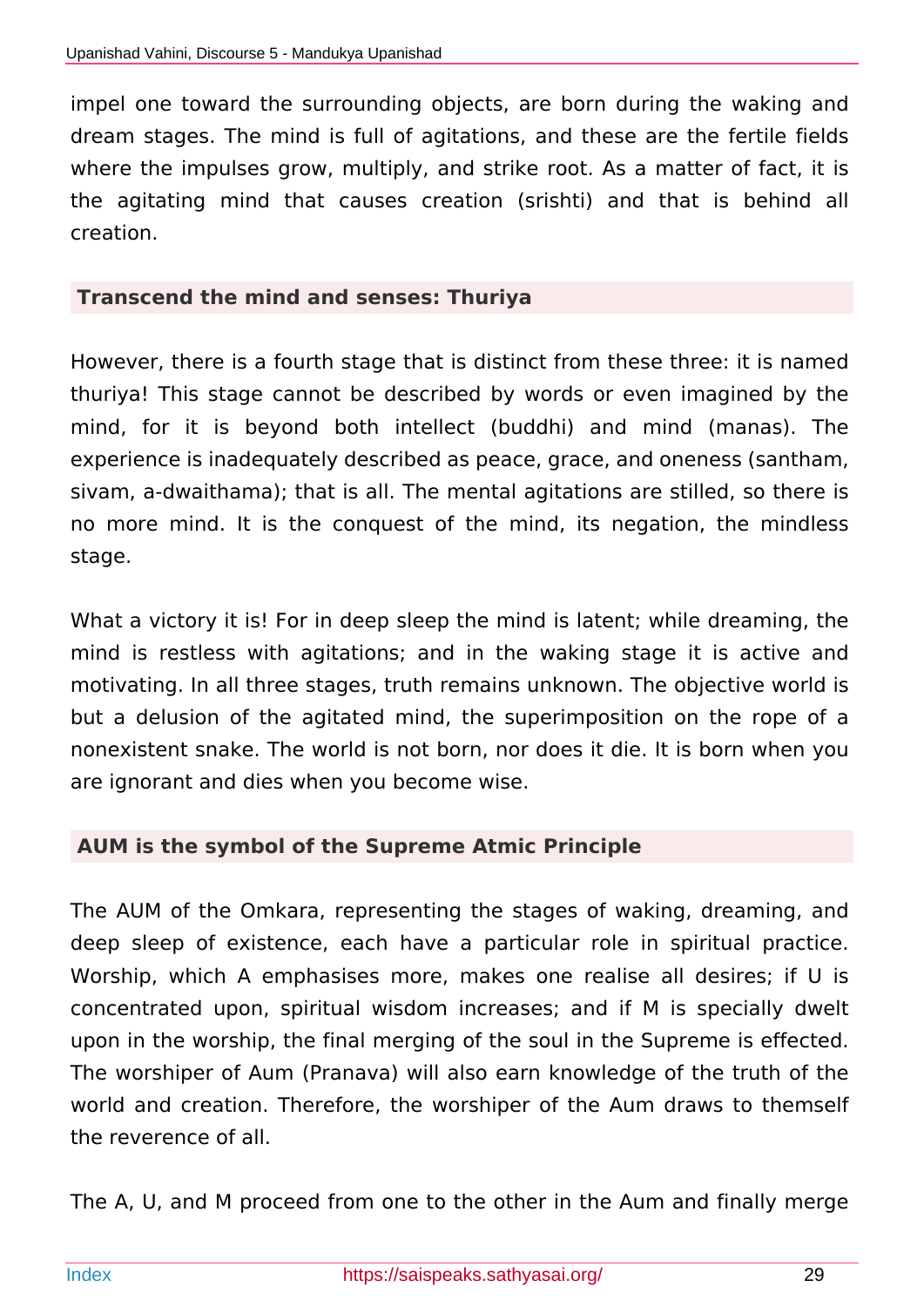in a letterless resonance, which thins out into silence. That is the symbol of the peace (santhi), the auspicious (siva) and the non-dual (a-dwaitha), the merging of the individualised soul in the Universal after shedding the limiting particulars of name and form.

This is not all. Gaudapada's commentary on this Upanishad, verses 24-29, praise the Aum as the cause of creation.

It is extolled as quenching all grief. Why? One who ruminates on the Aum, ever aware of its significance, can steadily move on to an awareness of the Real behind all this unreal appearance, of the Supreme Atmic Principle (Param-atma-thathwa) Itself.

#### **Brahman is the cause of all causes, never an effect**

In the first section of the commentary, the non-dual (a-dwaithic) uniqueness of the Atma is established in a general way; in the second, as has been said, the positing of two entities, God and the world, is shown as empty and evanescent. In the section called specifically non-dualism (a-dwaitha), the doctrine is established by arguments and affirmations. At first, the world was latent and unmanifest; the Creator Brahma is Himself an effect, so reflection on the effect will not lead man to the source of all things. The Brahma revealed in this Upanishad is not the effect; It is the Primal Cause. It is neither born nor limited; it isn't broken into all this many.

The Atma is like ether (akasa), all pervasive. It may seem enclosed in certain limits, like a pot or a room, and it may be spoken of as individualised, but there is no truth to that limitation. The body is also like the pot, which, for all appearances, limits the sky enclosed in it. There is no innate distinction between the sky in the pot and the sky outside; take away the limiting factor, and they are One. When the body is destroyed, the individual soul (jivi) merges with the Universal (Paramatma). The limitation appears to qualify the Atma, but the Atma is the Highest Atma (Paramatma) itself. The individual soul can never be considered a limb or an adaptation of the Highest Atma.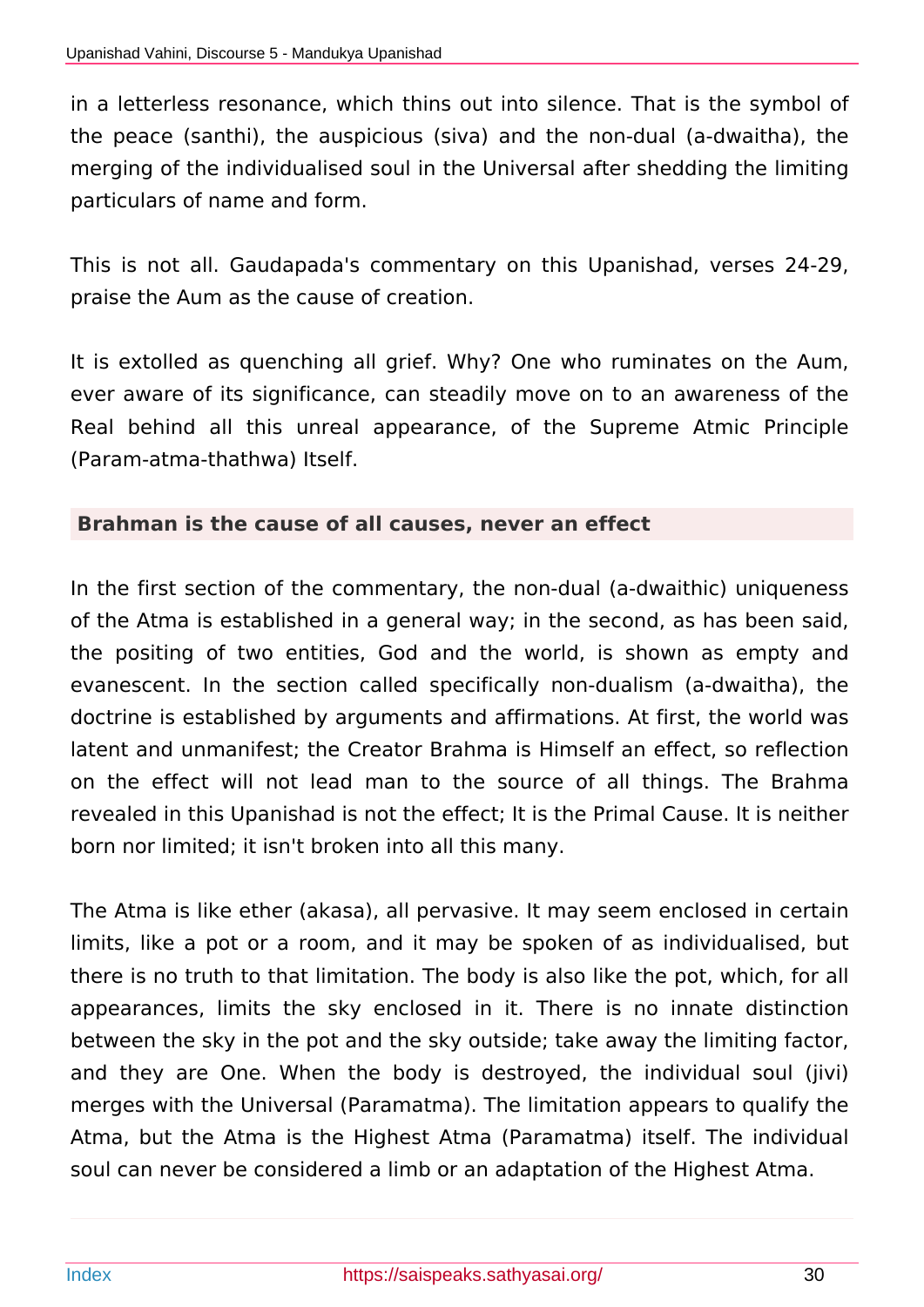#### **Non-dualism is the Highest Truth**

The birth and death of individual souls (jivis) and their wanderings in space and from one world to another are all unreal. It is appearance, not reality. Go deeply into the matter: you will find that duality (dwaitha) or appearance is not opposed to non-duality, the substratum. The opposition is between various dualistic religions and schools of thought. For the non-dualist, all is Supreme Brahman (Parabrahman), so no opposition is known.

For the dualist, there is always the atmosphere of attachment and pride and hate, for where there are two there is always fear, attachment, and all the consequent passions. Non-dualism is the Highest Truth; dualism is a certain mental attitude. So, dualism can move you only as long as the mind is active. In sleep or samadhi, there is no cognition of "two". When ignorance (a-vidya) prevails, difference is rampant; when spiritual wisdom (vidya) is established, union is experienced. So there is no opposition or quarrel between dualism and non-dualism. The rope is the cause of all the illusion and delusion; Brahman is the cause of all the illusion and delusion connoted by the word world (jagath).

#### **Attain the no-mind state with non-attachment and discrimination**

It is not correct to say that the supreme Atma (Paramatma) is born as the world, for how can one's essential quality (swa-bhava) be changed? Manifoldness is not the characteristic of the supreme Atmic Principle (Paramatma-thathwa).

The scriptures (sruthis) declare this in many contexts. Why, they even condemn those who see It as many. The witness of all the phases of the mind, of even its annihilation, can never be known by the mind.

That witness alone is eternal, unaffected by time and space. That is the Atmic consciousness (Atma-chaithanya), the truth (sathya). The rest is all unreal.

Turn the mind away from the sensory world through the practice of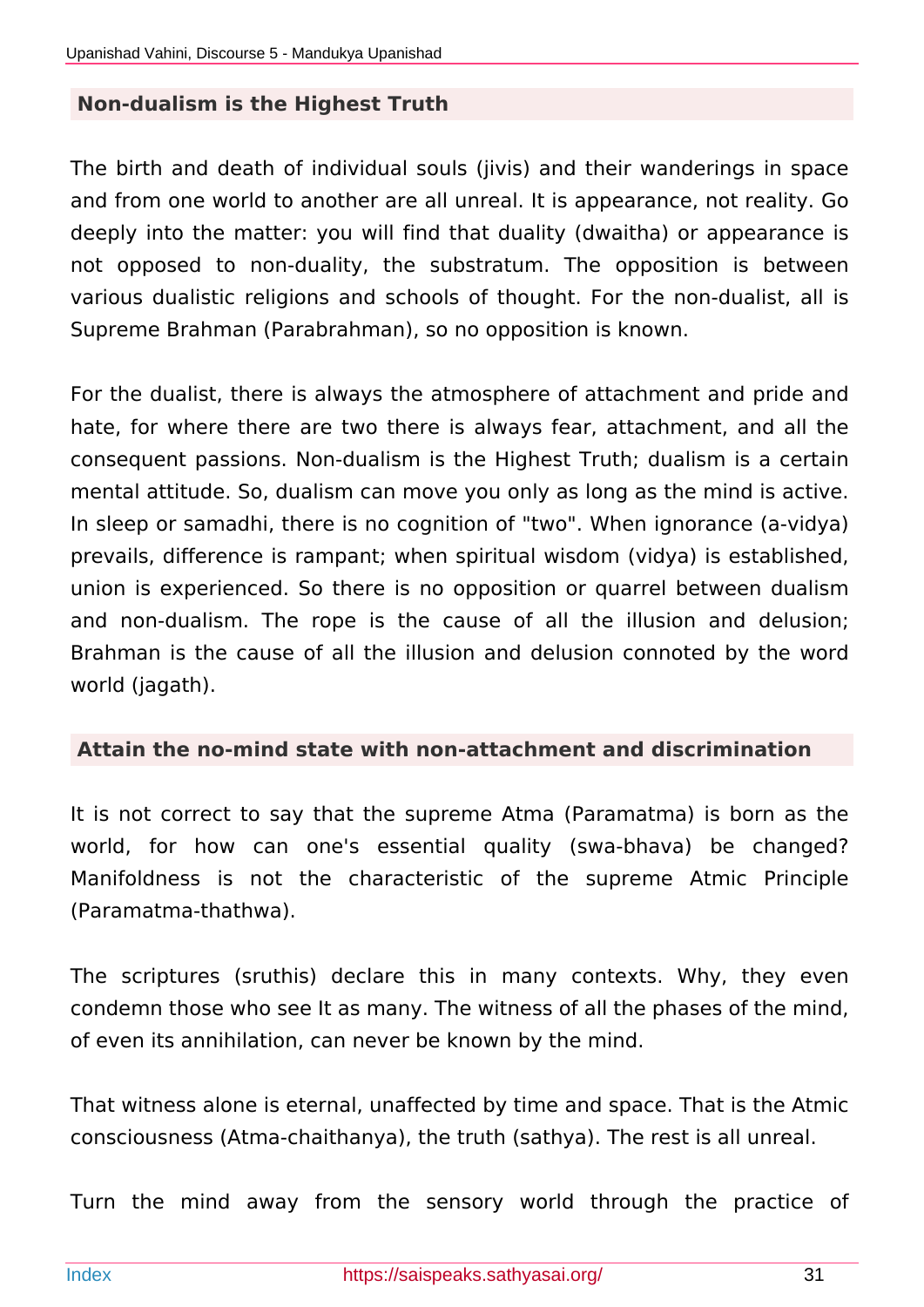discrimination and non-attachment; then, you attain the no-mind experience. Well, you have to remember another thing: trying to control the mind without a clear understanding of the nature of the sensory world is a vain, valueless effort; the attachment will not end, the agitation will not cease so easily.

### **Transcend all agitations and attachments**

Attachments and agitations sprout at the first chance. What has to be done is to develop inertness of the mind during the deep sleep stage into a stage of permanent ineffectiveness. When the conviction that all sensory experiences are unreal is well and truly stabilised, the mind will no longer function as a distracting agency; it will lie powerless, as a defunct limb. However hungry people are, they certainly won't crave for excreta, will they?

To know that the Atma, which is the goal of realisation, is devoid of sleep, birth, name, form and so on, to know that It is eternally self-effulgent (nithyaswayam-prakasa), is to transcend all agitations of the mind. Attempting to curb the mind without the aid of discrimination, or attempting to make known the unreality of objects is as foolish and fruitless as attempting to empty the ocean using a blade of grass. Be firmly fixed in the conviction that the world is a myth; then, you can aspire to perfect peace (prasanthi) and fearlessness (a-bhaya).

### **Cause-effect nexus is delusory ignorance**

As the motivating force behind every birth or product, there should be a purpose, either existence (sat) or nonexistence. Exactly what transformation takes place? The cause (karana) undergoes change (vikara) and gets transformed into the effect (karya). Well, existence has no change, so no birth is possible from it. Nonexistence is void, so nothing can emanate from it. Existence and nonexistence are inconceivable together. Therefore, logically, nothing can be born or produced; cause cannot become effect.

When you remember fire, you don't feel the heat. Only when you hold fire in your hand do you experience the heat. So too, all objects are different from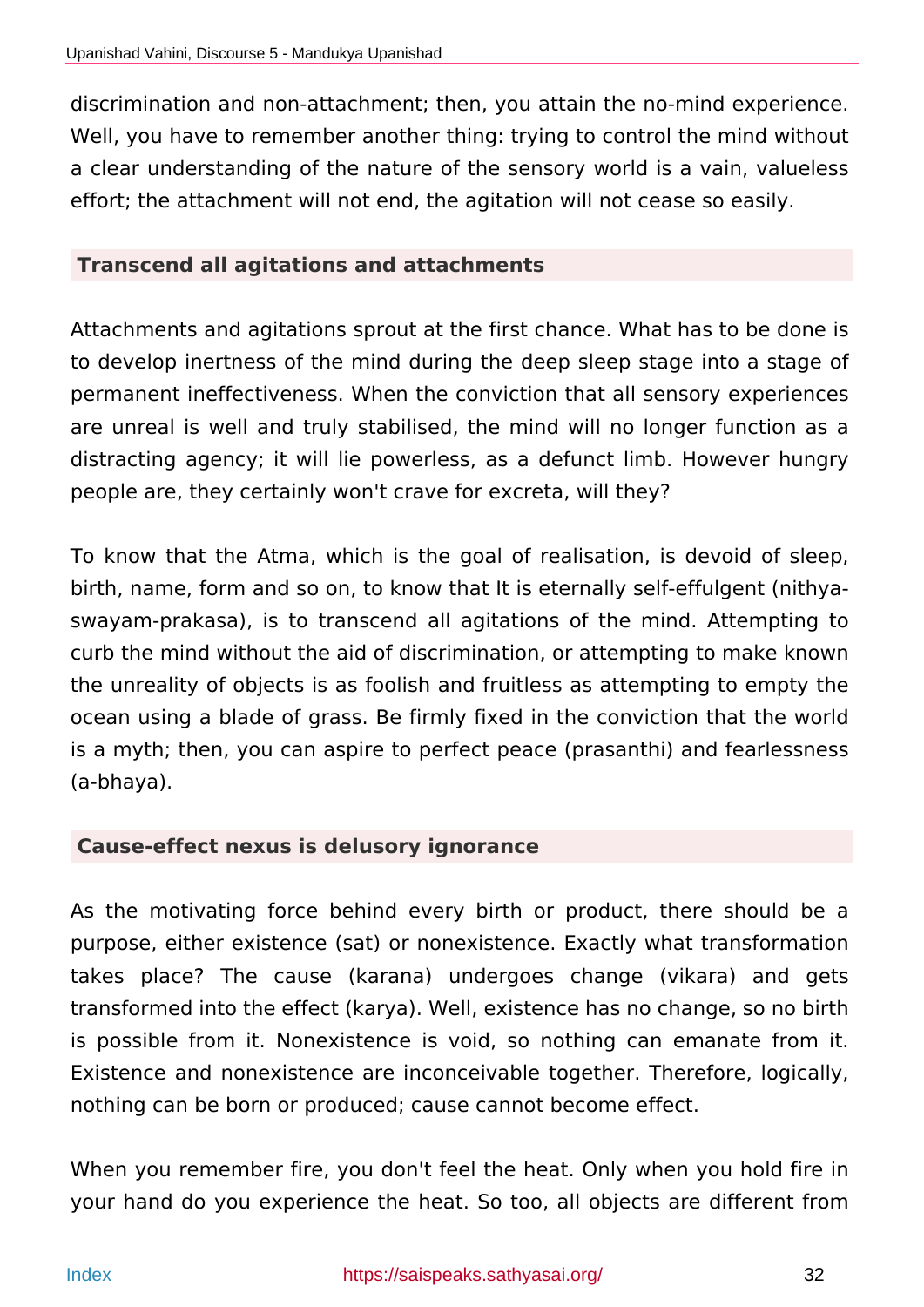knowledge (jnana) about them. Knowledge is one thing, actual experience is another. Moreover, the search for the first cause is an endless adventure. Even in the complete absence of the snake, one sees it in the rope. It is all a figment of the imagination. In dreams, with nothing concrete, all the joy and sorrow of manifoldness are undergone. For the machinations and inferences of the mind, no basis or explanation is needed. Irresponsible inferences about the unreal world will pester the mind as long as the illumination of truth is absent. The clasping of delusion is the fate of those who are steeped in ignorance (a-vidya or a-jnana).

This Upanishad declares in unambiguous terms that existence (sat) can never be the cause for the effect (karya) viz. nonexistence. The external world is created by our own subconscious mind (chittha), like smoke emanating from a burning incense stick. Everything is appearance, a superimposition, an apparition - something mistaken to be there but really nonexistent. The atmosphere of ignorance (a-jnana) is the fertile field for their birth and multiplication. Worldly illusion, which has the dual characteristic of evolution, of origin and ruin, is the fruit of this mistake.

## **Transcend pulsating consciousness, which is the cause of creation**

Since the supreme Atma (Paramatma) is the whole being (Sarvatmaswarupa), no possibility of cause-effect or wish-fulfillment or purpose-product appears in it. For one who has had the vision of Atma, all is Atma. The illusioninfected (maya-infected) seed will sprout into an illusion-infected tree; both are false and fleeting. So too, both the birth and the death of the individual (jivi) are false; they are mere words, signifying nothing. The things seen in dreams are not distinct from the dreamer, are they? They may appear as different and as outside of the dreamer, but, really, they are part of the dreamer, arising out of their own consciousness. One who is the witness has no beginning or end. That one is not bound by duties or obligations, right or wrong. To know this, and to get firm in that knowledge, is to attain liberation from the shackles. It is the quivering of the consciousness (chittha) that causes things to originate. Pulsating consciousness is the cause of creation.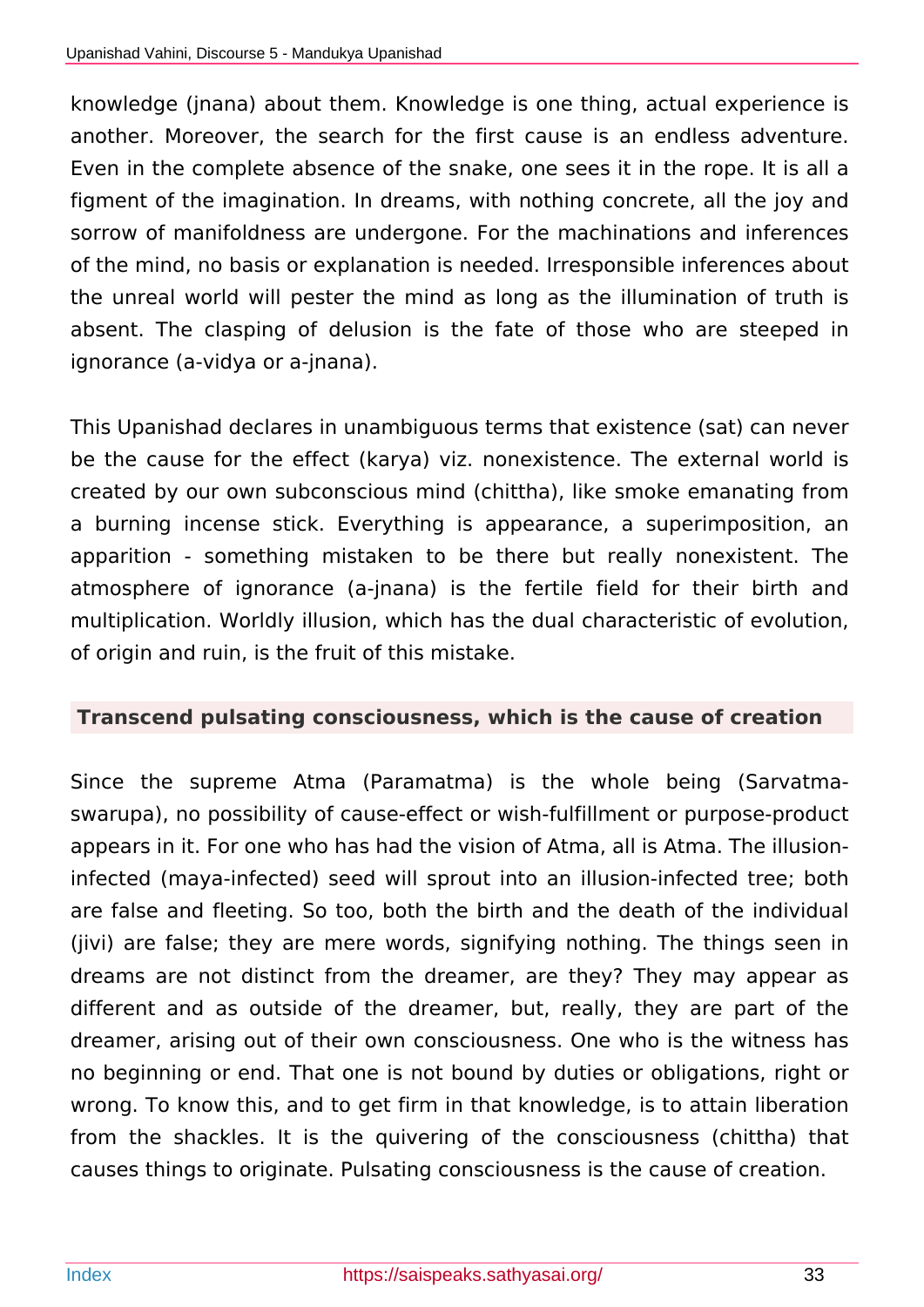Contemplate on this and reach up to the union stage (thuriya) of consciousness. Then, name, form, object, and being (nama, rupa, vasthu, and bhava), all get merged in the one all-pervasive all-inclusive Atma!

This Upanishad teaches man the essential philosophy, in the briefest terms. It does not refer in the least to activity (karma) or kindred subjects. It concerns itself purely with the science of the Atmic Principle (Atmathathwa).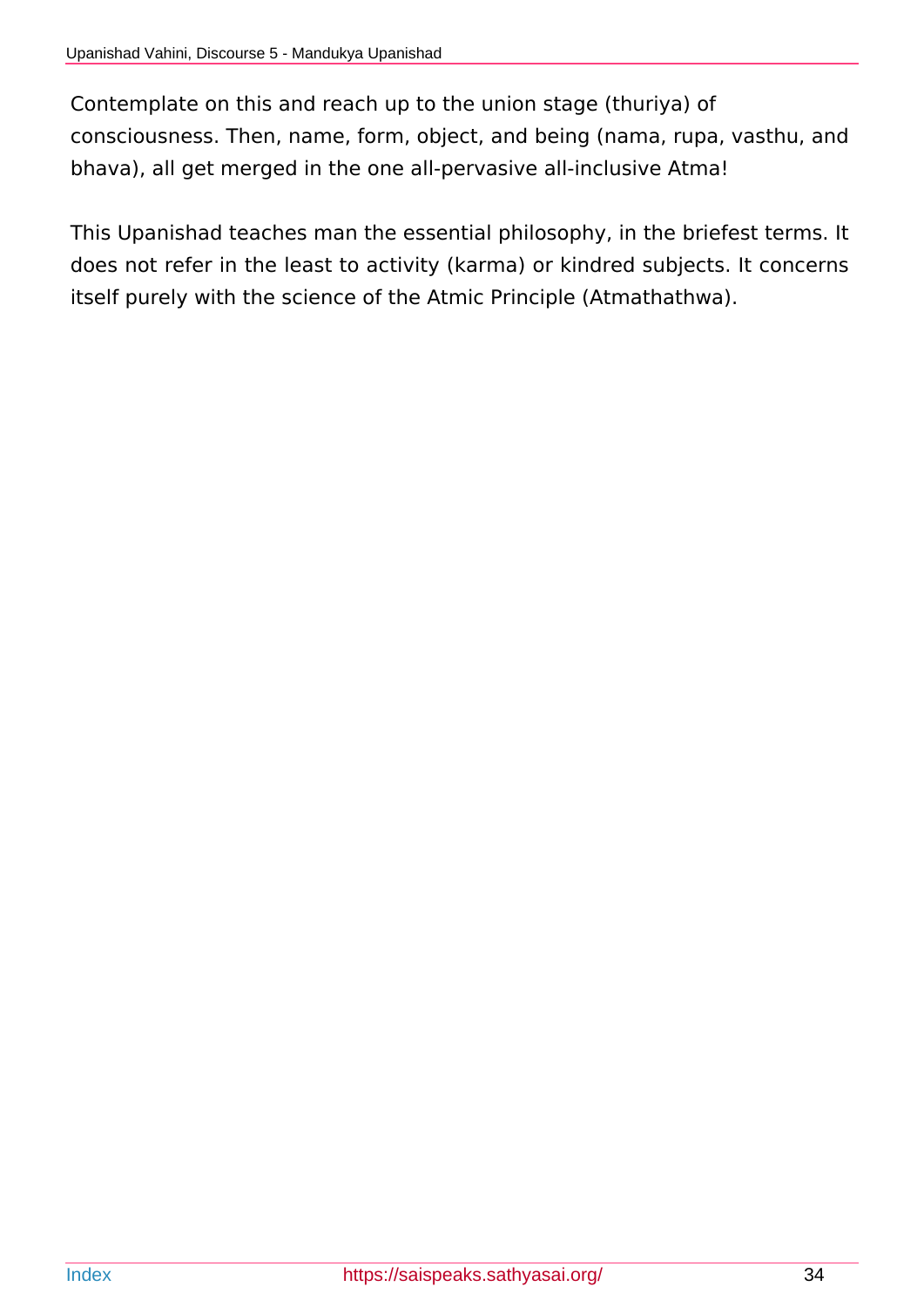# <span id="page-34-0"></span>**6. Brihadaranyaka Upanishad**

#### **Atmic principles, experience, and constant practise**

The Brihadaranyaka Upanishad is affiliated with the White (*Shukla*) Yajurveda. Of its six sections, all except the third and fourth describe worship (*upasana*) associated with ritualistic action (*karma*). The third and fourth sections deal with the teachings of Yajnavalkya on spiritual truth, which he imparted to Janaka. The grandeur of the intellectual eminence of that sage is impressively evident in this Upanishad, so the sections are referred to as Yajnavalkya Kanda. This part of Brihadaranyaka offers the best guide for aspirants eager to reach the goal of liberation.

The Brihadaranyaka is the last of the famous ten Upanishads. On account of its size, it is named *brihath* (big); since it is best studied in the silence of the forest (*aranya*), it is an *aranyaka*; it instructs in knowledge of Brahman, so it is classed as a Upanishad.

Scholars have designated the first two sections of this text as Madhu Kanda, the next two as Muni Kanda, and the last two as Khila Kanda. The first section deals with the basic principles, as they are; the second proves their truth by reference to experience; and the third shows how to practise them and get mastery over them. The first section teaches spiritual wisdom (*jnana*), which is essential for spiritual progress; it is assimilated with the paths of spiritual activity and contemplative worship - it is not mere dry intellectual discipline. Khila means appendix, so the name Khila Kanda is appropriate.

## **The four knowledge instruments: word, seed, measure, and geometry**

For those eager to earn spiritual wisdom, there are four instruments or media for acquiring it. They are:

word (*pada*), seed (*bija*), measurement (*sankhya*), and geometry (*rekha*).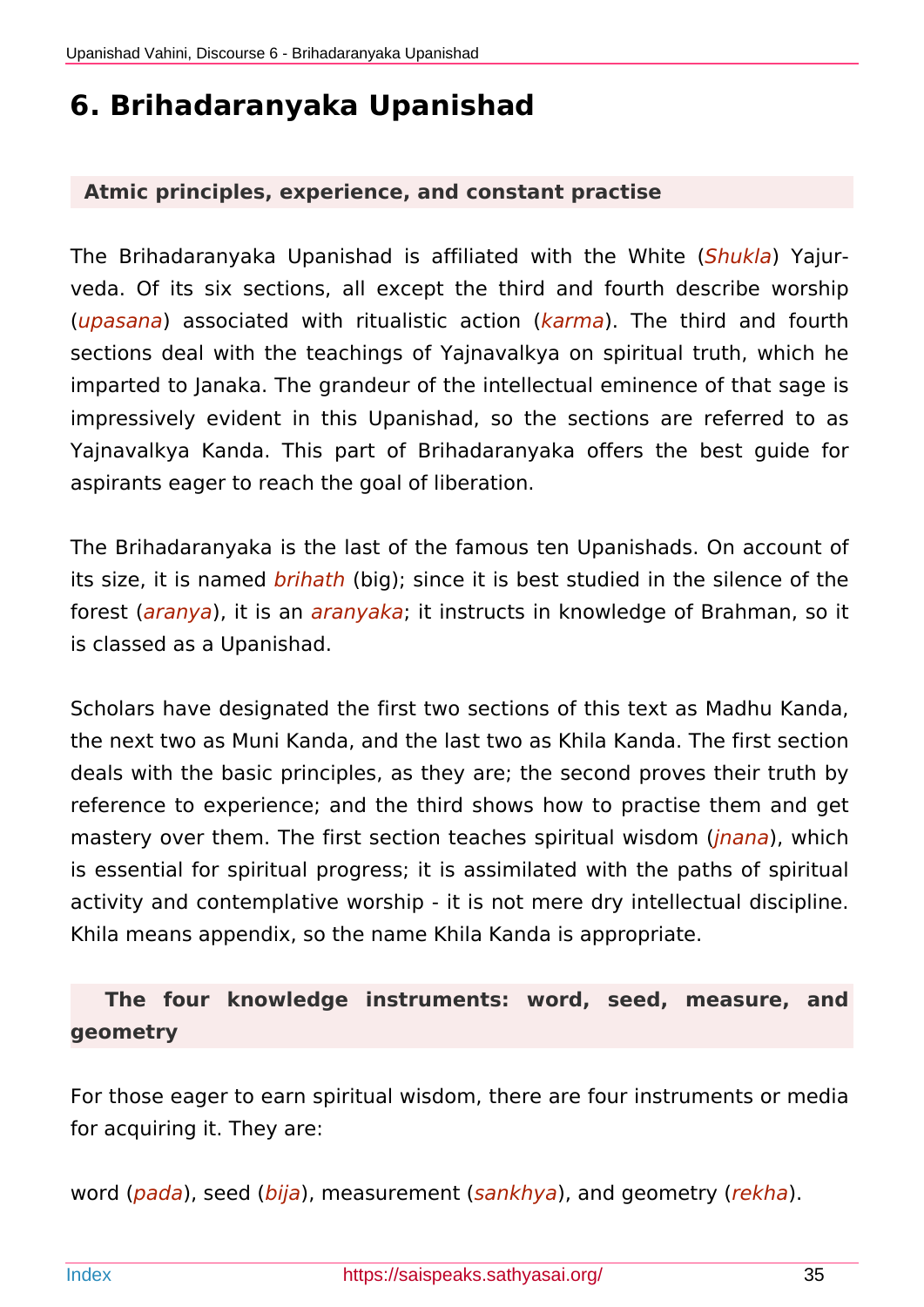Word means the Vedas and the codes of law (*smrithis*) that attempt to explain them.

Seed connotes the entire gamut of *mantras* learned directly from the spiritual teacher (*guru*).

Measurement is of two kinds, Vedic and worldly (*loukika*). Vedic measurement means the calculations and quantitative analysis of the various mantras; worldly refers to the numbers and their interrelations as far as they are related to the external world and the interrelations of human activities.

Geometry also has two such categories: Vedic geometry is part of the worship activity mentioned in the Vedas, and worldly geometry is part of the mathematics of the universe.

### **Unity in diversity in nature**

The Madhu Kanda describes the Brahma Principle in light of the categories accepted as authoritative by the scriptures. God (*Purusha*) is the primeval Person, from whom or on whom all this name-form manifoldness has emanated. We conceive the horse in the horse sacrifice (*aswamedha*) as the Creator (*Prajapathi*) Himself. He is directed to impose on the horse the characteristics and attributes of Prajapathi, so that he might acquire the fruits of that ritual. This portion is known also as the "Sacrificial horse-related text" (*Aswa-Brahmana*). Again, the fire that is the central figure in the sacrifice is also to be felt and consecrated as Prajapathi. Some descriptions attribute the qualities of Prajapathi to the god *Agni*, so this is called *Agni-Brahmana*.

This world (*jagath*), taken as true by the deluded, is just a jumble of names and forms; it is devoid of the permanence that only Atma can have. Hence, it breeds disgust and discontent and causes renunciation to grow.

The mind is soon free from attachment to the objects of sensory pleasure, and it moves along its natural bent to Brahman itself. All sounds are names; voice is the cause for its emergence. Form is the result of vision or sight; it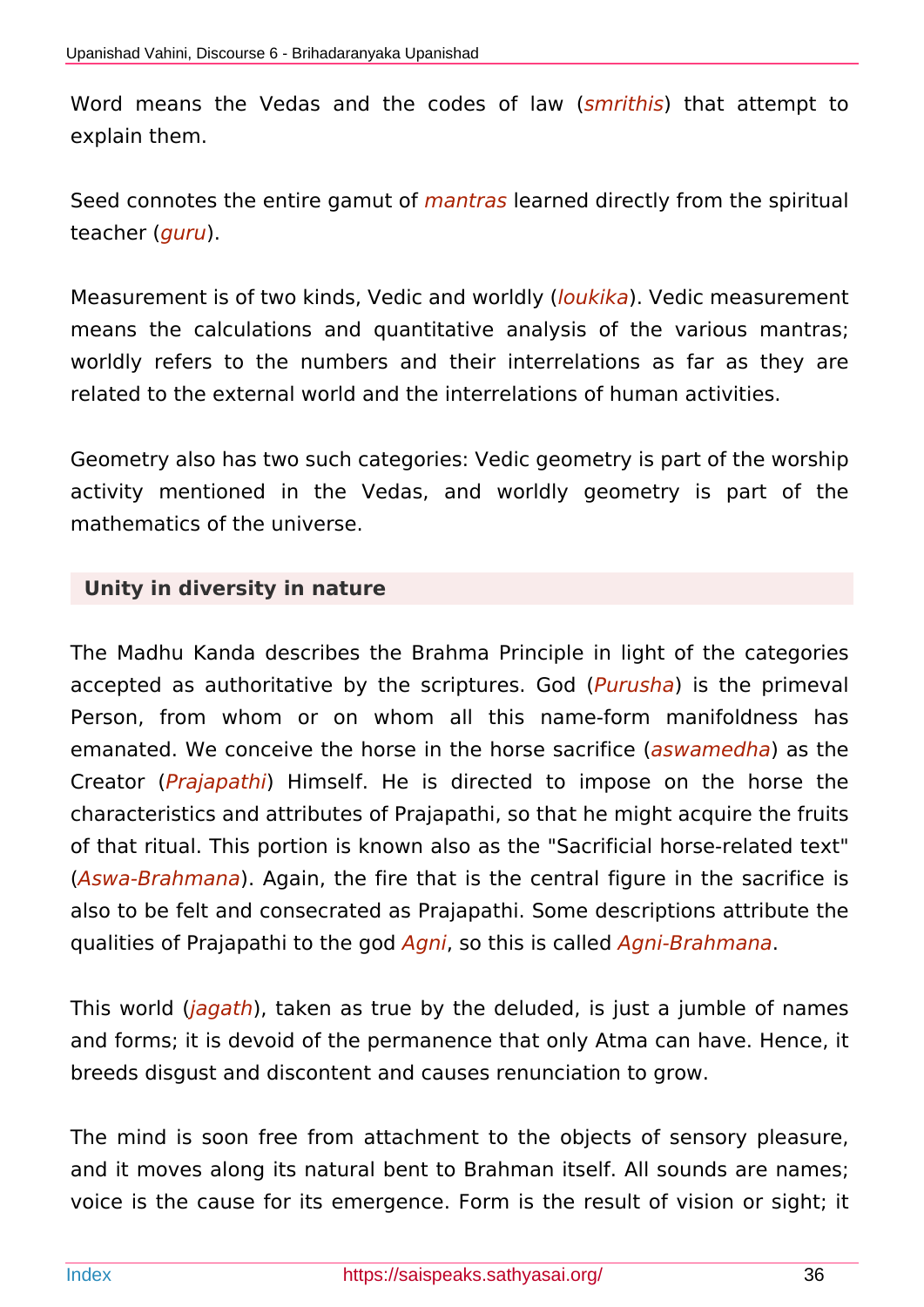emerges from the eye. Karma similarly has the body as its source; the body is just a context for speech and other instruments. Contemplation on such truths helps the process of inquiry into the Atma to start and progress.

The vital air (*prana*), the body that is its basis, the head, which is the seat of the instruments of acquiring knowledge, the strength that is derived from food - all these are considered in this Upanishad.

Just as the sweetness of a thousand flowers is collected into honey, so this world (*jagath*) is a concatenation of the elements. *Dharma*, truth (*Sathya*), and such abstract principles, people, and such concrete living beings, the first incarnation of *Brahma* (Virat-Purusha) and such conceptions - all these again are the effects of the same Brahman principle, i.e. an immortal changeless principle. The realisation that this principle inheres in every individual is knowledge of Brahman (*Brahma-jnana*).

### **Janaka's sacrifice**

Janaka, the King of Videha, celebrated a sacrifice, giving away vast wealth in gifts. Many brahmins from the Kuru-Panchala territory attended. The King had a thousand cows decorated with anklets, necklaces, and hornlets of gold and announced that they would be donated to whoever taught him the Brahman. The brahmins, though great scholars in their own line, hesitated to claim the cows, through fear of failure. Yajnavalkya, however, was so confident that he asked his students to drive the cows to his ashram (hermitage)! The other brahmins got enraged at his audacity and started testing his scholarship and experience.

## **Yajnavalkya explains the significance of ritual**

The first to challenge Yajnavalkya was Janaka's family priest. The answers that the sage gave to his questions clarify the method of attaining the Atma encased in the vital airs (pranas), through the conjoint yogas of action (karma) and devotion. In the sacrifice, the sacrificial priest's voice is Agni, time (kala) is Vayu, and the mind of the performer is the moon - such is the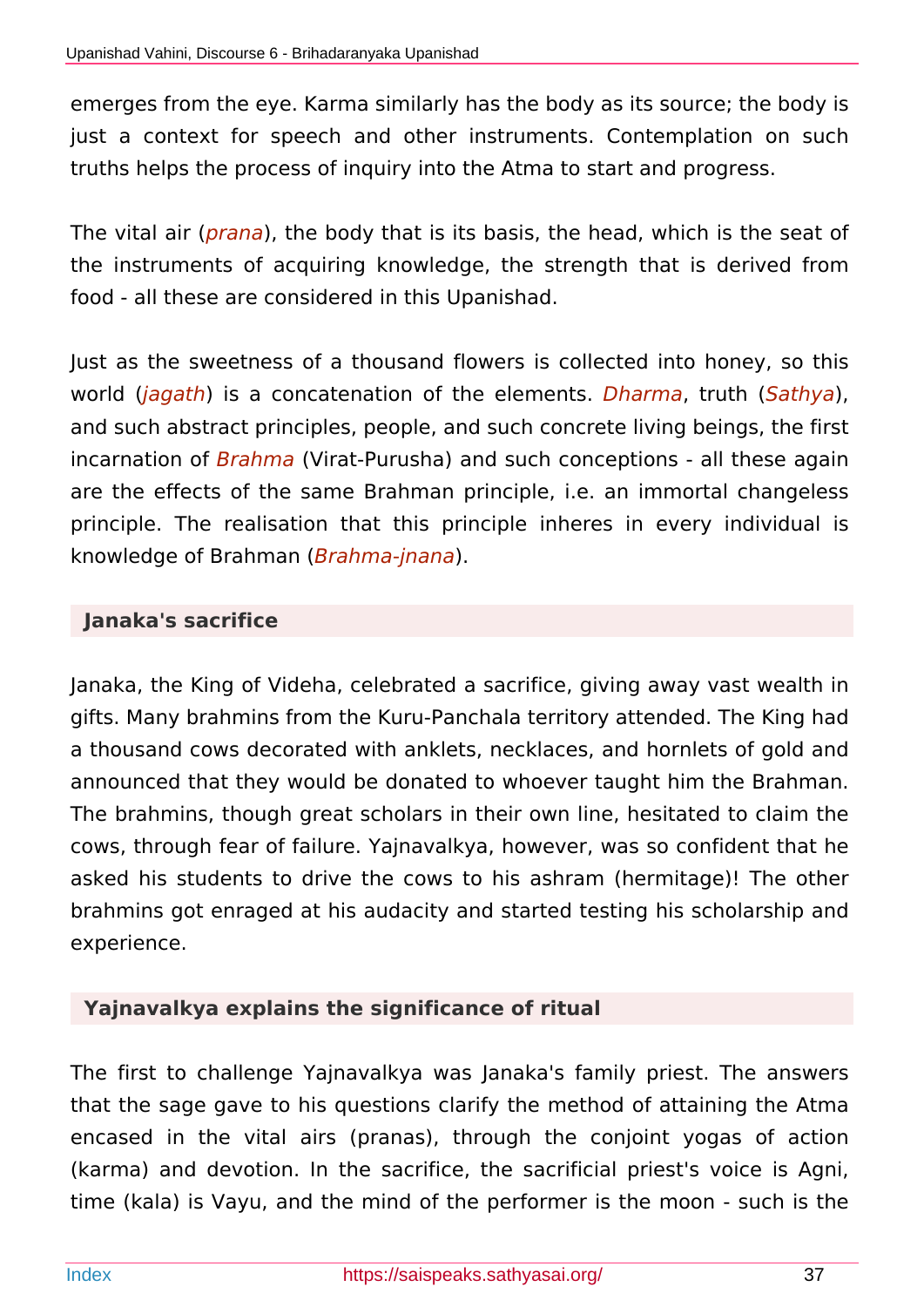manner in which one has to grasp the meaning of ritual and free oneself from the limitations of mortality.

#### **Yajnavalkya explains the concept of Atma as super consciousness**

The next to accost the sage was Bujyu. His questions were: Is there an entity called God (Purusha) who rules the senses and who is not entangled in this current named life (*samsara*)? Or is there no God of this type? If there is one such, what are his characteristics?

Yajnavalkya answered him thus: Your Atma is the entity you inquired about; just as a wooden contrivance cannot operate on its own but must be moved by some outside power or inside force, or just as this arm can move like this only when the will operates on it, so too, unless a super-spiritual power presides, the body cannot act and the vital airs cannot function as they do. He is the seer of the see-ing function of the body; He hears - not the ear. The super-consciousness (*chetana*) that sees and hears and feels is but a reflection of the Atma on the mind.

That super-consciousness sees even the seer; what happens is that the consciousness reflected in the mind moves out through the senses and grasps the external world of the five elements, so it appears as if the consciousness is engaged in activity. Really speaking, it has no activity.

#### **Atma is to be attained by total renunciation**

That consciousness (chetana) is the Atma; it is beyond the reach of the senses, it is above and beyond the subtle and even the causal bodies (*sariras*). It has been understood by experience where the Atma is and what its nature is. It is the same in all. The Atma is to be attained by total renunciation. Attachment to children, riches, wife, etc. - all have to be given up; these originate in desire. Why, all activities, whether ordinary or ritual or worshipful, are basically the products of desire. The desire for the fruit is present in ritual actions also. There is no denying this. Hence, they are opposed to true renunciation (*sanyasa*).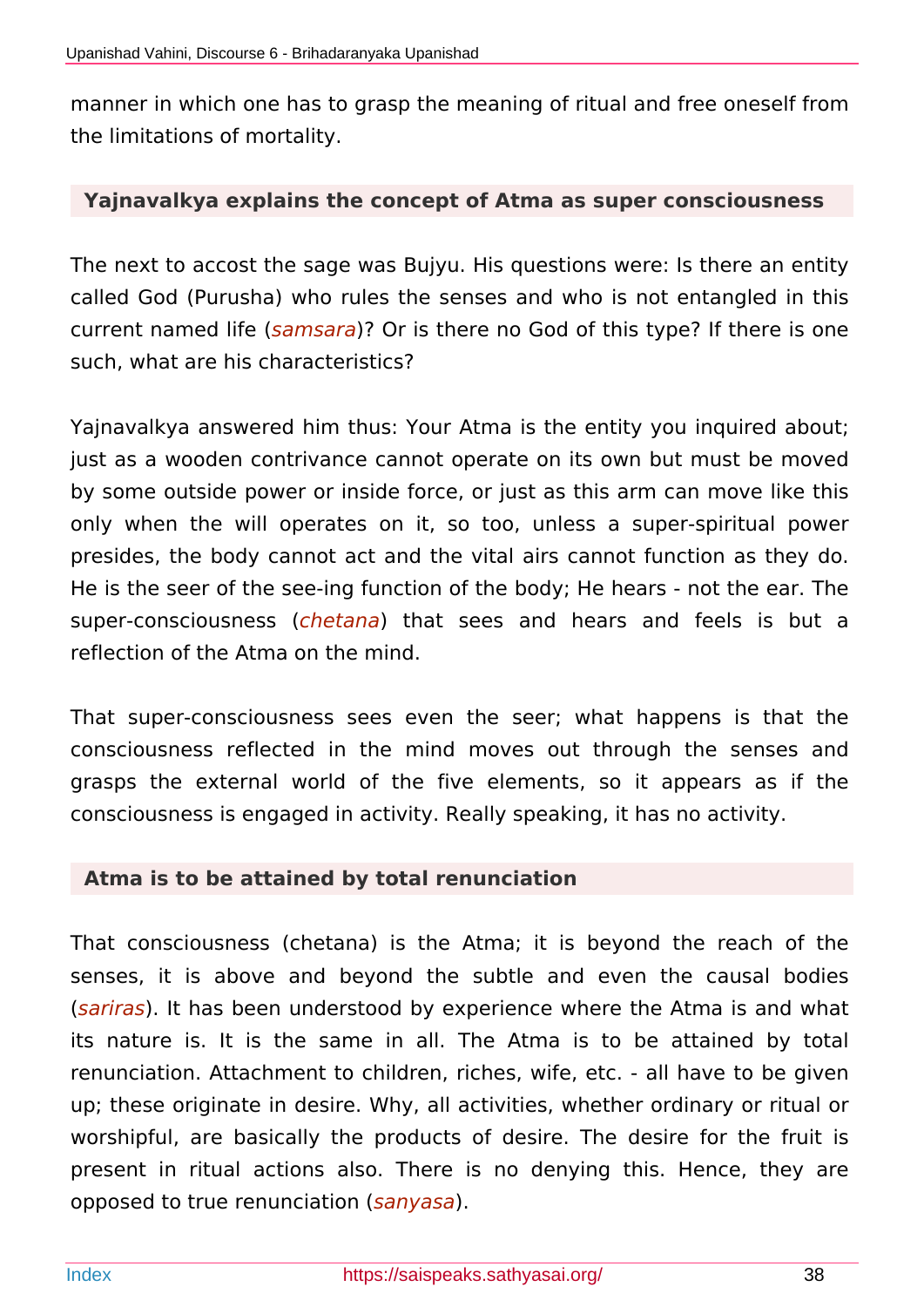Light and darkness cannot be together, at the same place and time. So too, activity (karma) and knowledge of Atma cannot be together. Renunciation is renunciation of all action (*sarvakriya-parithyaga*). Begging for food is an action and is against renunciation. The brahmins of ancient days knew this; they gave up attachment and, through the path of withdrawal (*nivritti*), realised the Reality. This is scholarship - this understanding and this attainment.

This is the achievement, the adventure, the fruit, the strength, and the endurance. He alone is a brahmin who has detached himself from all things concerned with non-Atmic ends. All other credentials are secondary.

#### **Brahman is the warp and woof of Creation**

In this Upanishad, the all-pervasiveness (*sarva-antar-yamithwa*) of the Atma is described. All this earth becomes habitable through association with water. Without water, it would fall apart like a lump of rice flour.

Gargi asked Yajnavalkya what the earth is based on. This question and the answer given inform us that earth, water, space (akasa), sun, moon, constellation, celestial being, Indra, Prajapathi, the world of Brahma - all these, one from the other, were woven out of the supreme Atmic Principle (*Param-atma-thathwa*), which is the warp and woof, the yarn of creation. Such truths are beyond the reach of the imagination of people. They have to be imbibed from the scriptures (*sastras*) by a clarified intellect.

Yajnavalkya negated Gargi's arguments, for her questions could not be solved by mere intellectual feats; they could be solved only by intuition earned by the guidance of a guru. The earth is pervaded and protected by air. The individualised Universal, individualised according to the impressions of experience in previous lives, is associated with seventeen instruments: the five organs of action (karmen-driyas), the five organs of perception (jnanendriyas) the five vital airs (pranas), the mind (manas), and the intellect (buddhi).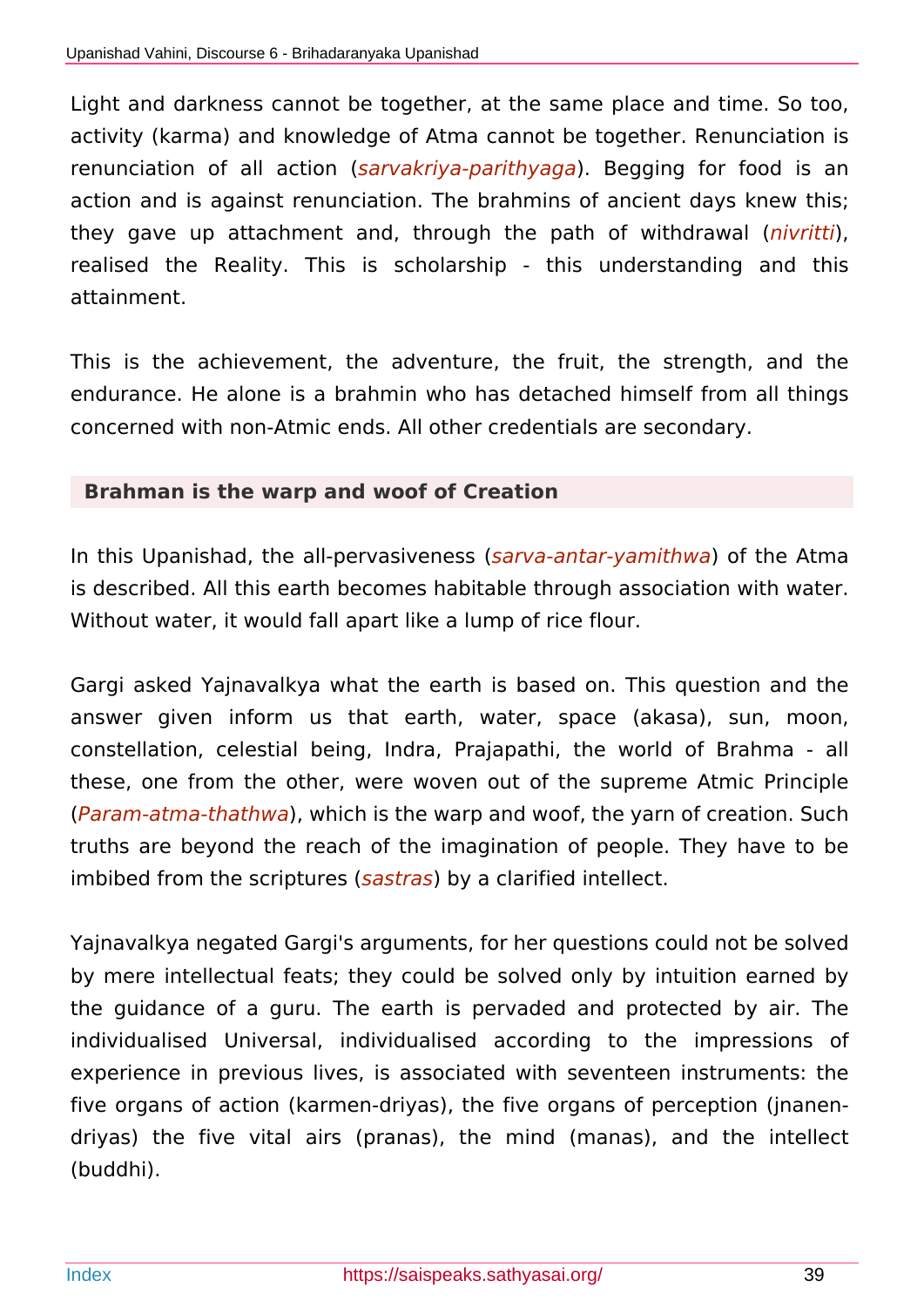The concrete body is a mutation of the Earth; it is pervaded by air. Forty-nine "earth-bits (angas)" can be identified in the body, and, like a string that holds pearls together, "air" holds them together as one coordinate whole. When the air leaves the body for good, the earth-bits become distinct and derelict. The body then becomes a corpse. However, the immanent spirit (*antar-yamin*) that is in the body-complex abode, the mystery that is beyond the reach of that complex, the motivating force of the impulses and intentions of that complex - that immanent spirit has no death; It is Atma.

#### **The never-changing Reality is the basis of the phenomenal world**

Gargi put her second question - after taking due permission from the gathering, for it is not courteous to pose problems without such notice. Her question was: On what does the inner Core - the Atma - rest in the past, present, and future in this dual world? Gargi's intention was to bring about Yajnavalkya's discomfiture, for he would be forced to admit that "The timeless Entity is beyond words and cannot be described at all." This shows that Gargi was also an adept in the knowledge of Brahman (Brahma-vidya), so you can infer that in the field of knowledge of Brahman there is no place for distinctions between one sex and the other.

"The masters of Brahmic wisdom declare that the highest Brahman (Parabrahman) is immanent in the unmanifested ether (akasa)," said Yajnavalkya, thus escaping from the trying situation into which Gargi wanted to drive him. Then he described the nature of that Indestructible (A-kshara): It has no gross, subtle, or other such changes; It has no material qualification like colour, smell, shape, etc. There are no "measures" to comprehend It.

Time is but the execution of Its will. Why elaborate? The Sun and the five elements all carry out Its will.

Gargi then asked the assembled brahmins to bow before Yajnavalkya and acknowledge his supremacy. That action stopped further questionings.

#### **Brahman is the Source of all Bliss**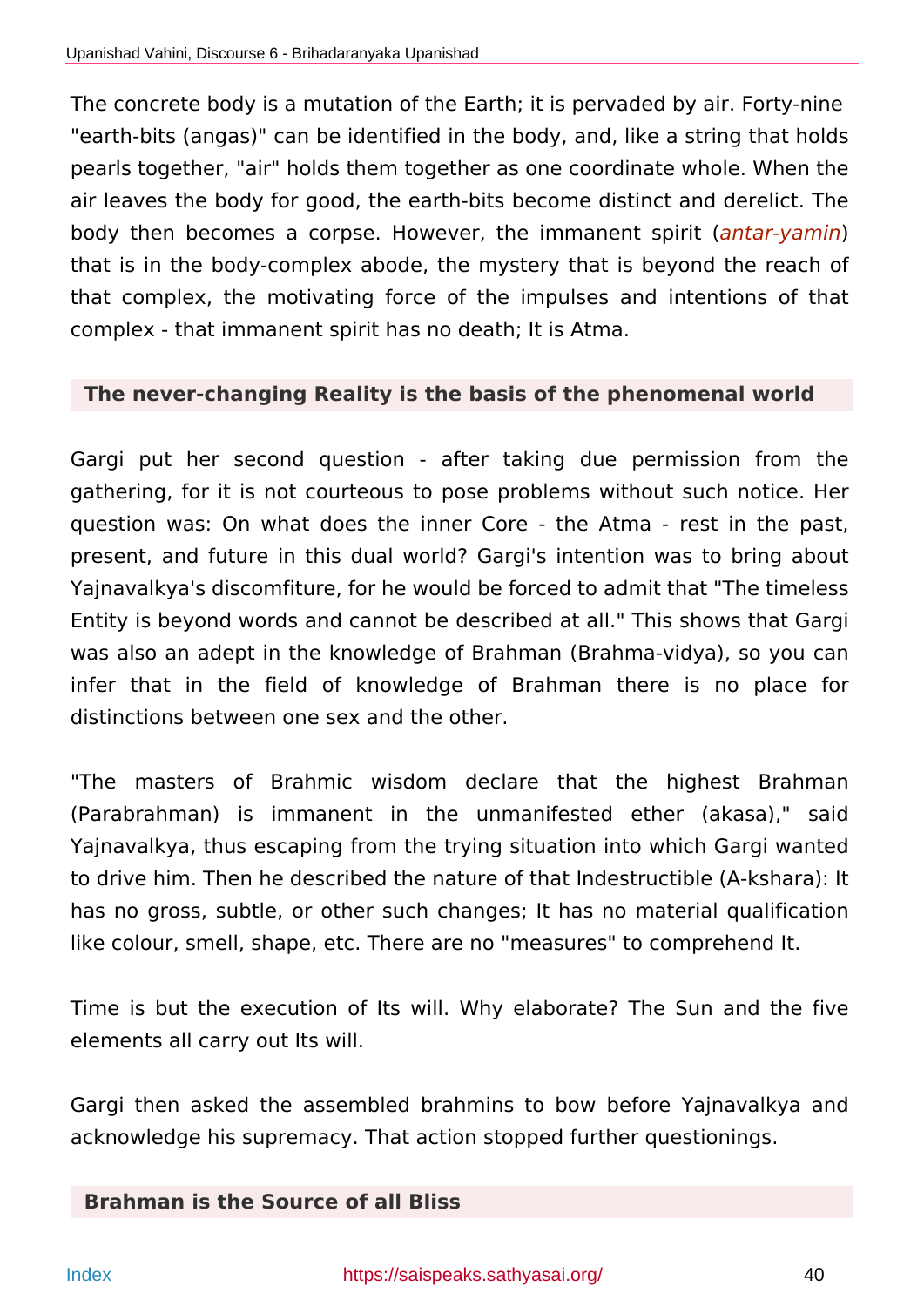The Atma is effulgent, just as the sun is, by its very nature. People say that they "see" the Atma or Its effulgence, but there is no seeing It. Since It has no second, nothing is outside It. It is not seen, and It cannot see. It has no organs of sight or smell; it has no parts that, when coordinated, can perform any function.

From the lowest joy to the highest bliss of Brahman (Brahma-ananda), each step is an increase of the feeling of delight. Words like highest bliss (Paramananda) indicate only stages of bliss (ananda). As a matter of fact, all types of bliss are derived from the primary basic source of the bliss of Brahman. Yajnavalkya explained all this to Janaka, for he took great delight in instructing the king on all that he knew.

The body grows like a tree sprouting from a tiny seed, and, when the body falls like a ripe fruit to the ground, the seed in it grows into another tree. Voice and other senses also follow; the breath also takes to its own path. The Atma alone is not affected, one way or the other. It remains as ever: unmoved, immovable.

Through sinful deeds, sin (*papa*) accumulates; through meritorious deeds, merit (*punya*). They produce the impulses for a new body, as the primary motive force of the body (*sarira*). The Atma leaves the old body, with its vision directed to the new one it occupies, like a caterpillar fixes its forelegs on a spot when it lifts up its hind legs.

However, the knower of Self (Atma-jnani) has no impulse toward bodily activities, so in his case the Atma is not bothered by a new body at all. The path of spiritual wisdom is the path of the knower of Brahman (Brahma-vid).

The action-enthusiasts are led on to renunciation (*tapas*). The knowers of Self have escaped from desire, so their minds know no anguish or agony or yearning, which is the mark of renunciation. They are the very Artist who has evolved the creation (the very Viswakartha). One who has attained the vision of Brahmanhood has nothing further to attain, realise, guard, or seek.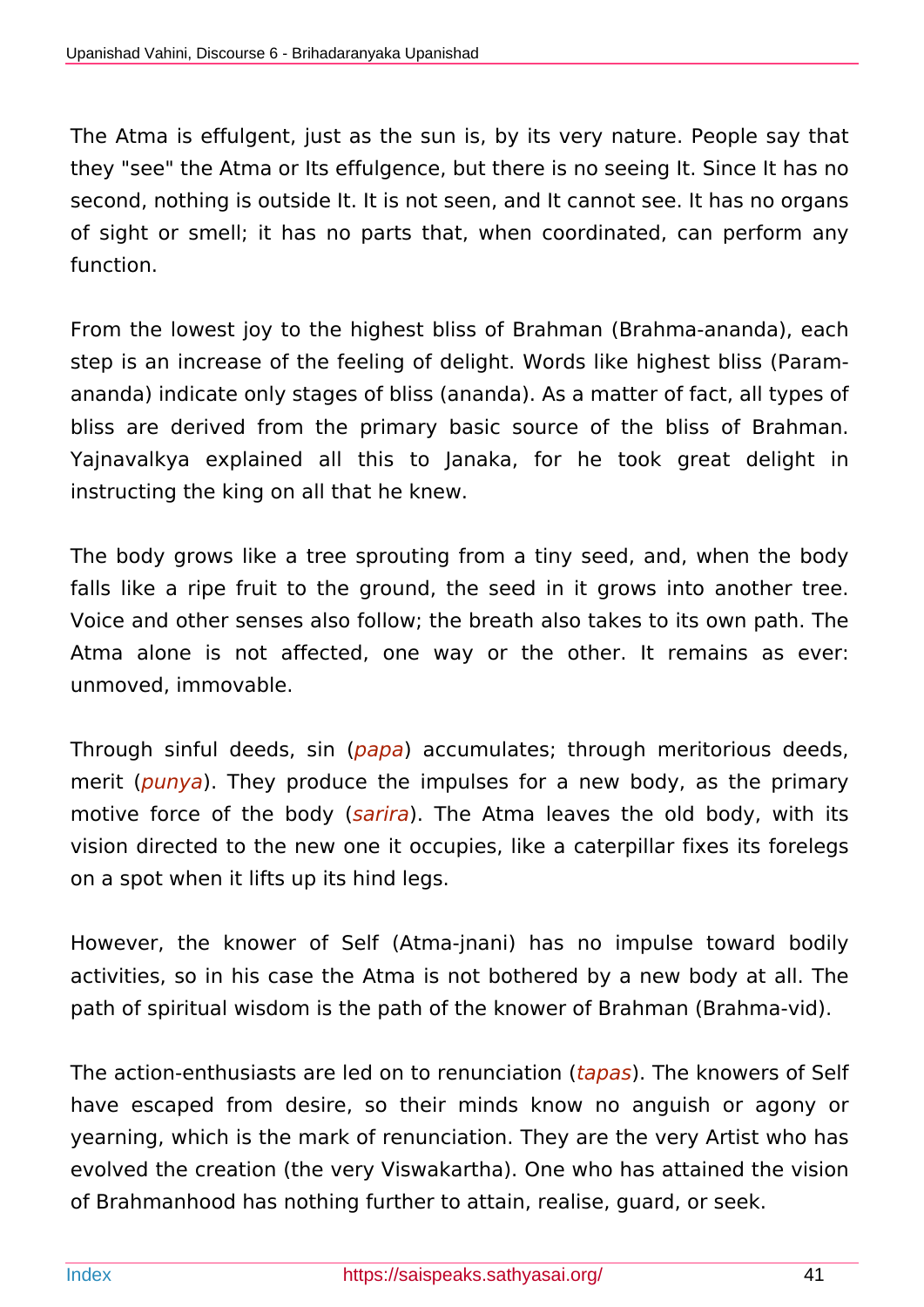#### **All things are loved for Atma alone**

The instruction that Yajnavalkya gives in this Upanishad to Maitreyi, his consort, reveals to us clearly the knowledge of the Self (Atma-jnana) that comes after a study of the scriptures with reasoning as a constant companion. It also describes the principles of renunciation (sanyasa), which is the instrument for getting that spiritual wisdom. The entire sensory world and the senses have to be equated only with the dream-reality; there is no use pursuing them as ultimate and valuable.

The Atma alone has to be loved; all other things are loved for the sake of the Atma. When the Atma is understood, everything else is understood. All effects are subsumed by the Cause. The ocean is the goal of all the waters; so too, all tastes find their goal in the tongue, all forms realise themselves in the eye, all sounds are for the ear, all resolutions have the mind as their goal. That is to say, the entire creation merges in Brahman.

#### **Yajnavalkya, the crown jewel of scholars of Brahmic knowledge**

In his reply to Bujyu, Yajnavalkya reveals his knowledge of the process of evolution of the universe (*Brahmanda-nirmana*).

In his reply to Gargi's two questions, he reveals and teaches the true nature of Brahman, which is direct spiritual knowledge (*a-paroksha*). In the Sakalyabrahmana, the sage has astounded everyone by his erudition in spiritual mysteries.

He earned victory in the Hall of Janaka from the wisest of the land. He sanctified it by his teaching. He met the hard tests of the crooked Bujyu and the harder tests of the eager inquirer, Gargi, with equanimity and skill. He was acclaimed as the crown jewel of scholars.

Of course, he himself acknowledged greatness wherever he recognised it. He was generous enough to recognise the greatness of the teachers who were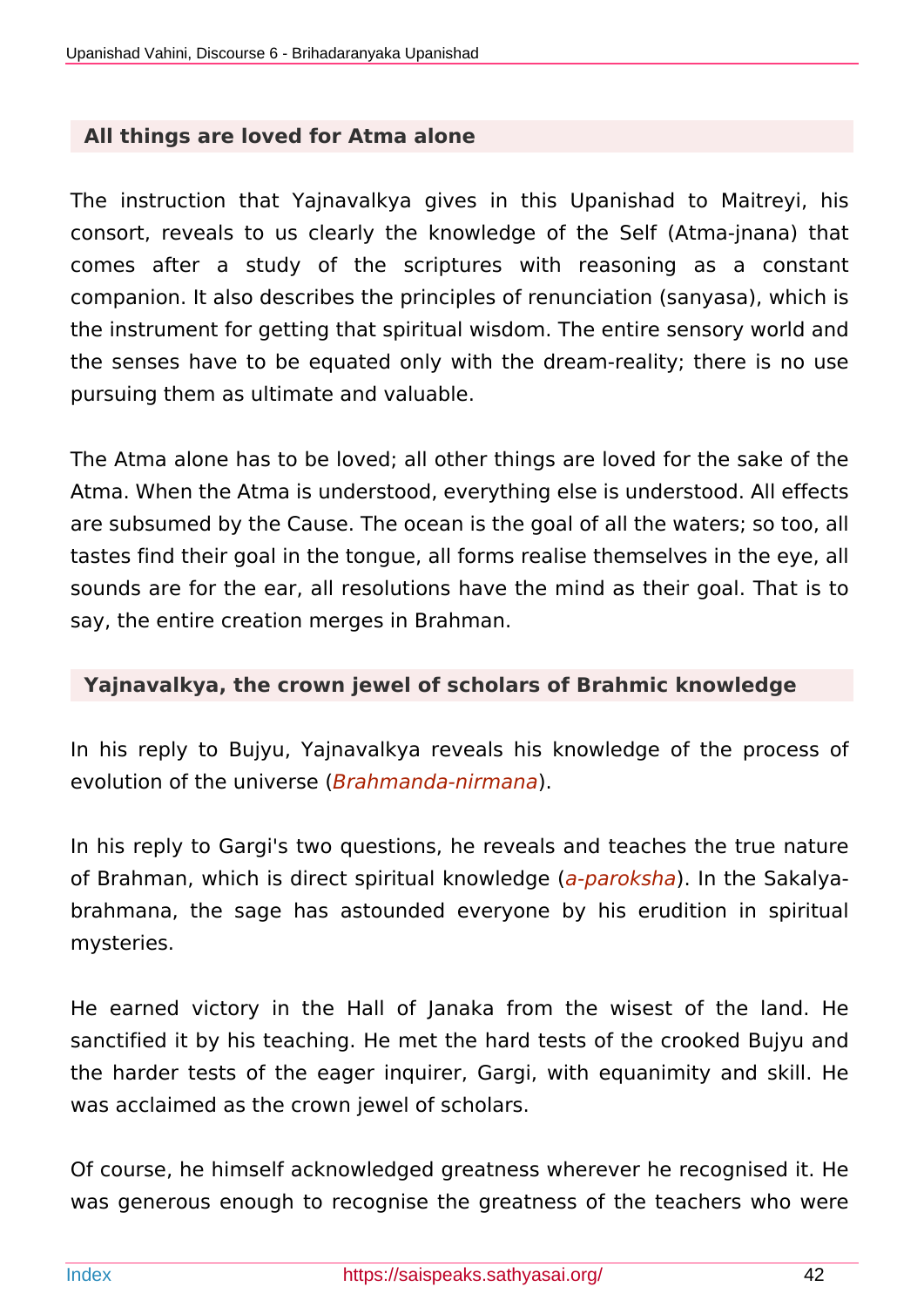instructing Janaka until then.

Lastly, he felt that he had no more to learn or earn, so he became a monk. Realising that Maitreyi, his consort, was also eager to attain realisation, he instructed her in the knowledge of Brahman (Brahma-jnana), for in those days women were considered equally fit to practise the path of spiritual wisdom, which leads to liberation.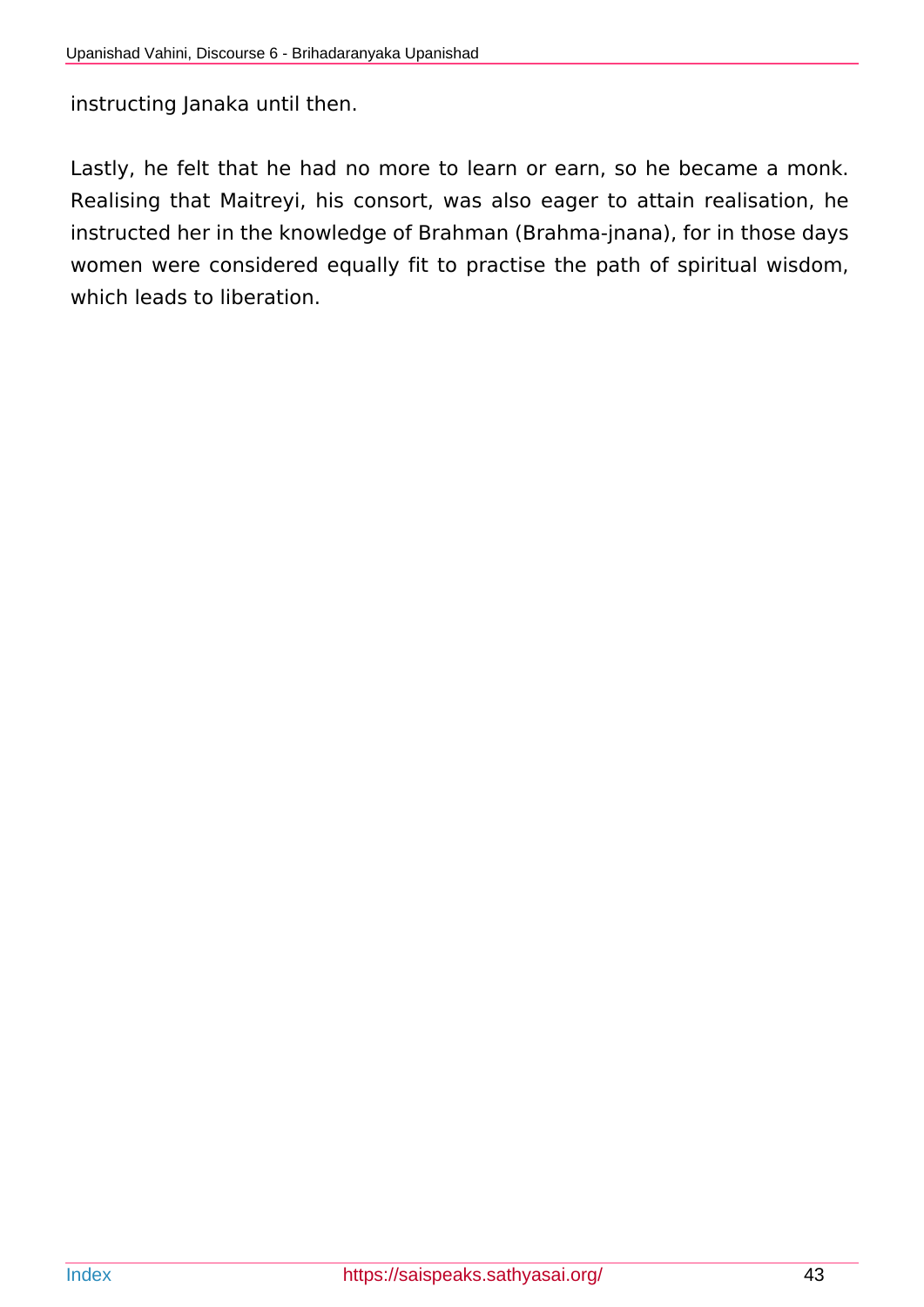# **7. Prasna Upanishad**

The Prasna Upanishad is an appendix of the Atharvana-veda. It is so named because it is in the form of questions (prasnas) and answers. By this means, it discusses more elaborately some topics dealt with briefly in the Mundaka Upanishad. It has thus become a commentary on the Mundaka Upanishad.

For example, the Mundaka says that knowledge (vidya) is of two types absolute transcendent and worldly - and that knowledge of the world-related Brahman is of two kinds - action and worship (karma and upasana).

The second and third questions in Prasna Upanishad deal with worship. The discipline of action is fully covered in the section on action (Karma Kanda), so it is not elaborated on here. When both activity and worship are practised, regardless of the fruits thereof, they promote renunciation and nonattachment. This is the conclusion arrived at by the first question. So, studying the Prasna Upanishad after the Mundaka makes the subject clearer.

#### **Seekers meet the guru with sincere heart offerings**

Of the two entities, the eternal supreme transcendent (para) Brahman and the worldly or qualified (a-para) Brahman, the worldly Brahman is incapable of conferring the goals of human life (purusha-arthas), which are of lasting value. Realising this, and eager to attain the eternal supreme Brahman, aspirants approached Pippalada, a competent teacher. The word seeking (anveshana) used here to signify the attitude of these disciples shows that these disciples, attached to the lower Self (a-para Brahman) and unrelated to the Supreme Absolute Over-Self, fail to identify their own basic truth as the Atma. That is why they still seek it somewhere outside the truth of their being! The eternal unique transcendent Brahmic principle can be known only through the discipline of the scriptures (sastras), directed personally by a teacher.

Seekers have to approach the guru as holding in the hand sincere heart-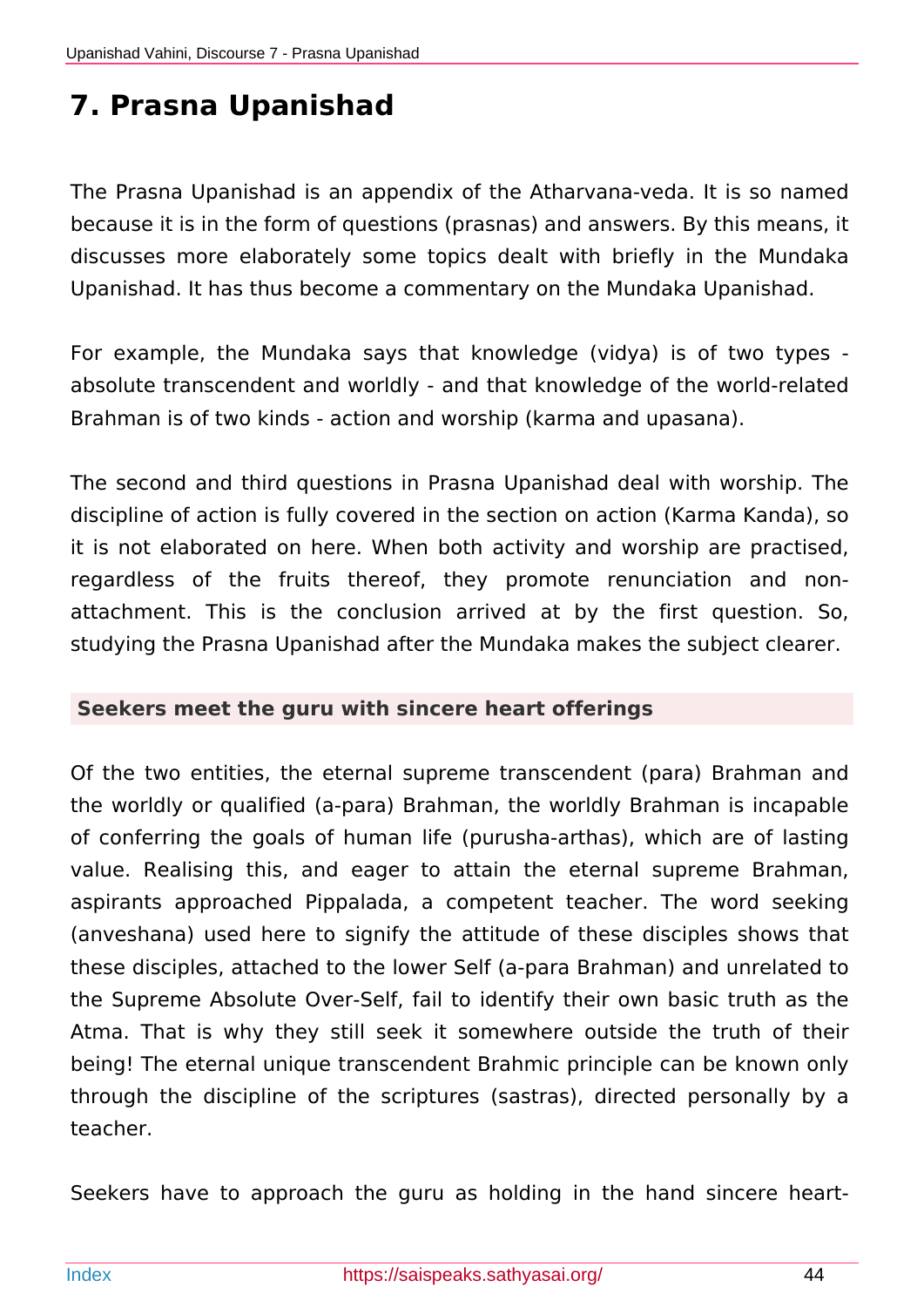offerings, that is to say not simply "holding the ritualistic fuel, the sacrificial fire". Further, worthy, desirable offerings should be presented.

The seekers meet Pippalada, who tells them, "The rare and precious teaching related to the fundamental mystery of the universe and the Self, known as knowledge of Brahman (Brahma-vidya), cannot be imparted to the uninitiated. Students have first to be kept under observation and tested for a year." Beings are born to perpetuate Creation When the year is over, Kabandi Kathyayana asks Pippalada, "Why are beings born?" "Those who wish for progeny are the desirers of offspring. The wish is basically to become the progeny, to perpetuate oneself. Hiranyagarbha, who is non-separate from the supreme Brahman (Parabrahman), is the Prajapathi (God presiding over creation). Hiranyagarbha, as Prajapathi, wishes for progeny; he has traces of knowledge of the lower or world-related Brahman (a-Para-vidya) attached to Him from past origins, which induce in Him the wish." This is the reply of the guru.

#### **Contemplate on the orderly universe and its principles**

Surya (the Sun) illumines all beings in the ten regions with His rays. Surya is the very Self of Prajapathi, so all beings born in the regions so illumined become the very "self" of Prajapathi. The word "vital air (prana)" therefore refers to Aditya (the Sun) Itself, for the Sun gives the vital essence (prana). Since all beings are able to live by consumption of food, etc., the Sun is also known as the Cosmic Universal Personality (Vaiswanara). The whole universe is of His nature, so He is also known as Cosmic Form (Viswa-rupa).

The year is an indicator of time, according to the position of the sun. Time is but a series of days and nights, and these phases are caused by the sun. The rotation of the moon causes phases in fullness. The twin forces, the sun and moon, are products of Prajapathi, so time, which is marked out by the tropics, seasons, months, etc., is also of the same essence. Prajapathi also has northern and southern cycles.

The contemplation and worship of Prajapathi in this universal aspect is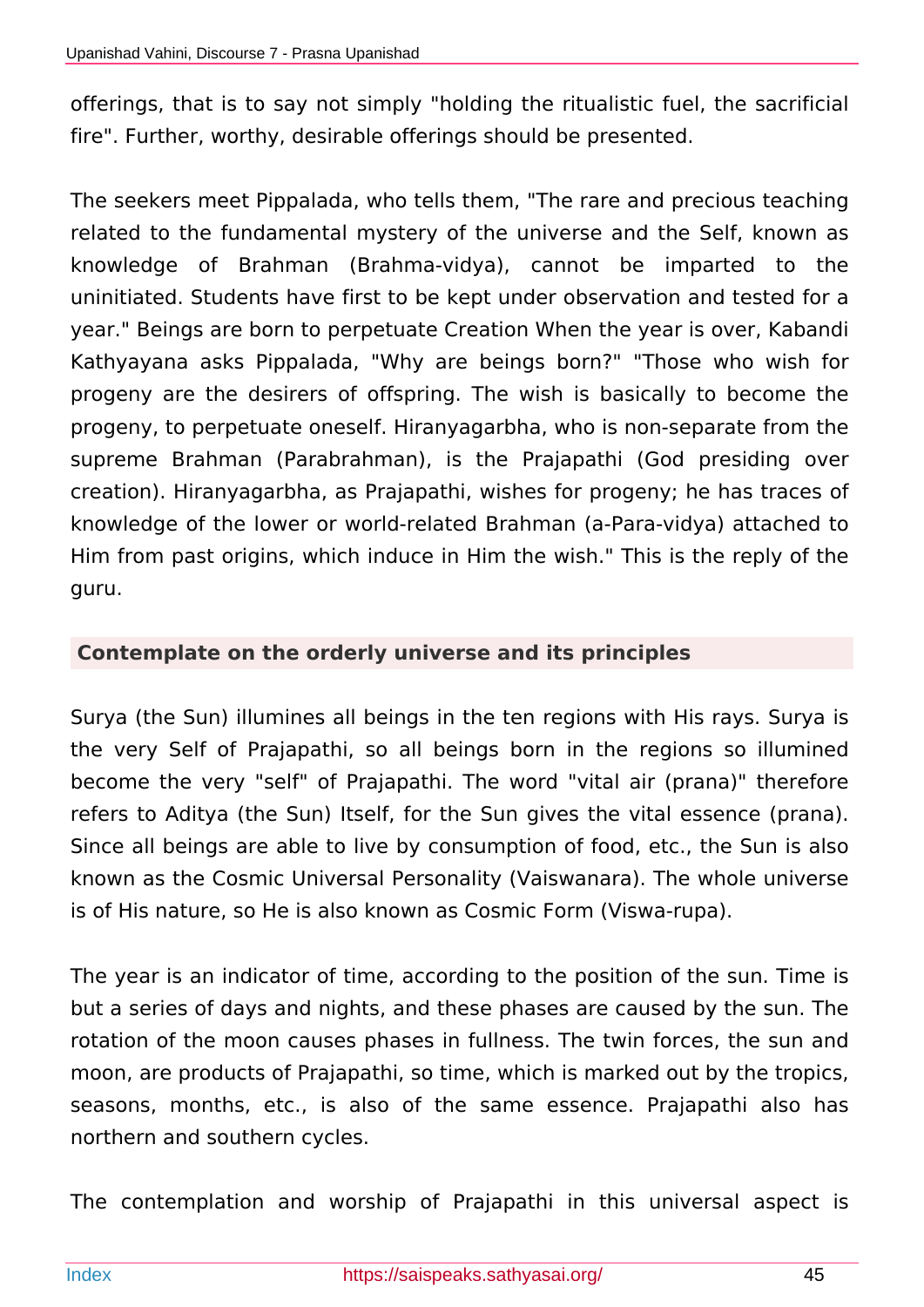referred to as "spiritual wisdom (jnana)" itself. Those who are endowed with this spiritual wisdom and who have mastery over the senses as well as faith in the Vedas can easily convince themselves that they are the very Atma. Pursuing the northern path (uttara-marga), they reach the spiritual stage known as the world of the Sun (Surya-loka). That world is the refuge of all living beings. Only those who worshipfully engage themselves in their daily duties, without any desire for the fruits thereof, can enter that world of the Sun.

The seasons like spring are the feet of the Sun, the symbol of time; the twelve months are His personal traits; He is the Cause of the worlds - these truths are expressed in the fourth and sixth mantras. The rains are also caused by the Sun, so He is the master of another world too, the third, the heavenly world (dyu-loka).

### **Consecrate the body, a complex of vital elements, by sacrifice**

Ether (akasa), air (vayu), fire (agni), water (jala), and earth (bhumi) - the elements that make up the body - have their presiding deities. The "activating" senses like voice and the "knowing" senses like the eye also have their deities, which reside in them and promote their functions. Finally, the mind and the intellect also have their deities; they are all pillars that support the being and prevent the structure of the body from falling asunder.

The body is a complex produced by a combination of the five elements. The organs of perception (jnanendriyas) are the consequences of this combination. So, the body is a bundle of consequences and causes. Like the spokes of a wheel, they are fixed in the hub of vital airs (prana). So too, the sacred hymns, the Yajur-vedic mantras, the Sama-vedic mantras, the sacrificial rituals (yajnas) where they are employed, the valour of the warrior (kshatriya) who protects the people from danger, the brahmanic force consecrating the sacrifices - all these are of the nature of the vital air.

When Prajapathi becomes the cloud and pours rain, all beings rejoice and are enabled to live. "All things that contribute to happiness are bound to You;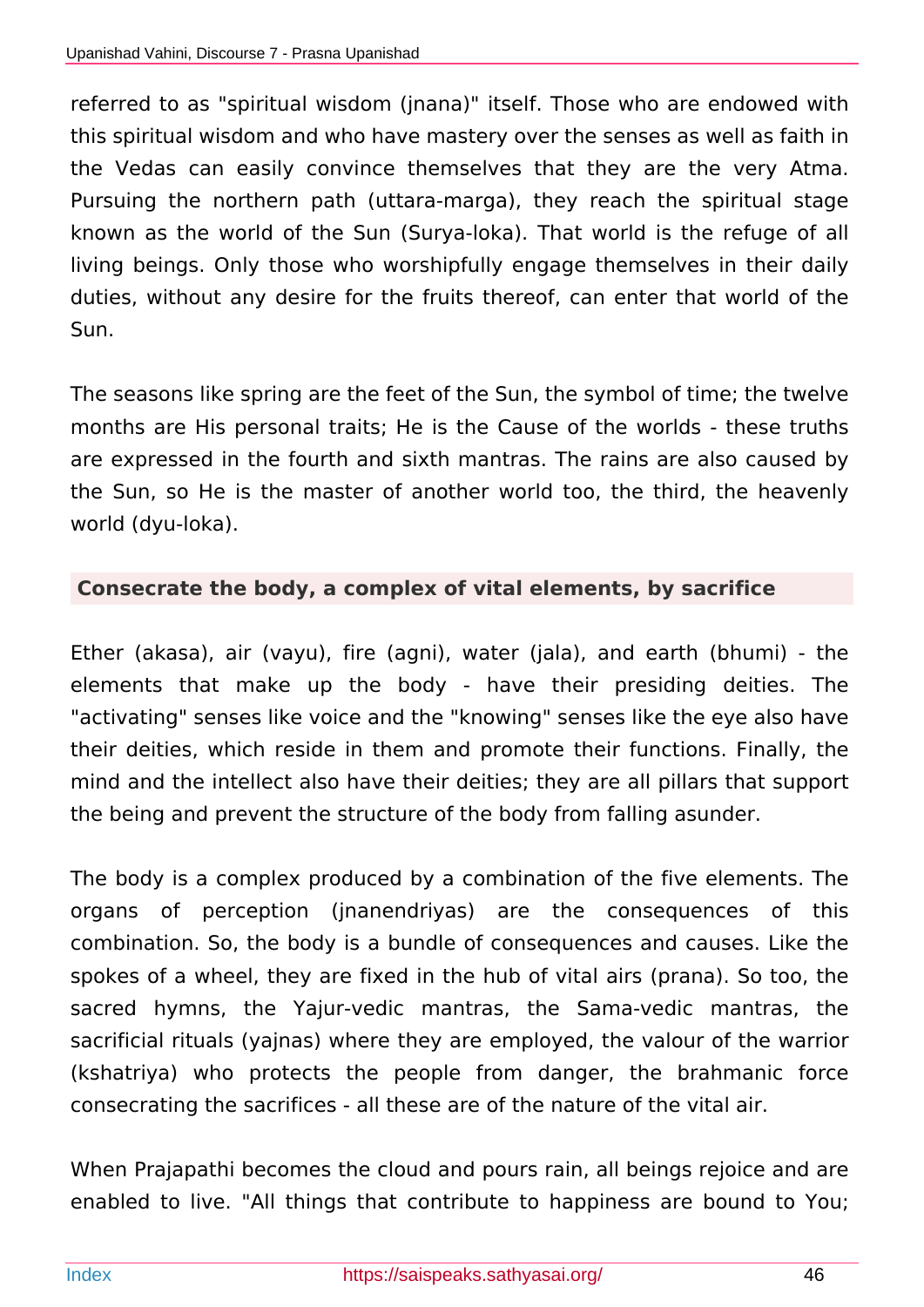cherish us therefore as the Mother. You cause all wealth and welfare related to spiritual and physical protection. Give us that wealth and wisdom." The Rik, Yajur, and Sama mantras are the brahmanic wealth; riches are the warrior (kshatriya) wealth. Thus, the Upanishad elaborates on the vital air (prana) as Prajapathi and its functions and attributes.

#### **The Sun governs the vital air and vital functions**

Thereafter, Pippalada takes up Bhargava's question. Later, Kausalya, from the Aswalayana school, asks him about the vital air (prana). Pippalada replies, "My dear boy, like the shadow caused by a person, the vital air is produced by the Atma. The vital air dedicates itself to the Atma through the resolve of the mind (manas). Like a ruler who arranges for the governance of his possessions, the chief vital air appoints different airs (pranas), assigning functions and areas of work for each. The chief vital air has the Sun (Aditya) and other Gods as its impelling force. Like sparks leaping out of the flames of a raging fire, beings emanate from the imperishable supreme Atma (Paramatma) and lose themselves in the self-same fire." This is mentioned in the Mundaka (II-I-I).

#### **The Self abides in all beings**

Then, Pippalada answers Gargi, "The rays of the setting sun merge in the Sun itself; they emanate and spread again when the sun rises the next day. In the same manner, during a dream, the sensory world gets merged in the consciousness-reflecting mind, and when one wakes from sleep, the sensory impressions emanate as of old and move out in their native form. That is why the Divine Self (Purusha), which abides in all beings, doesn't hear or see or touch or enjoy. It doesn't walk or talk.

The Atma, which is pure effulgence during the dream stage, sees, hears, and experiences as subconscious impulses (vasanas) whatever it sees, hears, and experiences during the waking stage. When the statement is made that "The Atma is the base of everything", the impression is created that everything is different from It. But the distinction that is apparent between the "Base of all"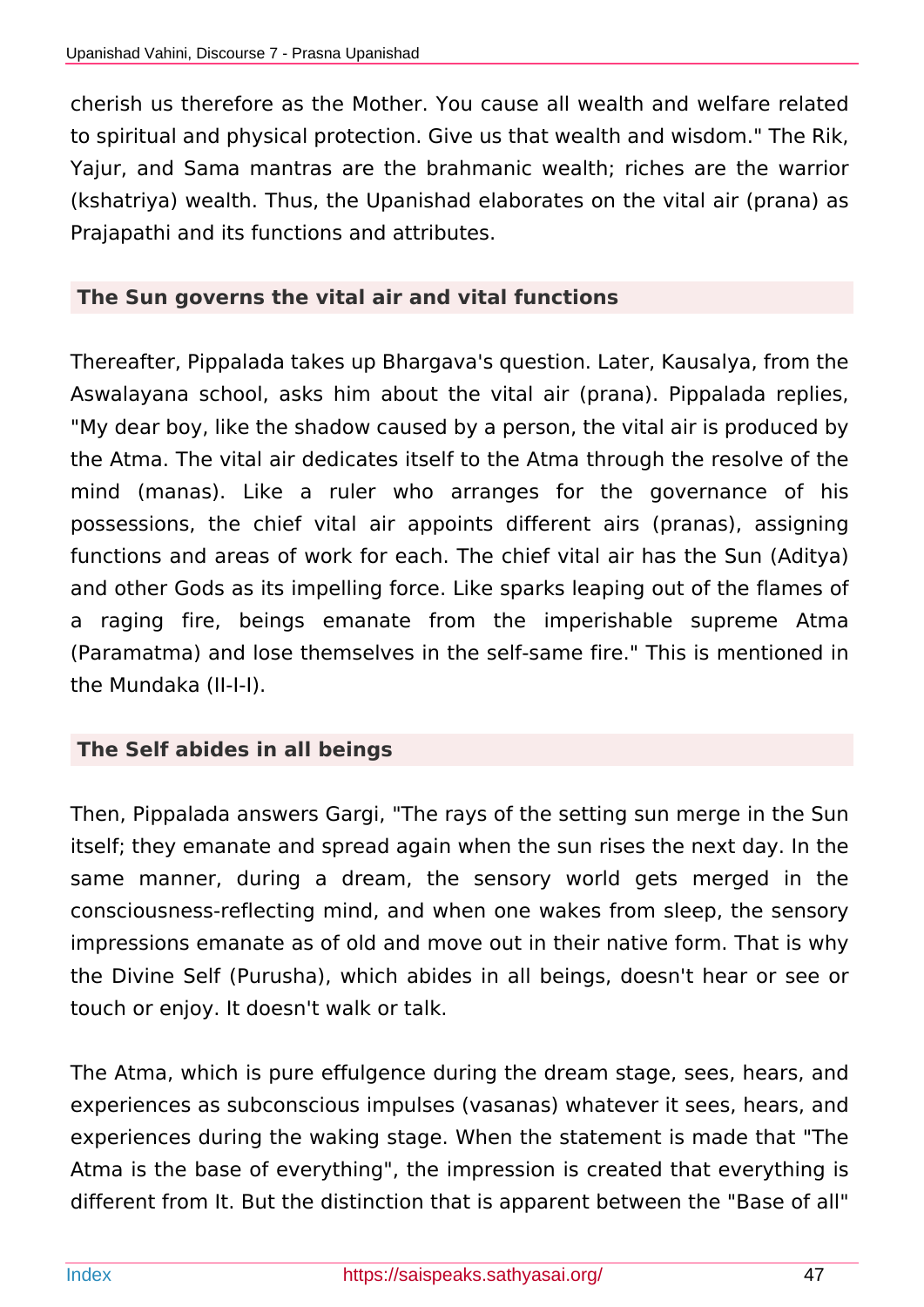and the "individual souls (jivas)" that rest upon It is merely an illusion caused by circumstances; it is mental, not fundamental. Pippalada also said that whatever world (loka) is connoted by the deity worshiped through the Om (Pranava), that world will be attained.

#### **God resides in the heart**

Next, Sukesa, Bharadwaja's son, questioned the master. Pippalada's answer ran thus: "The Divine Self (Purusha) you inquire about is in this body itself, as the resident of the inner sky, the heart. It is on account of His being there that you shine forth in full splendour of attainment and personality. Souls emanate from Him and merge in Him. Like milestones, progressively increasing and interdependent, the Earth, Durga (the mother goddess), food, the supreme Soul (Purusha) - all four principles originate from the other (according to the second section of the Taithiriya Upanishad). The origin might not be evident to the eye, but, since the origin of the sense organs (jnanen-driyas) and the organs of action (karmen-driyas) has been described already, the origin of the supreme Soul is as good as said. All rivers join the sea and lose their names and forms therein. The rivers are thereafter called the "sea". So too, only the supreme Soul or Self remains. He is without any attainment and traits or changes.

He is imperishable, endless. That is all I know about Brahman and that is all there is to know," said Pippalada to Kabandi and other disciples.

## **The never-changing Absolute Reality and the ever-changing phenomenon**

This Upanishad ends with respectful homage paid by the disciple to the master. The father gives only the body; Pippalada gave them the body of Brahman by teaching them the Atmic principle (Atma-thathwa). The six disciples, who asked six questions in all, were,

- 1. Sukesa, son of Bharadwaja.
- 2. Sathyakama, or Saibya, son of Sibi.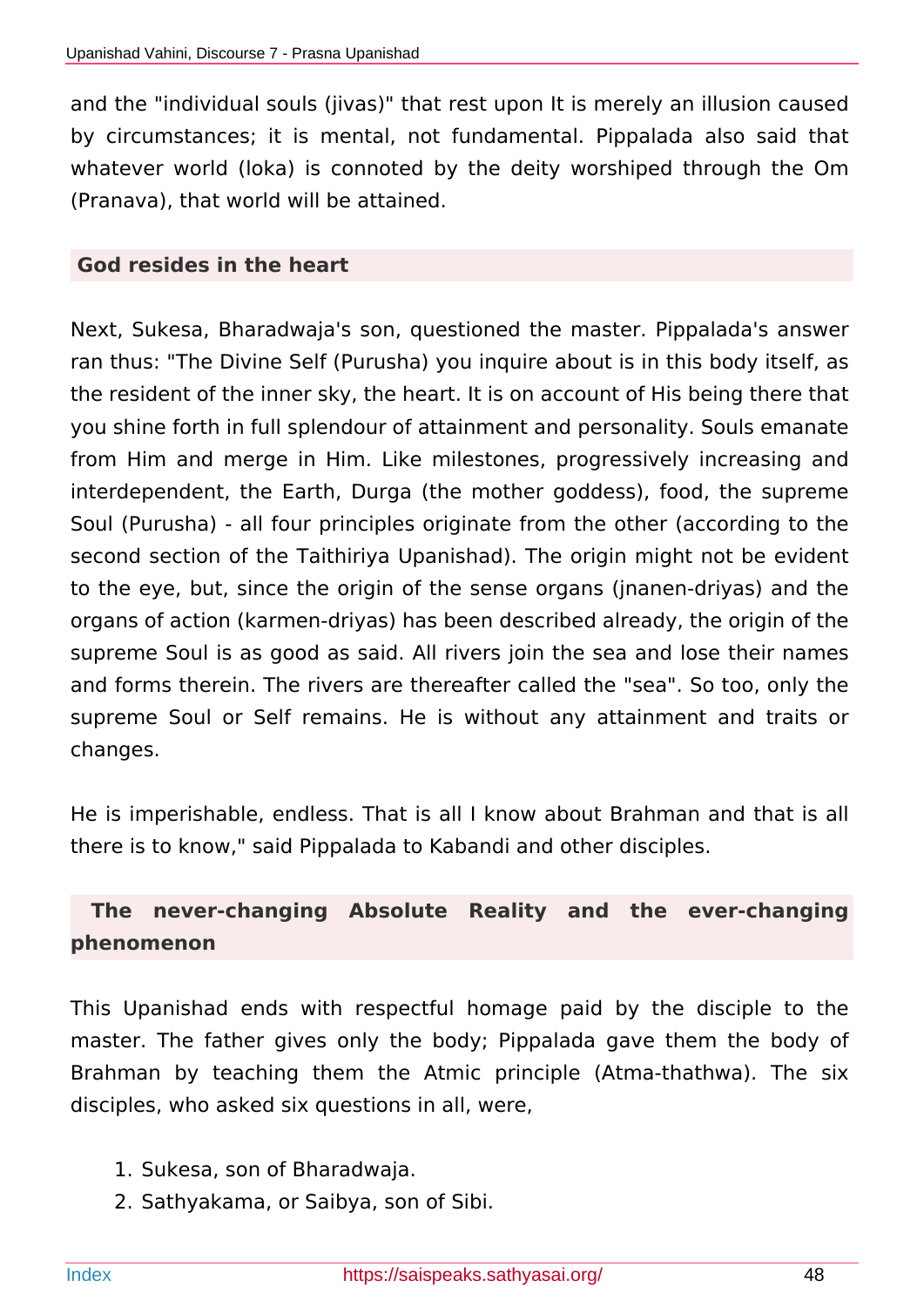- 3. Souryayani, grandson of Surya, born in the family of Garga (hence, called Gargya).
- 4. Kausalya, son of Ashvala.
- 5. Bhargava or Vaidarbhi, who was born in Vidarbha in the line of Bhrigu.
- 6. Kabandi Kathyayana, a descendent of Kathya.

The first section of Mundaka Upanishad elaborates on both the highest or transcendental (para) and the lower or creation- or world-related (a-para) aspects, along with the causal or creative aspect of Brahman. Although its second section begins by extolling the creation-related aspect, it ends with the firm declaration of the evanescent nature of the creation-related aspect.

In the answer to the sixth question, the Om (Pranava) as the core of all methods of gaining the transcendental and the non-transcendental aspects is fully elaborated upon.

The questions and answers in the Prasna Upanishad bring out the implications of the Mundaka and serve as a nice commentary on that succinct text. The 6 questions are:

- 1. What exactly is the relationship between the transcendental or nondual (para) and the differentiating or dualistic (a-para) principles?
- 2. Who protects and guards created beings?
- 3. How does Hiranyagarbha emerge from the Supreme Atma (Paramatma)?
- 4. How does creation take place from the Supreme Atma?
- 5. How does the consciousness-full (chaithanya-full) principle, the vital air (prana), enter the body and get diverted into five channels?
- 6. Which senses operate in the three stages of waking, dreaming, and sleeping?

These lines of inquiry are followed in this Prasna Upanishad.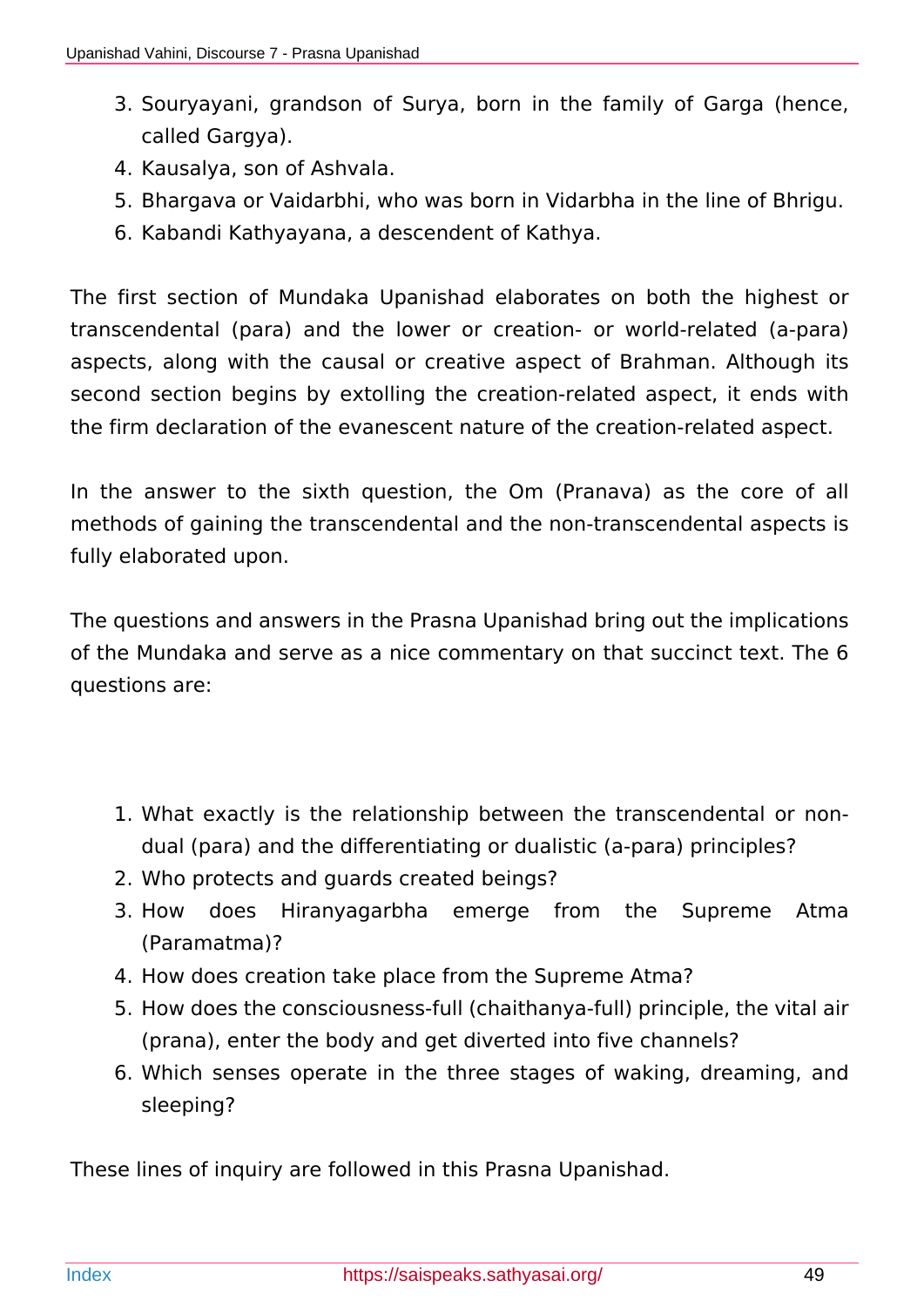# **8. Kena Upanishad**

#### **Seek to know the Eternal, not the ephemeral**

The Kena Upanishad is ascribed to Sama-veda and its Thalavakara branch, so it is also referred to as the Thalavakaropanishad. The name Kena is derived from the first word of the stanza of the first section of the Upanishad:

Keneshitham pathathi preshitham manah, kena pranah prathamah praithiyukthah,

keneshitham vacham imam vadhanthi, chakshuh shrothram ka-u-deveo yunakthi?

Who impels the mind to alight on its object? Enjoined by whom does the vital force

proceed to function? At whose behest do men utter speech? What intelligence, indeed, directs the eyes and the ears?

The ear, skin, eye, tongue, nose - these five senses are able to cognise sound, touch, form, taste, and smell respectively. Objects of knowledge are cognised only through these five. The world is experienced through these instruments, which stand intermediate between the knower and the knowable. The inner capacity to understand objects is named mind (manas). The mind moves out through the senses (jnanen-driyas) mentioned before and attaches itself to objects. At that time, by that very occurrence, the mind assumes the form of that object; this is called a function (vritti). The mind is non-intelligent (achetana), so its transformations and manipulations (vikaras) are also nonintelligent, non-vital. A wooden doll has only the property of wood; a sugar doll, the property of sugar. The unintelligent mind cannot achieve knowledge of the supreme Intelligence (Chetana), which pervades the Universe.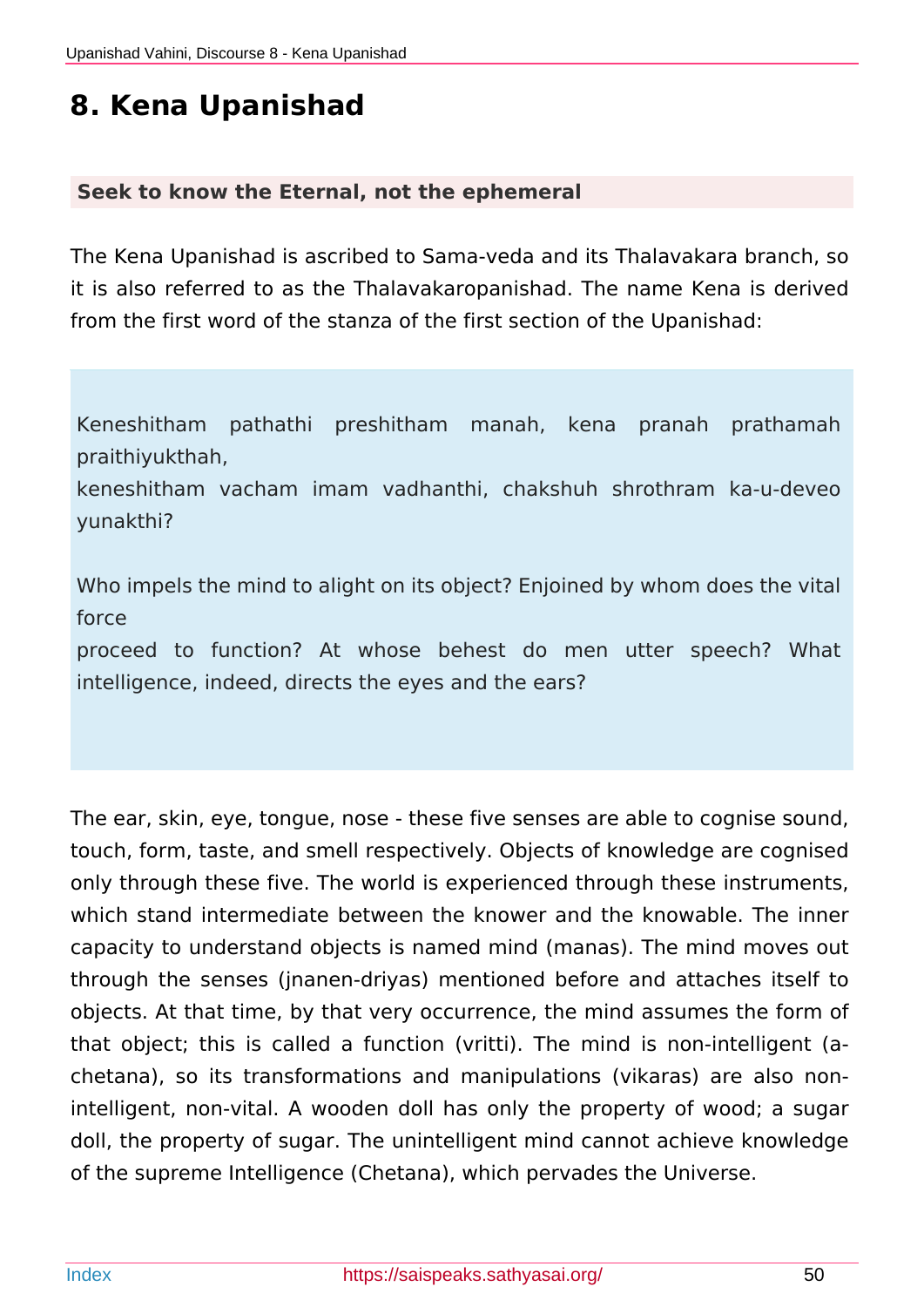Just as the unintelligent chariot is directed by a charioteer, a charioteer must direct the unintelligent mind (manas), seated in the mind and having it as His vehicle. The motive force that activates the inner instruments, the senses of action, the senses of knowledge, the five vital airs (pranas) - that force is God. The questions quoted above imply that this force is distinct from the senses. Naturally, therefore, the motivator of the entire group of senses must be distinct from the mind too, right? Those who seek to know the eternal, convinced that all acts and activities are ephemeral, will not worry about the ephemeral.

#### **The Atma activates and illumines all**

That eternal entity is agitationless, so it is not moved by the three-fold urge. It does not order the senses about for this purpose or that. The question then arises: Do the mind (manas), the vital air (prana), speech, the eye, the ear, etc., carry out their respective functions prompted by the law of cause and effect? Or are they moved by the wish of a conscious force? That is the doubt.

The ear has the capacity to know sound, the eye is endowed with the skill to know and distinguish form. The other senses are also similarly equipped. When the mind passes out through the knowing-senses toward objects and envelops them, you acquire knowledge about them. Therefore, the five senses and the mind are all instruments of knowledge. How could they manage to perform this intelligent function, being themselves devoid of intelligence?

Well, the answer is: It is all due to the presence of the Atma, due to the reflection of the effulgence of the Atma on the inner instrument of mind, intellect, memory, and ego (an-thah-karana). The Sun illumines the world and makes it active in a thousand ways. So too, the Atma, by its spiritual power (tejas), activates and illumines the world. All instruments of knowledge are activated by the Atma. The electric current energises a machine and does various operations - printing, etc. - but it is not visible or concrete. The electric current is the mover of the movement, the machine of the machine. So too, the Atmic splendour (tejas) is the Ear of the ear, the Eye of the eye.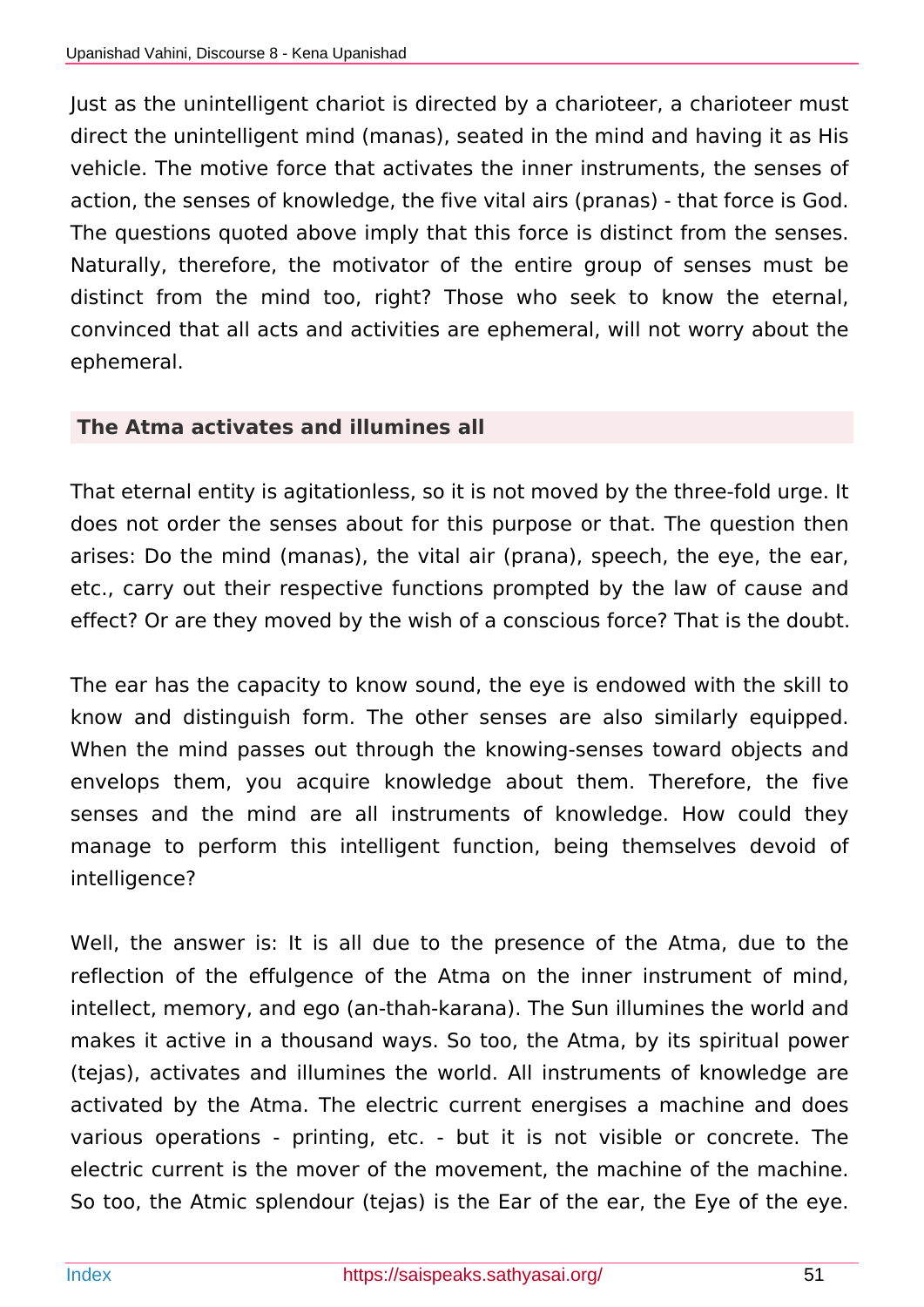That is the activating current.

The wonder is: the Atma is inactive and without qualifications. It does not get anything done with the mind or the senses, remember. They get activated by the very presence of the Atma! The rays of the Sun are not at all aware of the activity they invoke; the Atma is not responsible for the activity of the senses. (This teaching was given by Varuna to his son, Bhrigu.) No knower can know the Knower of All: Atma is beyond senses The eye, when illumined by the splendour of the Atma, is able to grasp form, which is its sphere; it can never hope to illumine the Atma, which is self-luminous. The lamp illumines objects, but the objects cannot, in their turn, illumine the lamp. Words can describe or denote only such as possess qualifications, like name, form, quality (guna), and action (kriya). How can they describe or define that which has no qualifications, no name, no form, no characteristic, viz. the highest Atma (Paramatma)? You cannot describe sweetness or similar tastes by means of words. The Atma is not a subject for description. The non-intelligent mind (manas) cannot experience the Intelligence.

There is no knower who can know the Knower of all. He is beyond all knowable things. When known, He is no longer knower or knowledge.

Brahman is spiritual wisdom (jnana) itself, so it can never be "known" by a "knower". By the process of knowing, other things can be known, not knowledge itself. The lamp will not crave for another lamp to see itself; nor will it crave for its own light. It has light, it is light - that is all. It sheds light on other objects; it does not shed light on its light. So, you are also light, you are Atma. The Atma in you is of the same nature as the Atma in all beings. It is the only one reality; it has no limitation or attribute or qualification.

#### **Those who claim to know Atma don't really know**

The Atma can be cognised by the study of the scriptures (sastras) and by following the injunctions laid down there. That which cannot be illumined by words or speech or by the senses, that which illumines the word, speech, and all senses - that is Brahman, or Atma. The first section of this Upanishad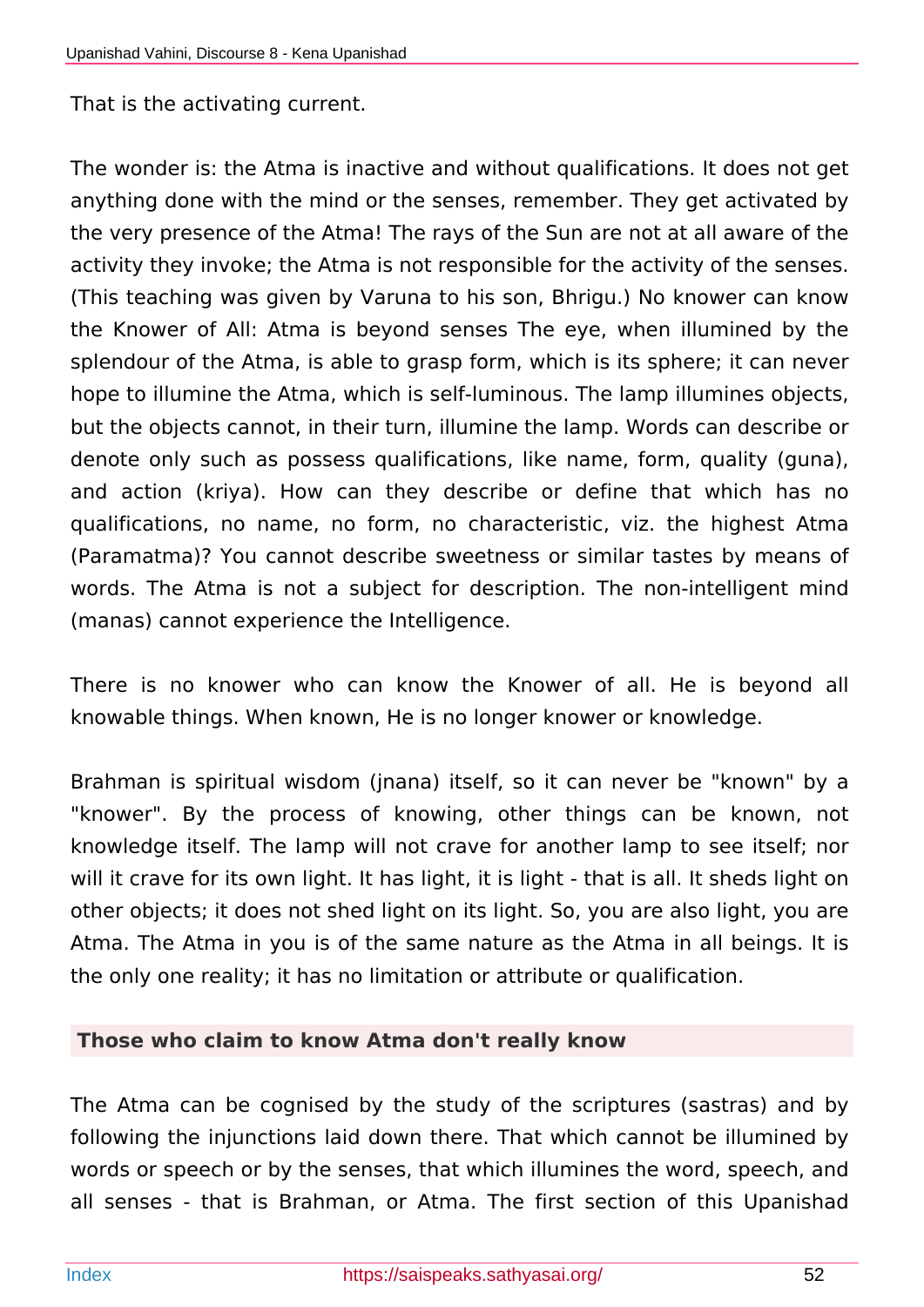makes clear that Brahman is incapable of being limited or discarded or overlooked.

So, for those who claim that they have seen Brahman, "It" is yet a subject for further investigation and inquiry.

They have not reached the final stage. For theirs is not authentic wisdom (jnana); theirs is but a delusion.

The Atma of the person who knows is itself the very Brahman; that is the undoubted verdict of Vedanta, isn't it?

Fire can't burn itself; how can Atma know Atma, how can the knower know Himself? Therefore, the statement "I have known Brahman" is an indication of delusion, not of real knowledge.

All people are entitled to knowledge of God; experience is the approach, the proof the result It is said that Brahman has various cognisable and countable forms, but that is only in the limited sense of being qualified by name and form. By Itself, the Absolute doesn't have sound or smell or taste or touch or form.

It is ever-existing. In whatever activity you become aware of its presence, that activity lends its appropriate characteristic.

In whatever sphere the scriptures (sastras) discuss and decide, that sphere becomes the characteristic of Brahman for that particular scripture. The consciousness that becomes apparent when it is limited by certain bounds or vessels - that consciousness (chaithanya) is Brahman. Consciousness is attachment-less; yet, when associated with objects like the physical body, It gives the impression that It is attached. From the fact that when the waters of the lake are agitated the image of the Sun under the water shakes, you cannot infer that the Sun in the sky, which is remote and far away, also shakes! The Sun and the sheet of water are unrelated. No relationship can be posited between these two. Similarly when the body undergoes growth,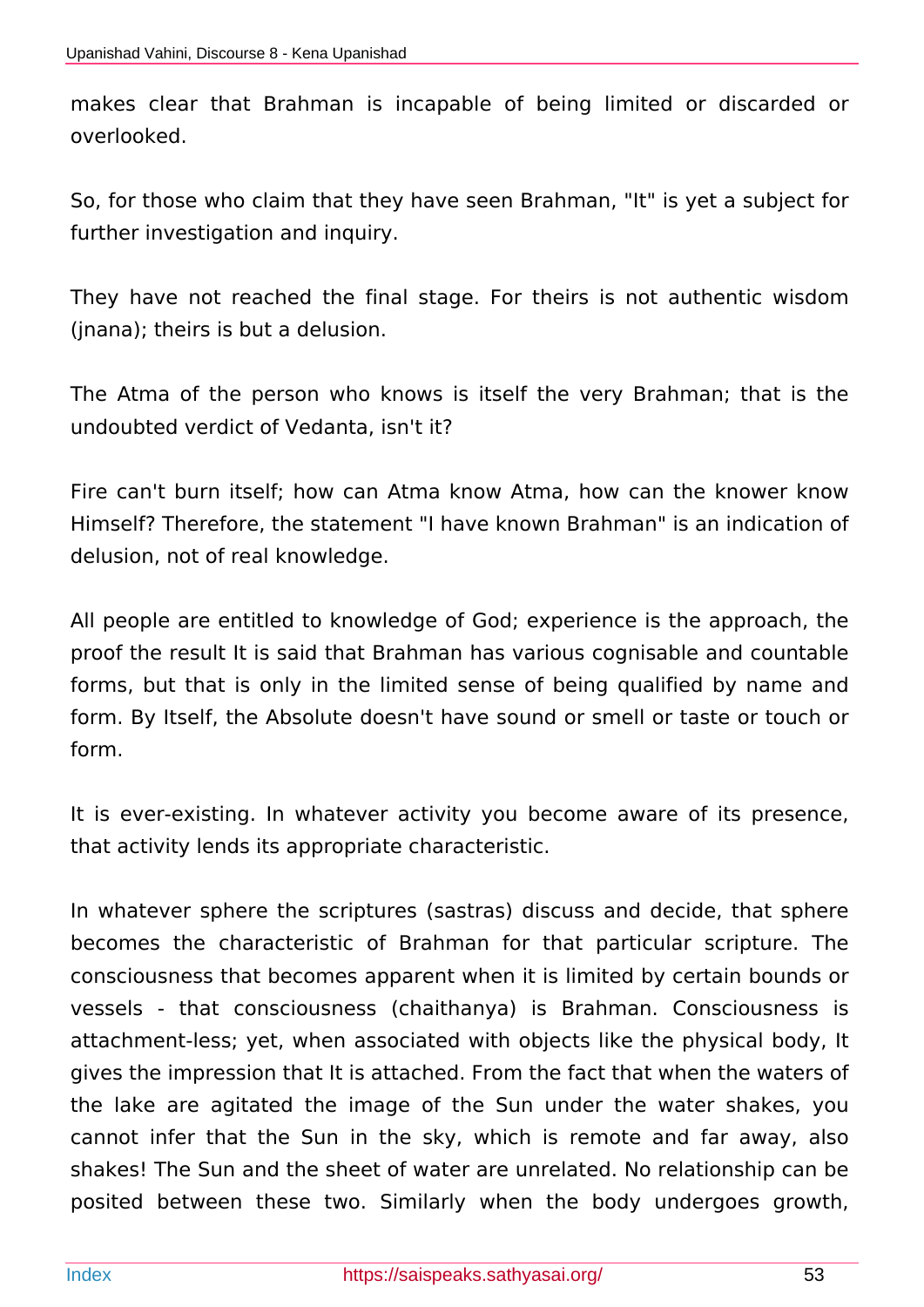decay, destruction, etc., it gives the impression that the Atma is also affected, but the Atma is unaffected.

Brahman is beyond the reach of the intellectual seeker; Brahman can be reached only by those who give up the intellect as a useless instrument. Experience alone is the method of approach, the proof, the result. The ultimate state of knowledge of Brahman (Brahma-jnana) is the end of all enquiry, all search. Actual realisation (saksat-kara) is the fruition thereof. This highest stage is reached in the quietening of all agitations in all levels of consciousness (samadhi), though, of course, the preliminary steps of listening, reflection, and profound meditation are concerned with the intellect (buddhi). One will acquire the nature of truth if one understands the nature of the Atma; if one does not, then it is a big loss, no doubt. Wise souls recognise in every being and every object the principle of the all-pervading Atma, and when they leave the world, they becomes free from birth and death.

Knowledge of Brahman (Brahma-jnana) is the heritage of all; all people are entitled to it. If one is aware of this, and if, by one's efforts, one achieves spiritual wisdom or Brahman using the above-mentioned methods, then verily, one's career in this world is worthwhile. Otherwise, it is all a waste.

## **Snap the strings of worldly attachment**

The Atma, when cognised in the consciousness, flashes like a streak of lightning; in a second it will reveal its brilliance and splendour. It is impossible to grasp its full majesty. The mind is the cloak of the Atma; it conditions the Atma, or rather appears to. So it seems to be very close to the Atma and makes you believe that it attains It.

But the mind is incapable of doing so. Since the mind is closest, the spiritual aspirant imagines that the mind has realised the Atma and yearns for the experience again and again. This, of course, is good, for it fosters the search for merging with Brahman.

For the knower of Brahman (Brahma-jnani), the opposites of dharma and lack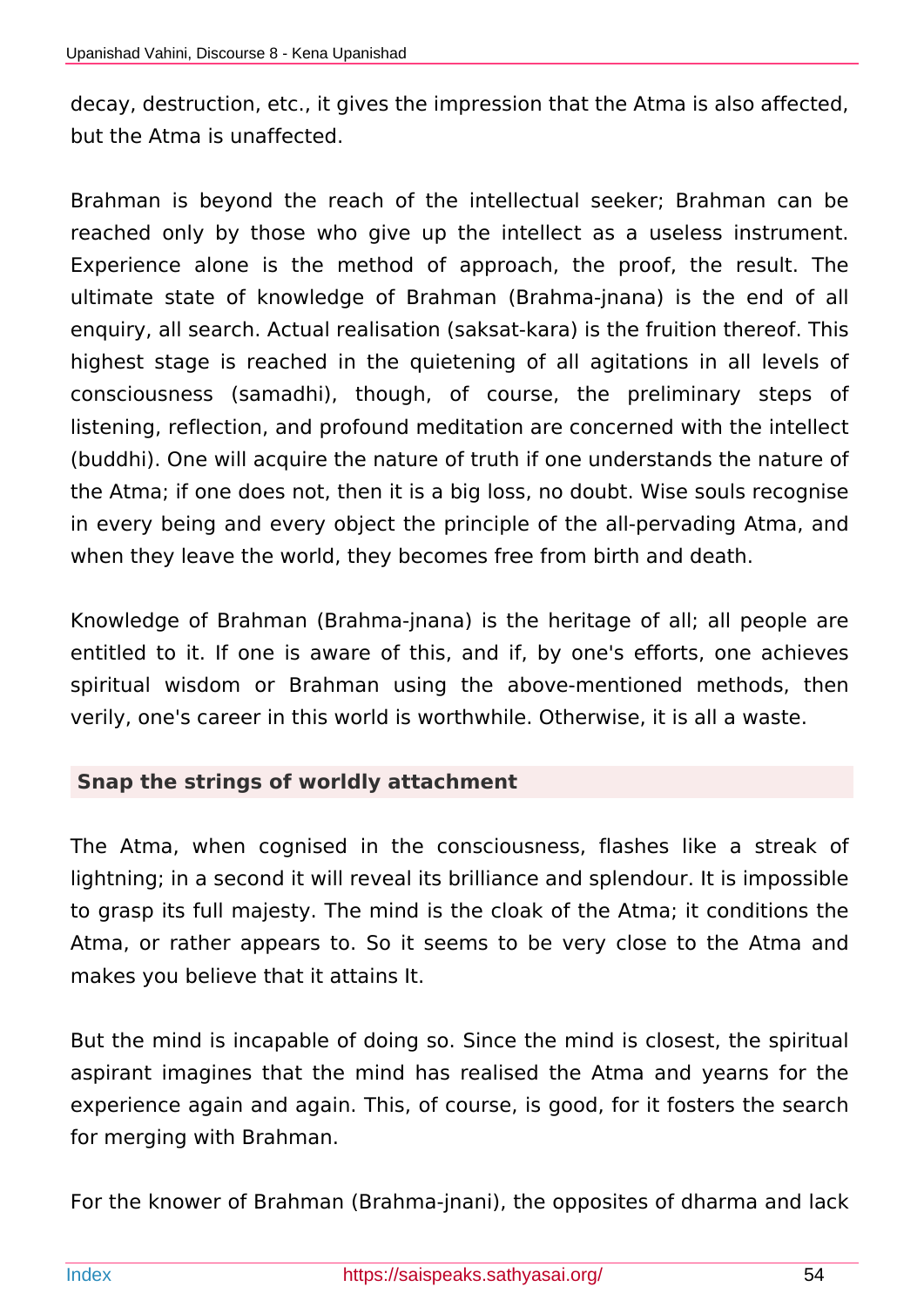of dharma, of merit and demerit, are nonexistent. Dharmic life offers the upper realms (lokas) after death, and unrighteous life leads one to the lower worlds. But both are shackles for the aspiring aspirant, whose eye is on the removal of ignorance and realisation of spiritual truth. He has to seek to snap the strings that bind the heart to the objective world. So, he wants an answer to the question with which this Upanishad starts: By what does the mind grasp things? To attain the spiritual knowledge (jnana) of Brahman, austerity (tapas), self-control, Vedic rites, and image worship are all good aids. Spiritual wisdom (jnana) has truth (sathya) as its location.

This Kena Upanishad gives all seekers the instruction of knowledge of Brahman (Brahma-jnana); it deals with Brahman, which is spiritual truth (sathya), spiritual wisdom (jnana), and eternal (an-antha).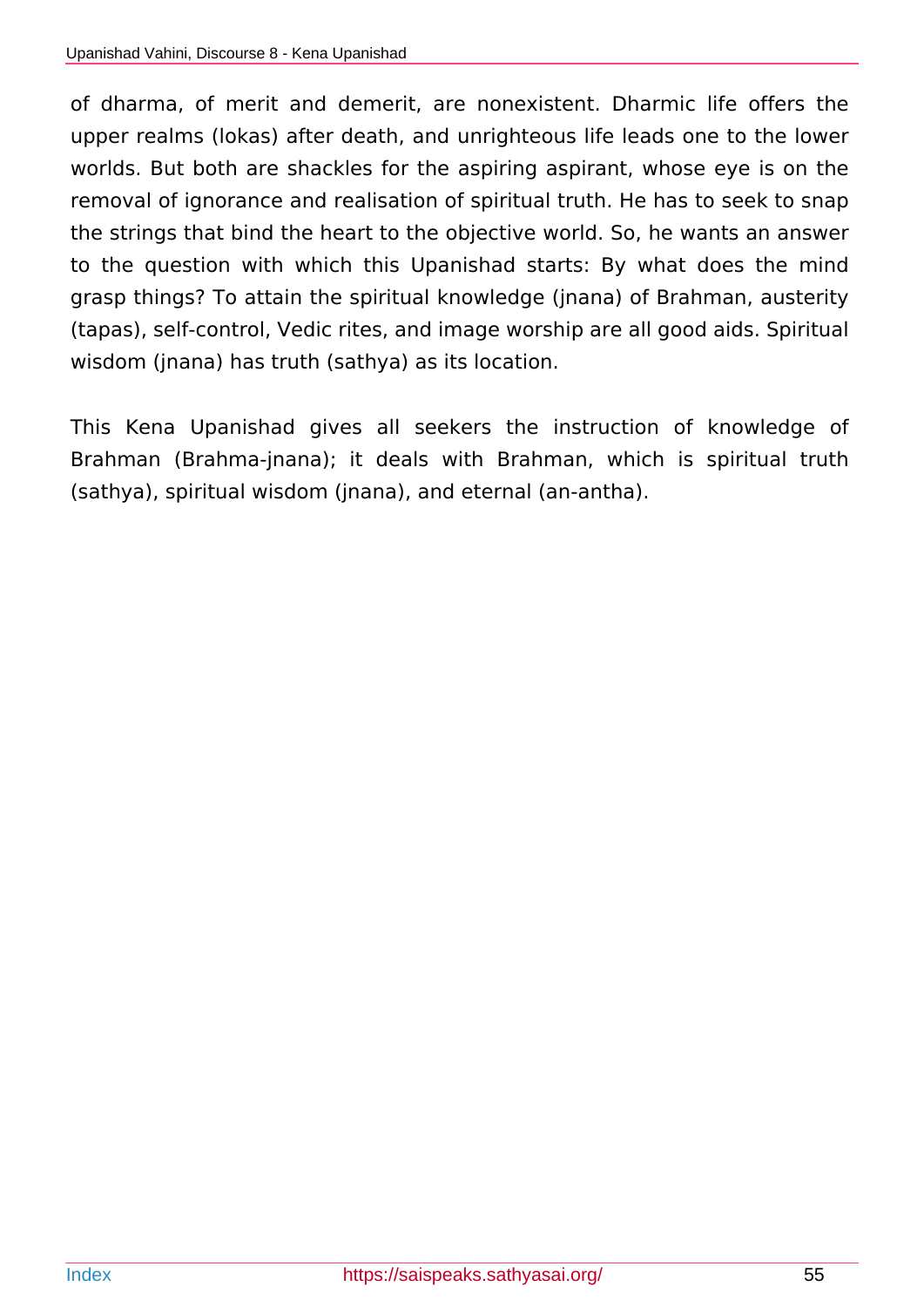# **9. Chandogya Upanishad**

#### **Work, worship, and wisdom**

This Upanishad is incorporated in the Sama-veda. It has eight sections. The first five deal with various forms of contemplative worship (upasanas) to approach the Ideal, and the last three explain the manner of acquisition of true knowledge. Purity of consciousness is the essential prerequisite for worship. Single-minded concentration is essential for knowledge of Brahman (Brahma-jnana). These can be obtained by dedicated work (karma) and worship; thus is knowledge of Brahman won. That is why, in the scriptures, work is described first, worship next, and spiritual wisdom (jnana) last.

The first chapter of the Chandogya details the contemplative practices that form part of the Sama-veda.

The second describes the entire ritual of chanting sacred verses. The third presents the contemplation (upasana) of the Sun (Surya) known as Madhuvidya, the Gayatri contemplation, and the science of devotion. The fourth teaches the science of absorption (Samvarga-vidya) and the sixteen-phased science of Brahman (Brahma-vidya).

The fifth elaborates on the three sciences (vidyas), vital air (prana), the five sacred fires, and the omnipresent Self (Vaiswanara).

#### **Being or "is-ness" is the universal quality of all objects**

Uddalaka taught his son Swethakethu knowledge that, if known, would make all things known. The knowledge of mud and of gold will give knowledge of all pots and pans, as well as of all bracelets and necklaces. Mud and gold are the truth; their modifications and transformations are temporary, mere nameforms. So too, the world, like the pot and the bracelet, is just an effect, and the cause is Being or "is-ness" (sat). Is-ness is common to all objects; the pot "is", the bracelet "is". Is-ness becomes manifest through association with the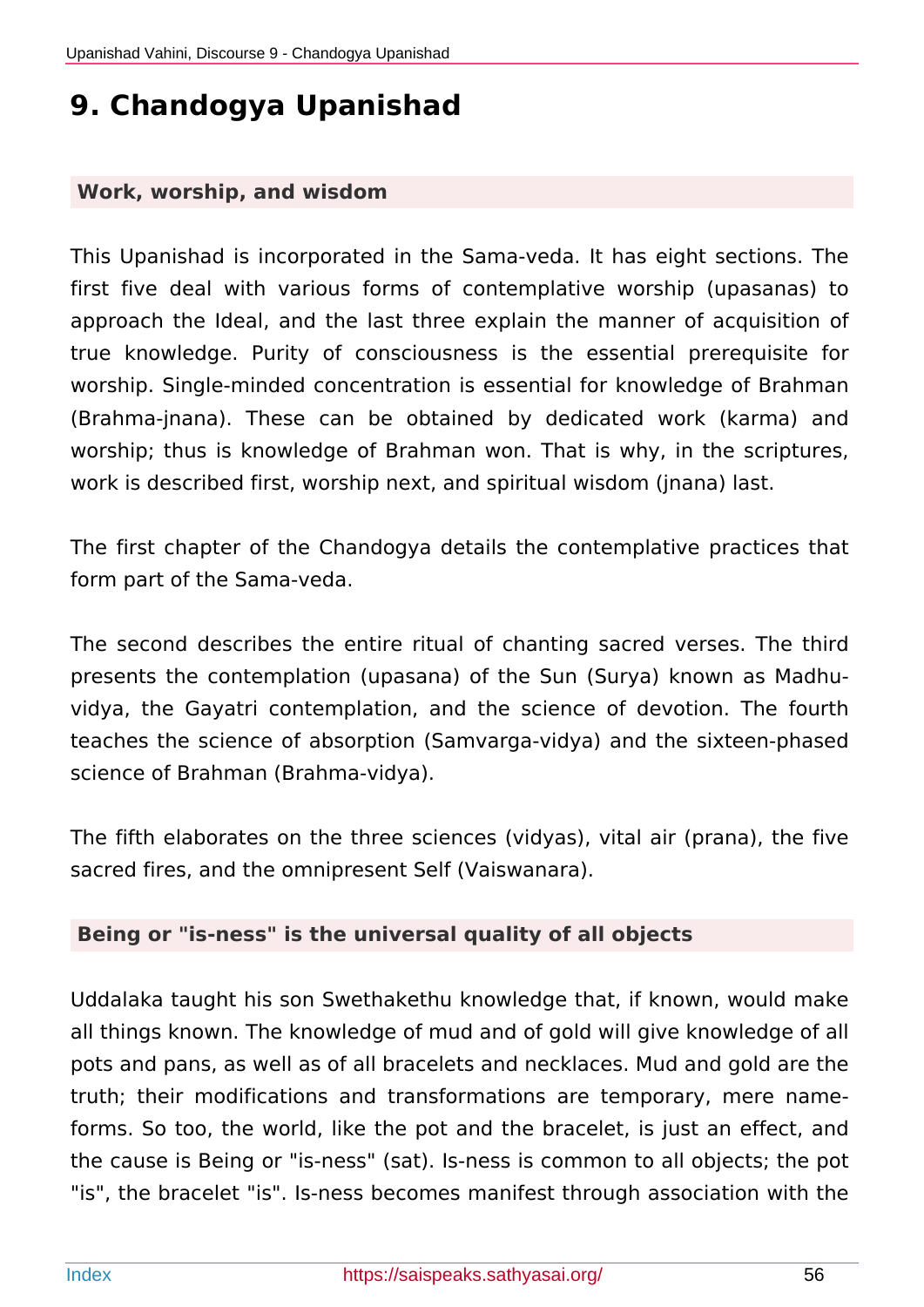pots and pans, the bracelets and necklaces. Is-ness may not be apparent to gross intelligences, for it needs subtlety to realise it.

The rosy colour manifested in the rose "is", even in the absence of the flower; it becomes apparent only when it "adheres" to the rose. It is not apparent when such attachment is nonexistent.

Similarly, the "is-ness" that is the universal character of all objects persists even in the absence of objects.

Prior to creation, there was only just this is-ness. There was no void then - this is-ness was everywhere! When the "is" was reflected in primal activity (maya), it resulted in the Lord (Iswara), who partook of that activity to manifest as the universe with the three elements of fire, earth, and wind. All creation is but the permutation and combination of these three.

#### **By knowing Atma, you will know all**

Uddalaka's lineage is steeped in the study of the Vedas, so it is famed as a noble high-born family. But Swethakethu, his son, was wasting precious years after his thread-investing ceremony (upanayana) in idleness, without using them for Vedic study. This caused Uddalaka concern, for one who is born as a brahmin but neglects the study of the Vedas does not deserve that appellation. Such a one can be called only "one who has relatives who are brahmins"! So, Uddalaka took Swethakethu to task and forced him to go to a teacher. There, by the ex- ercise of his superior intelligence, Swethakethu mastered the four Vedas and their meanings before he was 24. He returned proud and pompous, swelling with egotism, declaring that no one was equal to him in scholarship and righteousness.

In order to prick his pride, Uddalaka asked him one day, "You have become so haughty that you have no equal in learning and virtue. Well, did you seek from your teacher the message that reveals the Absolute, the lesson that only practice of the scriptures (sastras) can impart, the message that when heard makes you hear all things that are heard, that when imagined makes you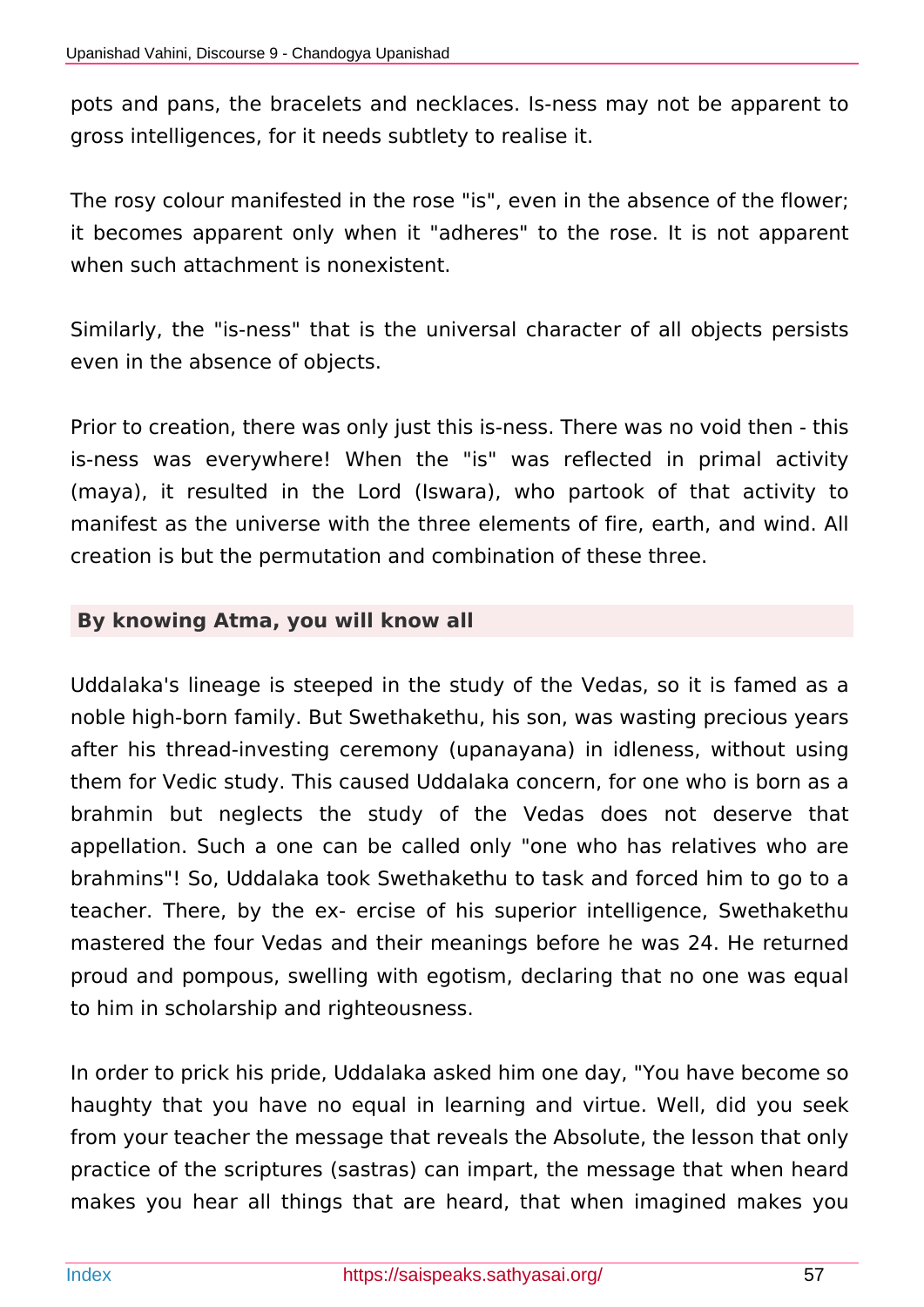imagine all things imagined? Did you learn that? That message would have shown you the Atma, which is the fulfillment of all study and scholarship." The body decays and dies, but not the Self The Atma is the base of individuals like Swethakethu. The pure consciousness becomes apparently limited in a variety of individuals. In deep sleep, the variety disappears, and each individual lapses back into this "is-ness".

Then, all the manifold activities and experiences, like, "I am Ranga," "I am Ganga," "I am father," and "I am son," are destroyed. The sweetness and fragrance of many flowers are collected and fused into one uniformly sweet honey, where all the manifold individualities are destroyed.

The river names Ganga, Krishna, Indus are all lost when these rivers enter the sea. Thereafter, they are called "the sea". The individual soul (jivi), who is eternal and immortal, is born again and again as a transitory mortal; the soul continues to accumulate activity, prompted by inherited impulses, and the activity produces consequences, which must be shouldered and suffered. The body decays and dies, not the individualised soul. The seed of the banyan tree will sprout even if it is trampled upon. The salt placed in water is recognisable by the taste, even though it cannot be grasped!

The individual soul, befogged by ignorance (a-jnana), is unable to recognise its reality. Discrimination will reveal the truth. A millionaire is kidnapped and left alone in the jungle, but he discovers the way out and returns to his home. So also, the individual soul is restored to its millions! Once the individual reaches its real status, it is free from all the change and chance that is involved in the flow (samsara) of time and space, of name and form.

If the individual doesn't reach that status, then, like the happy sleeper who wakes into the confusion of the day, it will be born into the world of decay and death.

## **Discover omnipresent Brahman in the heart lotus!**

Brahman is described as one without a second. All this visible world is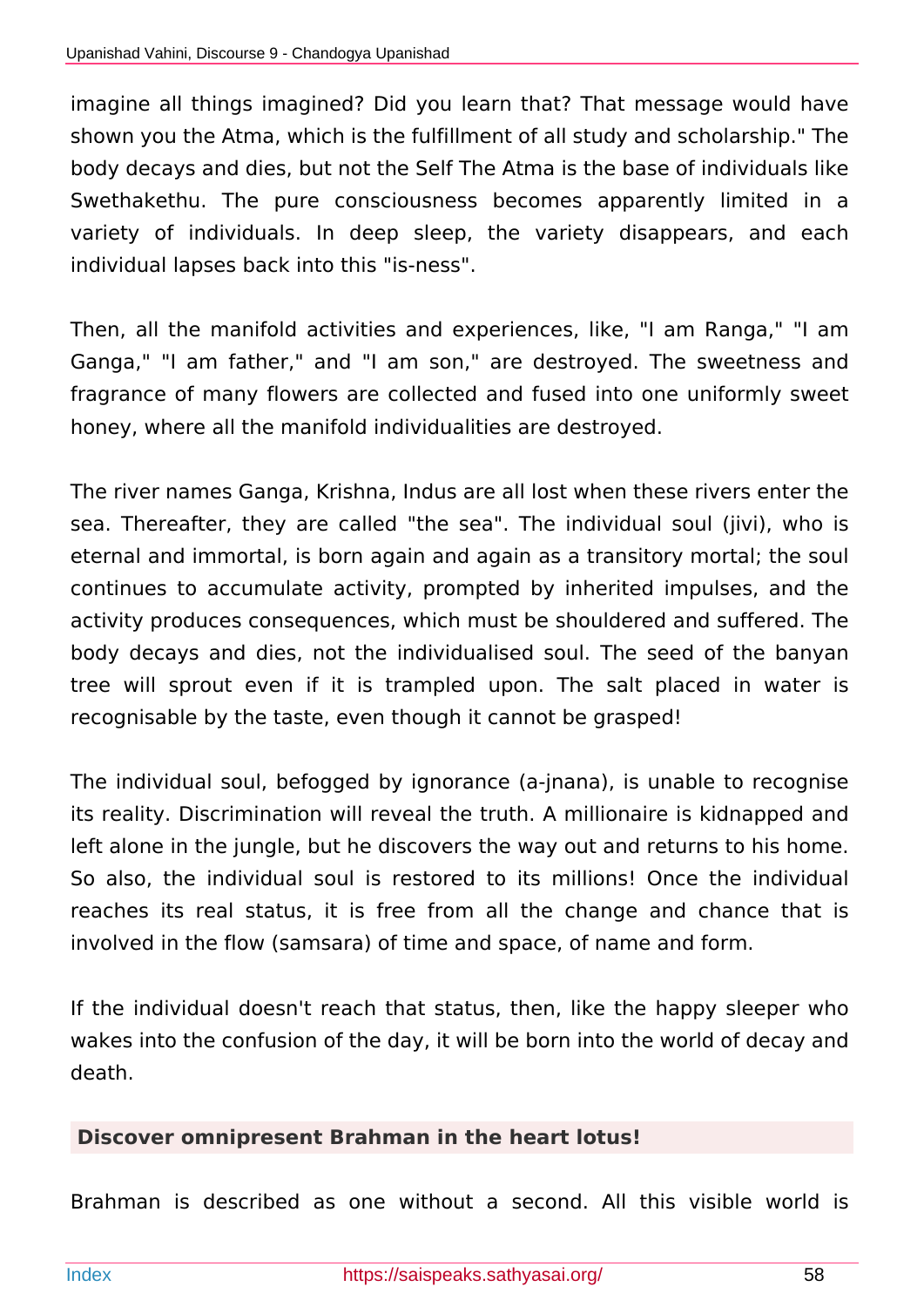denoted as the form of Brahman (Thath-swarupa); Brahman can be realised by worship of the limited, qualified Divinity, just as Sathyakama and others did. The path of contemplation of Brahman is also called the path of the spinal nerve current. The Omnipresent Brahman can be enclosed and discovered in the firmament of the heart! It is the capital of that kingdom.

Since He is seated there, the heart is called the house of Brahman (Brahmavesma). That firmament cannot, of course, limit or set boundaries to the illimitable Brahman!

Yogis who are turned away from the objective world can attain the supreme Brahman (Parabrahman), with Its splendour of realised knowledge, in the pure clear sky of their hearts. The worlds are fixed as the spokes of the wheel in the hub of Brahman. Decline, decay, and death do not affect It. Since that supreme Entity can achieve whatever It decides on, It is called True Desire (Sathya-kama) and True Resolve (Sathya-sankalpa).

What exactly is the supreme Brahman? We can know it by one test. Brahman is That which remains after everything is negated as "Not this, Not that (Nethi, Nethi)".

This is The Truth that all aspirants seek. Attaining It, they get the status of emperors and can travel wherever they like. The wise one who is established in the pure Reality sees all desires that dawn in the heart as expressions of that Truth only.

## **The journey of the soul after death**

The Atma transcends all the worlds. It is uncontaminated. One who is aware of only the Atma is ever in bliss. The student (brahma-charya) stage is an important step for attaining Atmic wisdom. Holy rituals, fasts, and other vows are equally helpful. The solar energy surges through the countless nerves of the body; the senses merge in the mind at the moment of death; the individual (jivi) who has realised that it was all this, while limited by the mind, then escapes into the lotus of the heart space (hridaya-akasa) through the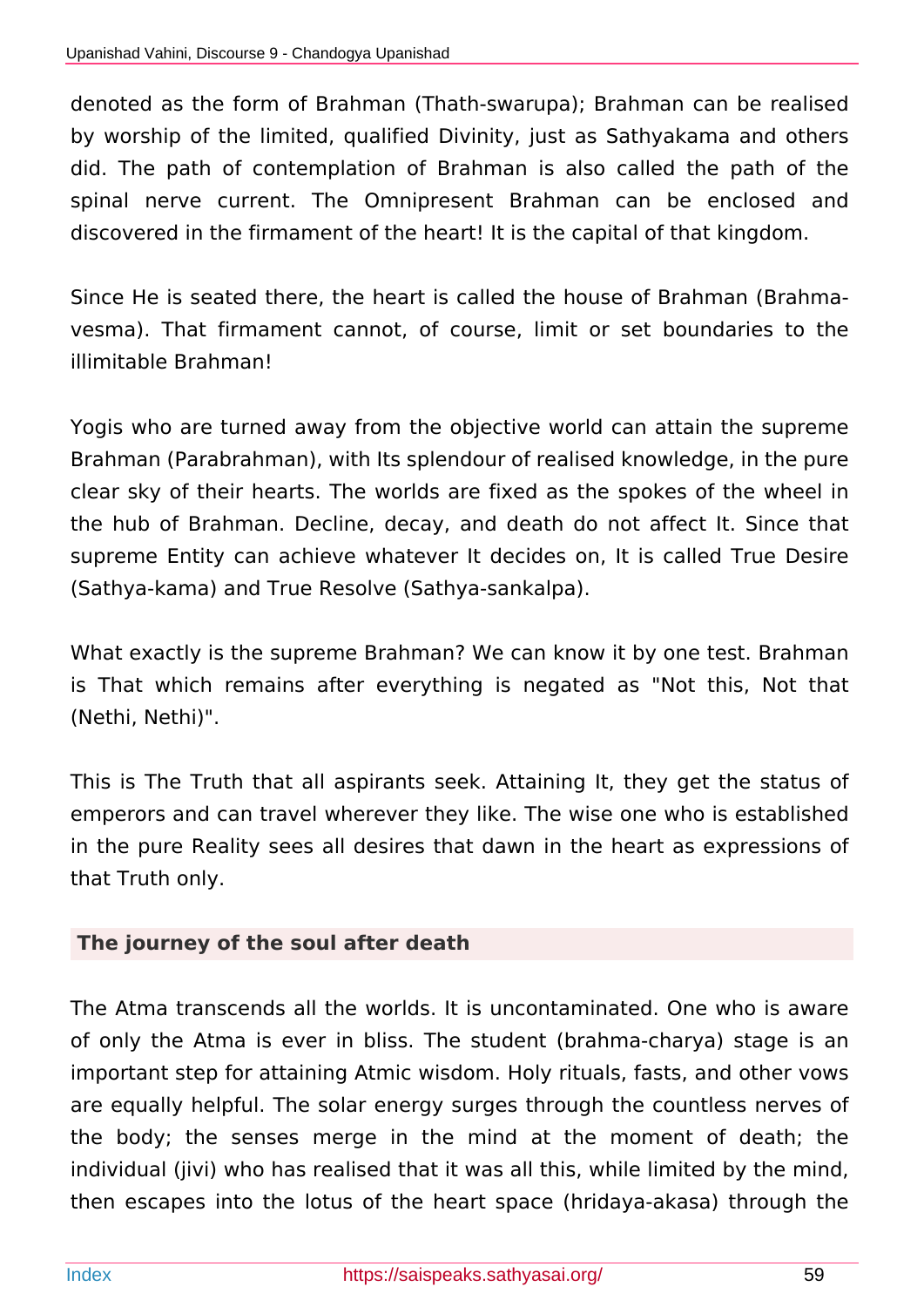nerves. At last, on point of death, the individual soul moves out of the spinal column into the solar rays and from there to the realm of the Sun (Surya-loka) itself. The journey doesn't end there. It reaches out into the realm of Brahman (Brahma-loka).

But the individual who is caught in the mire of ignorance (a-jnana), who is identified with the mind and its vagaries, escapes through the ear or eye or other senses and falls into worlds where activities (karmas) rule. The feeling of content and joy one gets in deep sleep is the result of wisdom (jnana) persisting in the individual.

#### **Expand your consciousness for liberation**

The individualised consciousness (chittha) is the source and support of resolution. All resolutions, decisions, and plans are products of the consciousness; they are of its form; they originate there; they are registered there.

That is why, when death overtakes a scholar of all scriptures (sastras), the scholar becomes but the equal of ordinary people and has the same fate as the ignorant person (a-jnani). The consciousness has to be saturated with Brahmic endeavour; only then will it be an instrument of liberation, freed from the shackles of resolve (sankalpa).

The mind, etc., cannot free itself, as the consciousness can.

The consciousness discriminates between resolutions; it tests them as duty and not-duty and justifies with proper reasons the classification it has made. Once this selection is made, the word utters it, the name signifies it.

The special sound-forms or mantras incorporate the resolutions, accepted as duty, by the purified consciousness; the rites become one with the mantras. There can be no proper action without consciousness.

Next, about meditation (dhyana), which is superior to individual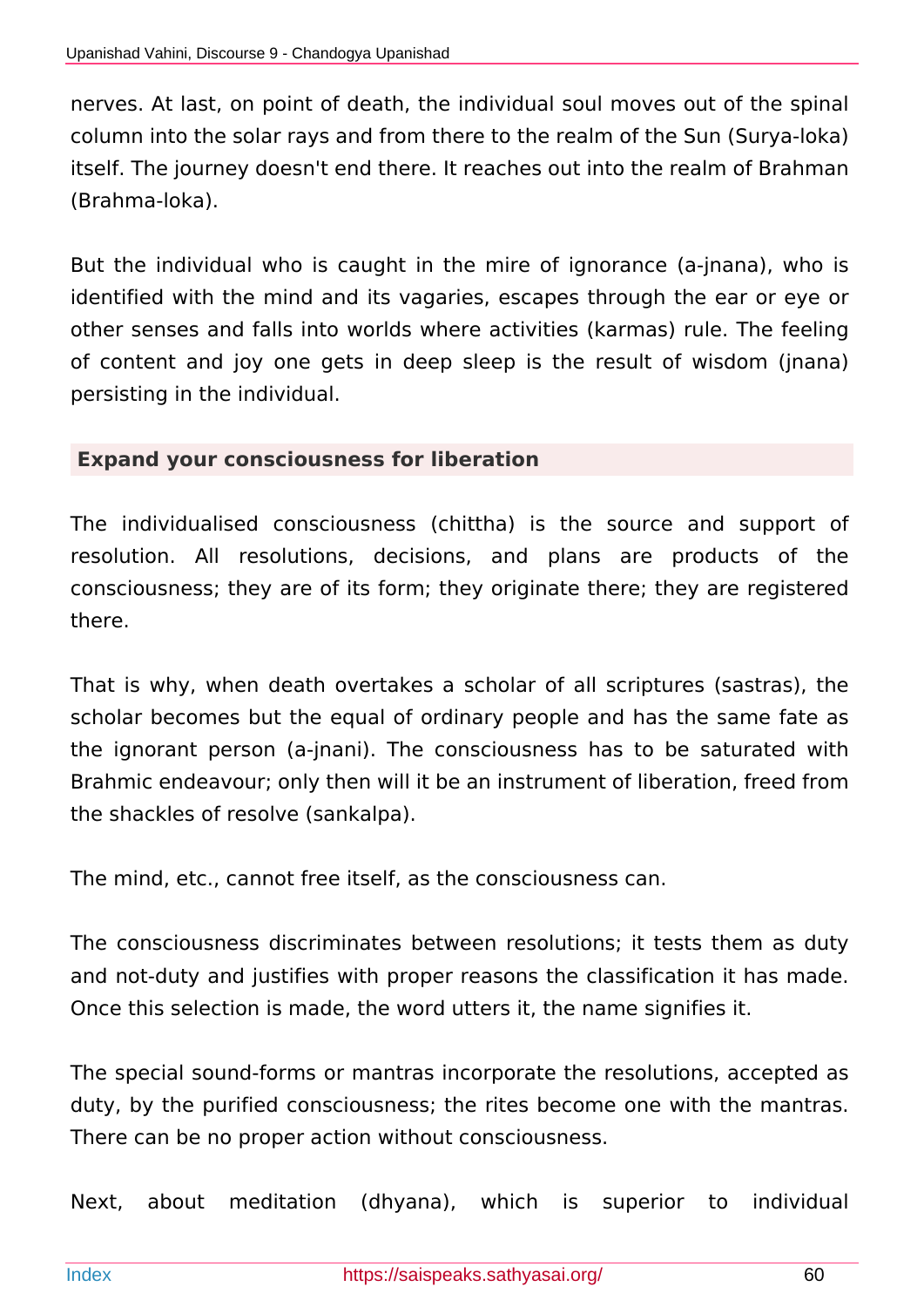consciousness. Meditation is the fixing of the intellect (buddhi) on the Divine, when it transcends such inferior helps as images, idols, and saligrams (naturally formed linga stones). In meditation, all agitations cease, all modifications are unnoticed. On account of the effect of the quality of inertia (thamoguna), and even of the passionate quality (rajoguna), all created things - like the waters, hills, mountains, stars, planets, and people with the spark of the Divine in them - are agitationbound, change-bound.

Spiritual knowledge (vijnana) - knowledge based on experience steeped in the scriptures (sastras) - is better than meditation. Spiritual knowledge is attained by meditation, so it is more valuable than meditation.

Superior to spiritual knowledge is strength, fortitude, vigour. It illumines the objective world, it sharpens the intuition (prathibha). Intuition is the power by which you can sense the consciousness in all knowledge objects.

Now, there is one thing superior even to intuition: food, sustenance. It is the support of life. Deprived of it for ten days, one becomes powerless to grasp anything. It is life that makes possible study, service of teachers, listening to their teachings, cogitation over what is taught, and the earning of illumination (tejas).

Illumination is higher than intuition or food. Illumination is fire, heat, and light. Illumination creates water, and water produces food. Illumination can make even wind lighter. It shines as lightning and sounds as thunder.

Ether (akasa) is superior to illumination, remember. It is through ether that sounds are transmitted and heard.

Love and play are products of ether. Seeds sprout on account of ether or space.

Now consider this. Memory (smarana) is superior to ether. Without it, all experience is meaningless, all knowledge is waste, all effort is purposeless. Nothing can be experienced without the help of memory. Objects like the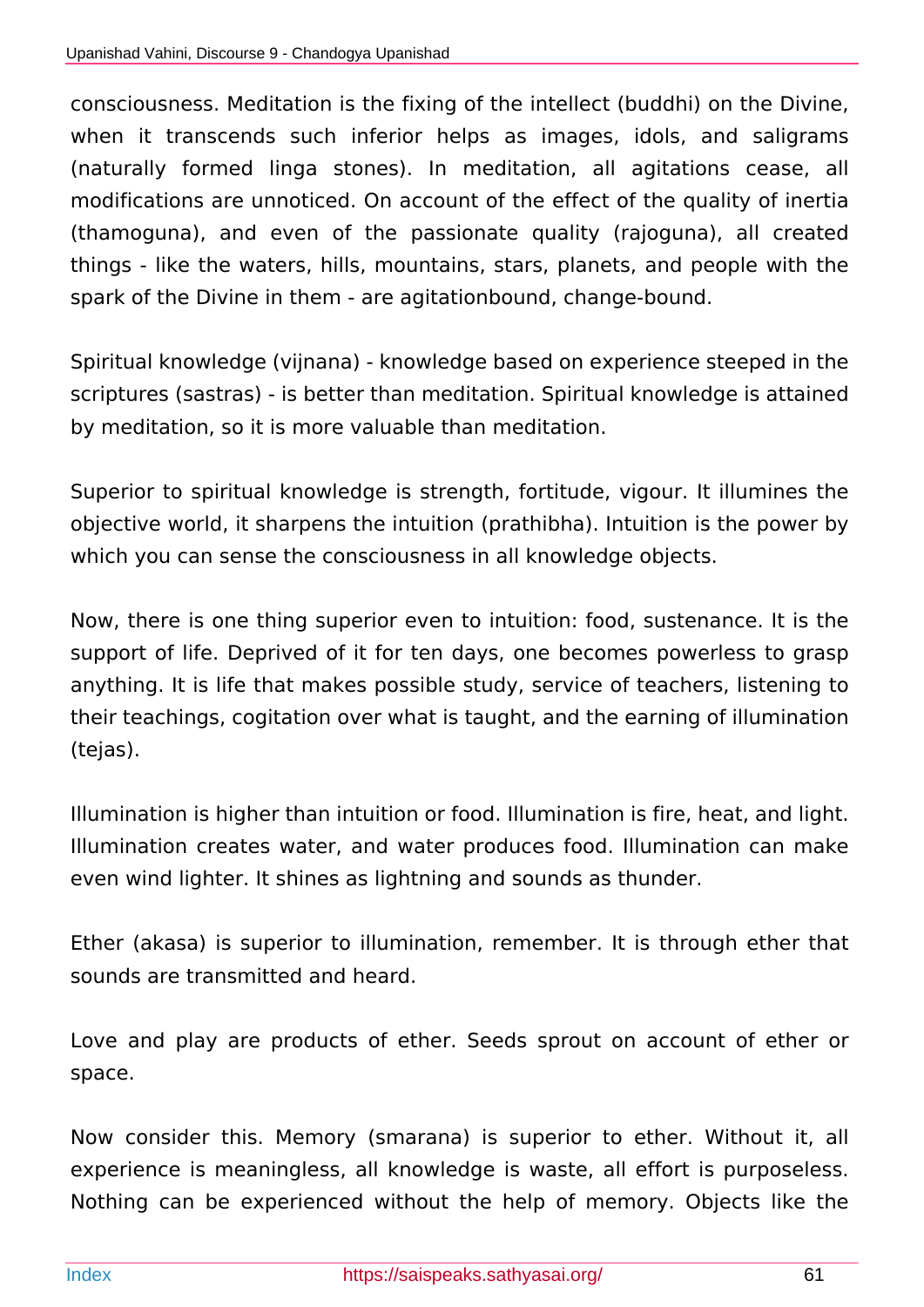ether will be unrecognised in its absence. It can be said that memory creates the ether and other objects.

## **To experience Reality, give up identification of the Self with the body**

Thus analysing the value and relative importance of objects and powers, people must give up identification of spiritual Self with the physical body and recognise their true Reality. One who does this rises to the height of the noblest of people, laughing, playing, and moving without regard to the needs or comforts of the body. One who is body-bound is caught in worldly existence (samsara); for the one who is free from that bondage, their own true nature is the field of activity. Wind, lightning, and thunder have no permanent existence. When the rainy season comes, they appear in the sky and get merged in it. So too, the particularised individual (jivi) appears as separate for a time against the background of Brahman and gets merged in It at last.

This eight-section Upanishad teaches the series of evolved objects from Hiranyagarbha, Kasyapa-Prajapathi, Manu, and human beings. This lineage and the lessons to ennoble it are vital for mankind. It has to be learned by children and students, from parents and teachers.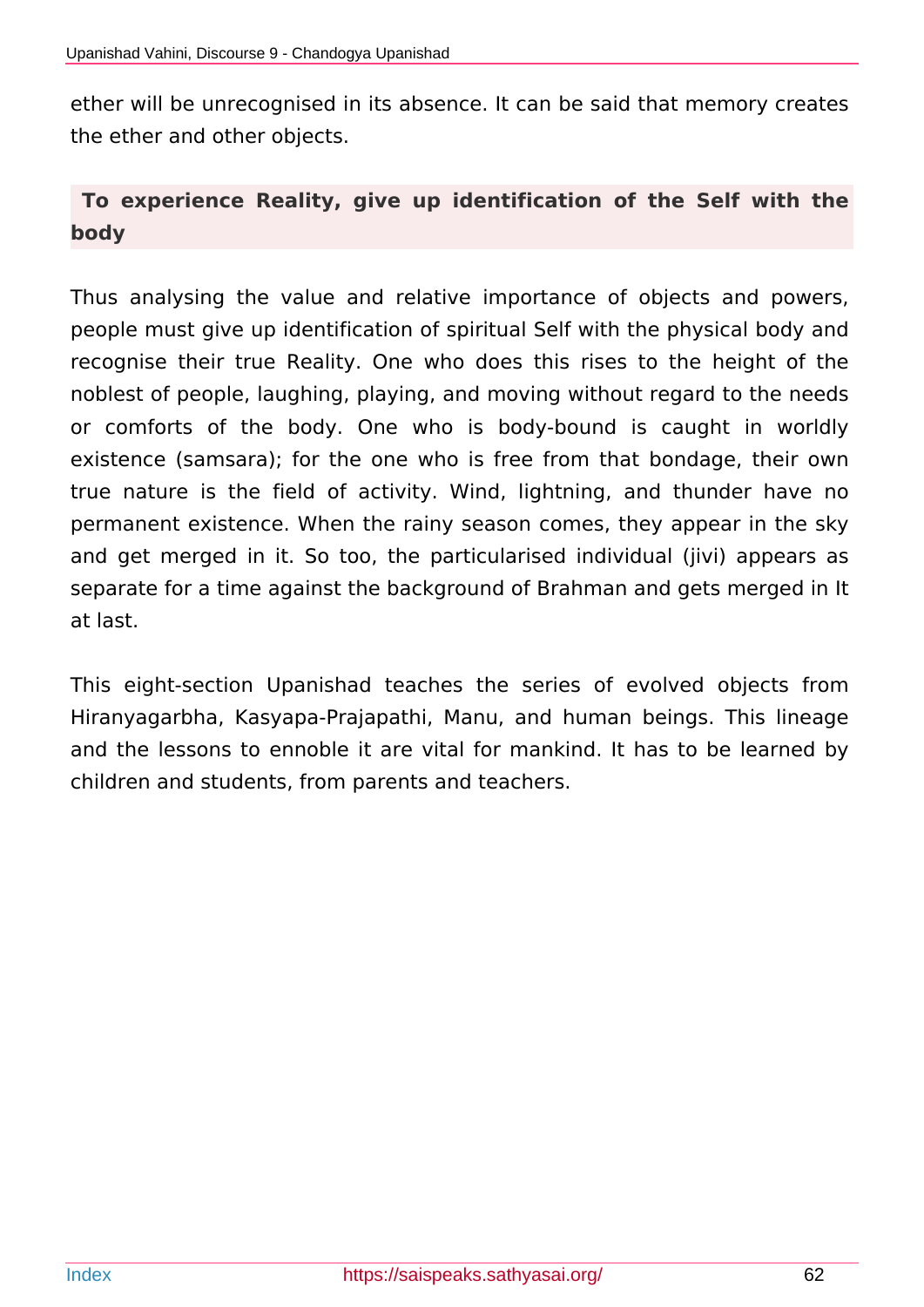## **10. Aithareya Upanishad**

#### **Freedom from delusion results in vision of Atma**

This Upanishad is incorporated in the Rig-veda. It shines bejeweled by six chapters, which describe the absolute Atmic principle. It is therefore famous as the Atmic Six (Atma-Shatka). It makes possible for the aspirant the vision of the Atma that results from the destruction of delusion and ignorance. "Atma" is used in two ways:

worldly activity and supreme. Used in the activity sense, Atma indicates the individual (jivi); in every individual, the Atma expresses itself through the senses of perception (jnanen-driyas) into the outer world. The word is derived from the root ath, which indicates "expansion, consumption, movement", among other things. So, the word Atma denotes universal immanence, universal assimilation, and perpetual movement. That is to say, it connotes the Brahman itself.

#### **Atma is unlimited, endless, changeless, all**

In the waking stage, the Atma, in the sense of the individual (jivi) in worldly activity, enjoys all the experiences.

In the dream stage, all the senses of perception and action hold back their activities, but the Atma creates its own forms and names on the basis of experiences and impressions collected from the outer world. In the "deep sleep" stage, it becomes immanent everywhere and assumes its basic role of pure bliss, unaware of anything outside or inside.

The meaning of the world is in conformity with the experience of the three stages. On account of the apparent limitation in time, space, and condition, the Atma is also taken to be conditioned and limited, but that is not its real nature. It is beginningless, changeless, endless. It knows all, it can achieve all. It has no attributes. It is eternal, unsullied, conscious, free. It has no second; it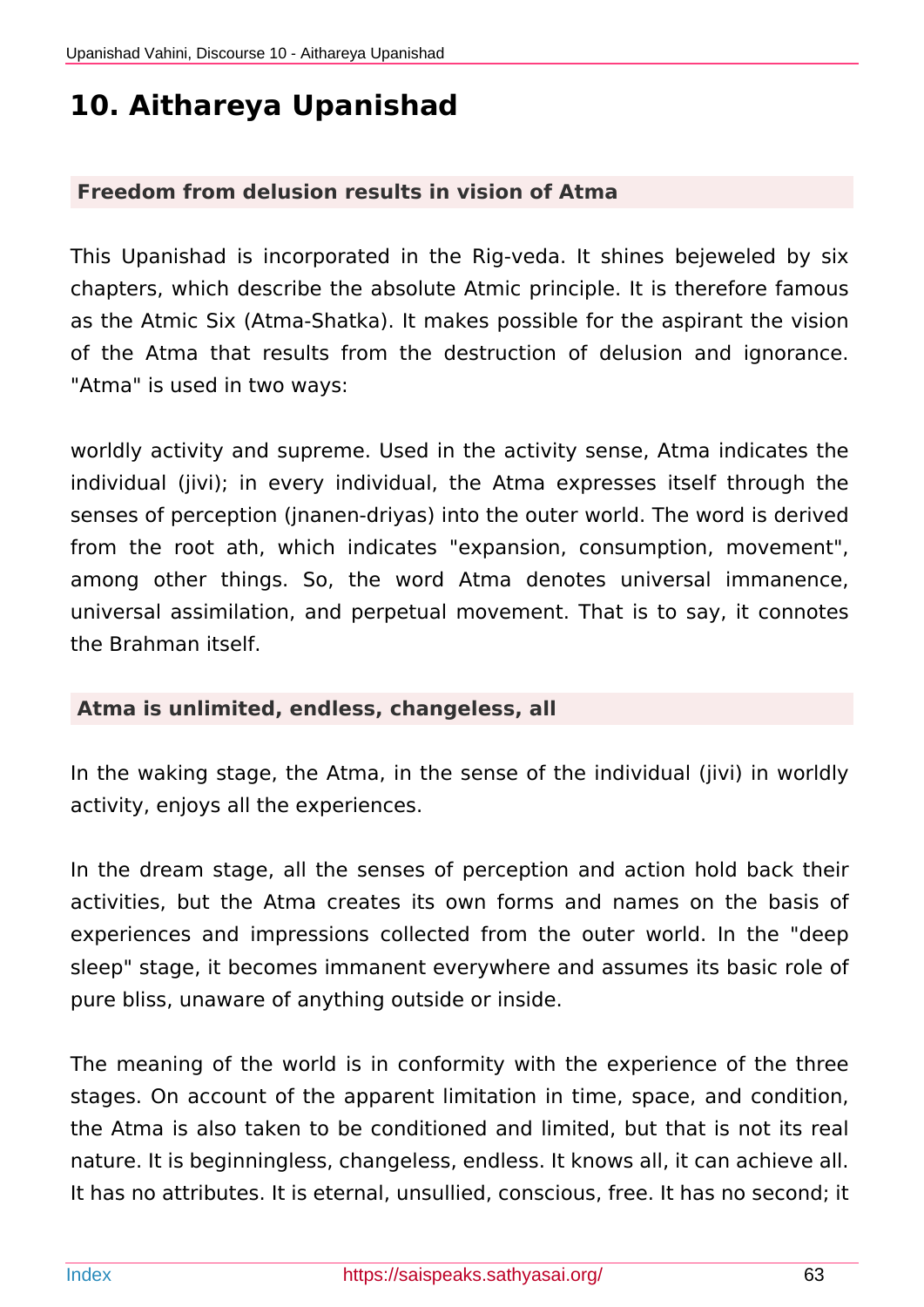is unique, whole, without parts.

#### **Atma existed before Creation**

The external world is cognised through direct perception, etc. Therefore, all that is capable of being pointed out as this or that, or of being indicated by a name or a form, is subsumed by the idea of "creation (srishti)". Creation means an act, a result. What then was before that act?

Idam agre, Atma eva aseeth. Before this, the Atma alone was

The world was a latent product; later it becomes patent. In the latent stage, it was unmanifest in the Atma itself. When the urge to manifest appeared, the multiplicity of names blossomed forth, and all this variety arose to view. Being perceptible by the senses - this is the test of manifestation.

Name is fundamentally sound, manifesting as word. In the statement "this is Ranga", when the sound Ranga is produced, the listener turns to the person indicated and identifies him as Ranga. The word and its meaning are inseparable. The two were both nonexistent before creation. Therefore, the Atma and the unmanifested creation (jagath) were unreachable by the intelligence and the world that it fashions. After creation, since name and form became the essence of all this, everything can be grasped by words and meaning. The non-dual that was, is, and will be is the Atma. The multiple manifestation of variety proliferating in name and form is the creation. But, basically, it is just one unique substance (vasthu).

#### **Atma is devoid of all distinctions and beyond the reach of senses**

The one uniform ocean appears as foam, bubble, wave, and wavelet; so too,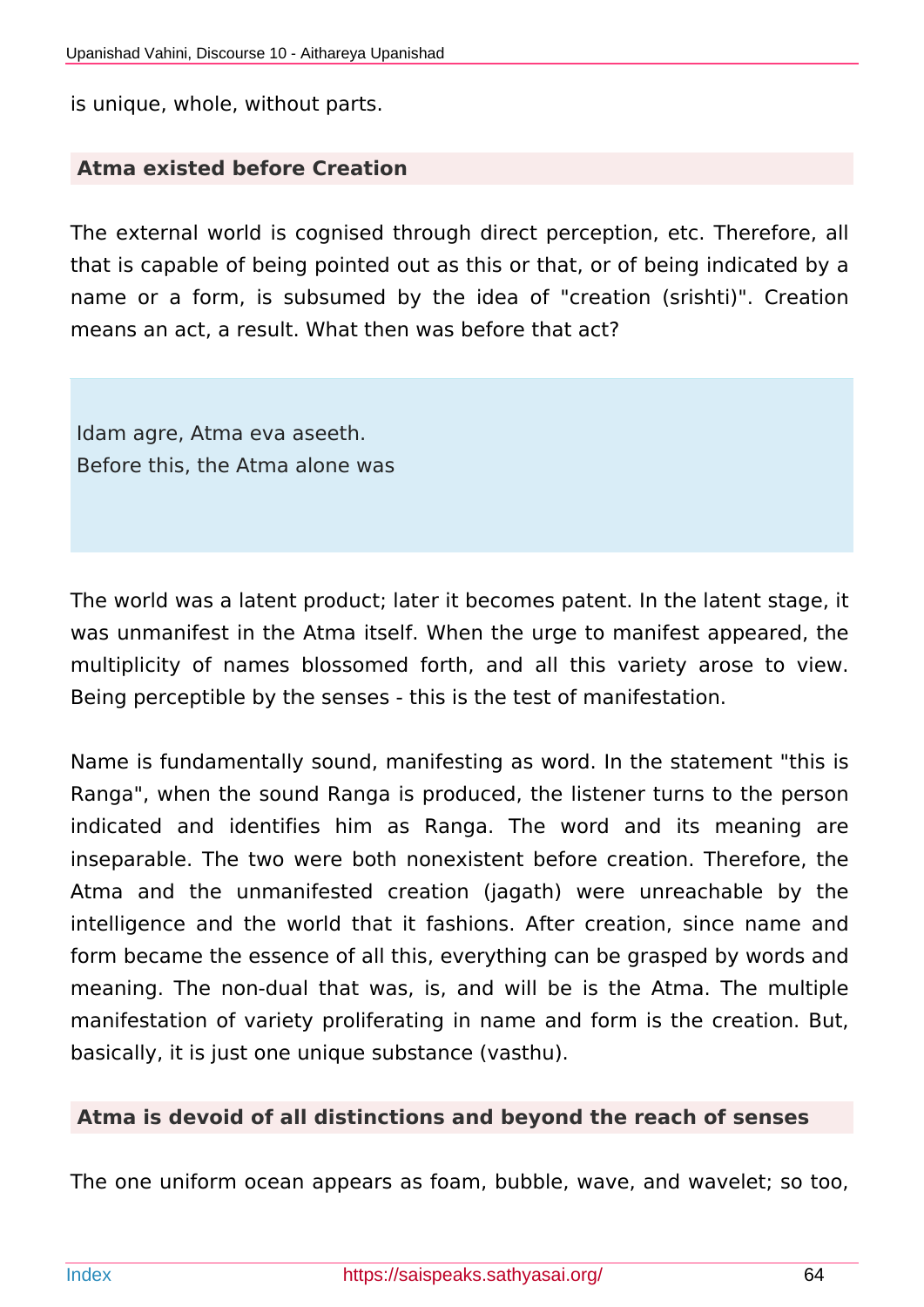creation made manifest the apparent manifoldness from the changeless One. Manifoldness is due to myopia, ignorance. There is no need to posit a second entity other than the Atma. The ignorance or myopia or illusion (maya) is but a product of the will of the Atma. It is not distinct from the Atma. Strength is not distinct from the strong person, is it? The Atma is devoid of distinctions, from the same kind, from different species, or from one's own characteristic. It is categorically declared as one only.

But it doesn't become clear so soon that all this is one. The idea is just like the rope appearing as the snake, or the deluding mirage; the Atma also misleads us as creation (jagath). It is all a magician's trick, manipulated by the wish of the absolute. The rope is the prime cause for the illusion of the snake on the rope. The Atma is beyond the reach of the senses; it has no limbs or body. Only the explanation that it is all an unreal illusion can satisfy the critic who questions how creation can emanate from the Atma, which is pure consciousness only.

Everything is Atma, even the deluding illusion (maya) of variety. It is so strong that it causes execution of deeds through instruments like the sensory organs; you then declare that it is your will and power that did that deed, though it is the delusion that was manifested by Atma that accomplished it.

#### **Atma governs the "deities" of the senses**

The world thus created is devoid of consciousness, so it has to be fostered like a machine (yantra). How can a machine operate after its manufacture, and even installation, without a mechanic or machinist? He created the first incarnation of Brahman (Virat-Purusha) out of the five elements; He also endowed that first incarnation with head and limbs. Like the figure of clay made by the potter from earth dug up by him, that first incarnation was produced from the elements. From the limbs of that perfect Person, the worldrulers (loka-palakas) were created.

Then, each sense was separated and equipped with an appropriate deity. In front, the face, the mouth, with Agni as the deity of speech (the function of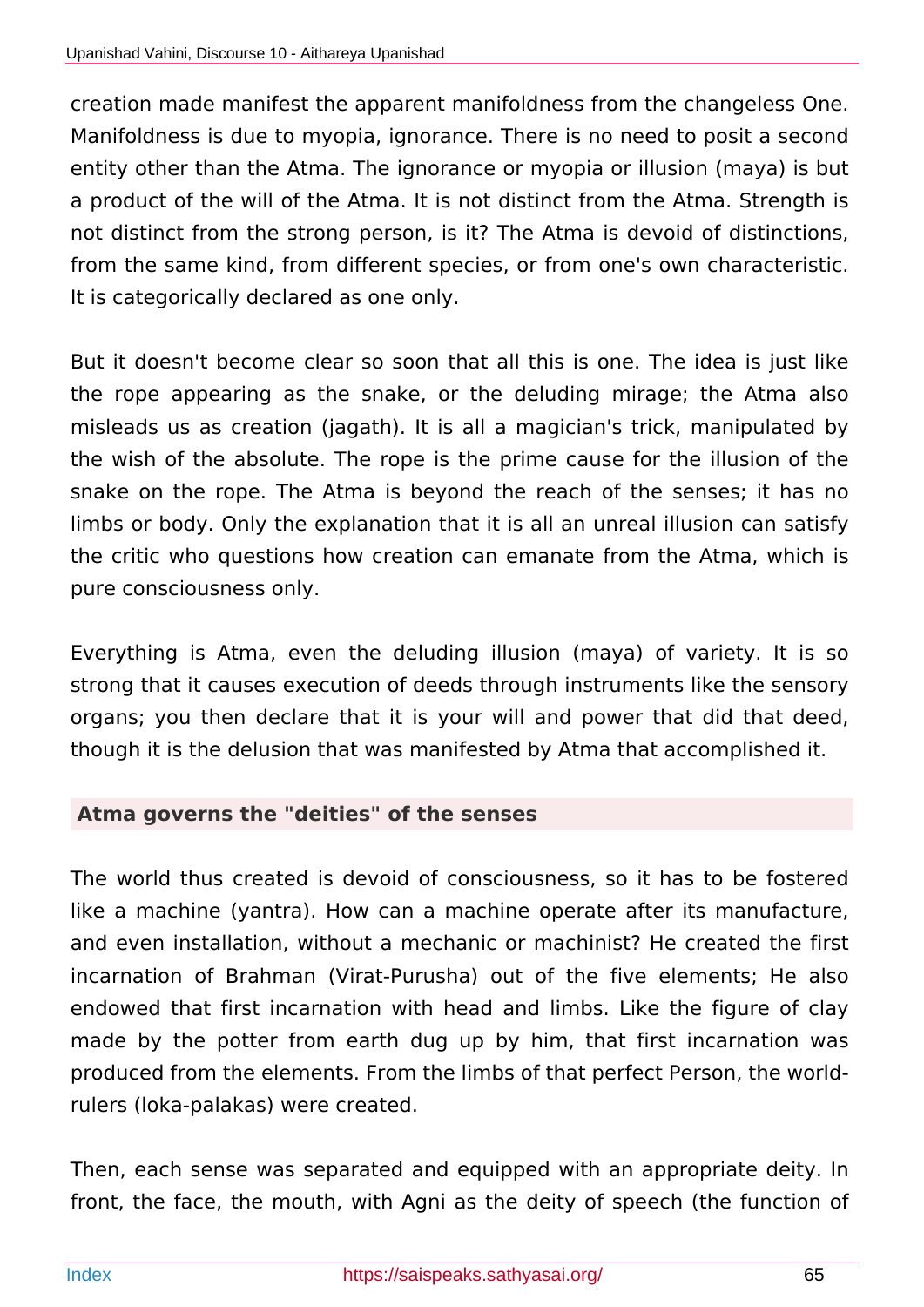the mouth), the nose, and the eyes; in this manner, the senses and their respective deities were created and assigned.

These deities bless the senses and see that they function properly. The external appearance of the eye, the nose, and the ear may be quite right, but without the help of the presiding deity, they may not function at all. The cow and the horse were created from the waters and offered to the gods. But the gods were still discontented, so, to answer their prayers, human beings were created similar to the first incarnation of Brahman (Virat-Purusha).

Since that human being was associated with discrimination (viveka), the gods were delighted. All bodies other than the human are merely instruments for experiencing the fruits of action. The human is the only instrument for liberation.

#### **Lord illumines everything through living beings**

The Lord, after entering the body, becomes the ruler of the conjunction of the senses and the mind with the objective world. Like an actor, He contacts the outer world and experiences all the lessons of the previous births.

In the presence of the Lord, the ballet-dancer intellect (buddhi) dances her steps, keeping to the timing of the senses and moving from one object to another.

Thus, the Lord illumines everything through the form of the individual living being (jivi). The Supreme Atma (Paramatma), who is limited as the individual soul (jiva-atma), has three areas of recreation: the eye, throat, and heart. The eyes shine with a special splendour when the realisation of Brahman is achieved or even attempted.

This is an evident fact. When the individual has earned the knowledge of its reality, it may not be able to describe how all is nothing besides Atma; but it will achieve the knowledge that Brahman itself is appearing as all this.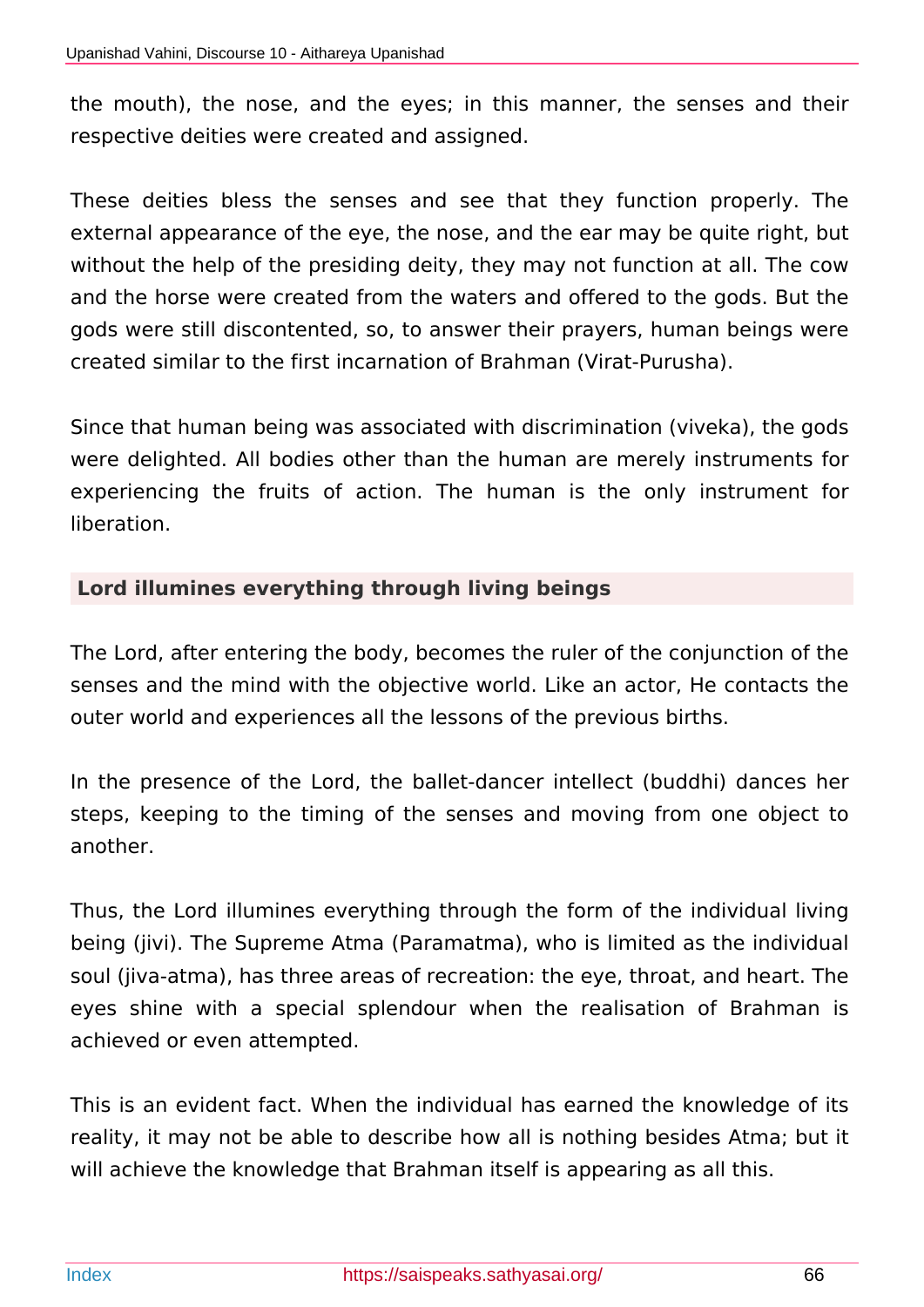One who delves deep into the unity of the individual and the Brahman has certainly discovered the goal of life; there is no doubt of that.

The stages of wakefulness, dream, and deep sleep are unrelated to the Atma. They are concerned only with the physical sensory causes and effects.

#### **Human beings have three forms of birth**

Every human being has two bodies: one's own and that of the progeny. The duties of study, teaching, repetition of the name - these assigned tasks are handed down by parent to child at the time of death, and they are carried on by the child as the representative of the parent and on their behalf. The parent leaves the body and assumes another, one that is more in conformity with the actions and tendencies cultivated and established in this birth. That is the third birth of the parent. The first three mantras speak about the two births, the physical and the spiritual. Now, a third one is added; the continuation by the child.

Sage Vamadeva understood the true nature of Atma in this form and became liberated from all the constant flux of the objective world.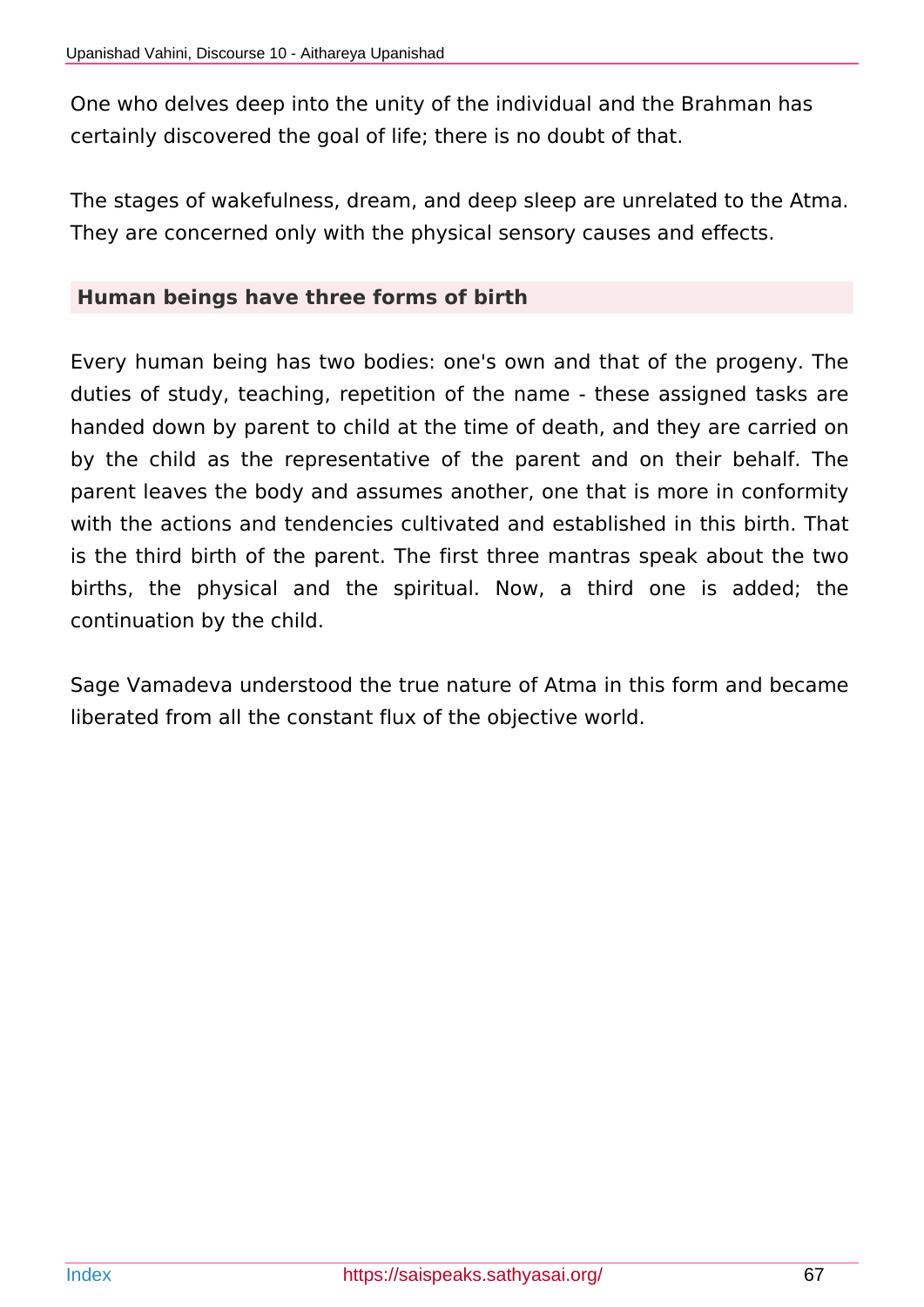# **11. Taithiriya Upanishad**

Knowledge of Brahman (Brahma-vidya) is the specific theme of this Upanishad. It has three chapters on:

instruction (Siksha-valli), bliss (ananda-valli) or Brahman (Brahma-valli), and Bhrigu (Bhrigu-valli). In the Chapter on instruction, certain methods are detailed to overcome obstacles placed in people's way by gods and sages (devas and rishis) and to acquire one-pointedness in mental exertions. This chapter has twelve sections.

The last two chapters are very important for those seeking knowledge of Brahman (Brahma-jnana). Both chapters give instruction on the knowledge of the sage Bhrigu (Varuni Vidya), which leads to liberation, so they are practically the same. For convenience of study, it is dealt with in two sections, that is all.

#### **The objective world is caused by ignorance, with bondage the result**

In the Siksha-valli, subjects are dealt with that are not antagonistic to action (karma), like the combination of letters according to euphenic rules (samhitha), and also subjects that are associated with dedicated action, like worship (upasana). These lead to self-rule (swa-rajya). But the complete destruction of worldly flux (samsara) will not be accomplished by just these. Worship exists along with desire, so, like activity, even worship cannot bring about liberation.

All this flux, this objective world (samsara), is due to ignorance (a-jnana), and bondage is the result. So, when ignorance is destroyed, the bonds loosen and liberation is attained. Ignorance is there, persisting, through natural causes. It is just like the delusion that your train is moving when actually your train is stationary and the train on adjacent rails is moving! Watch only your train, and you know the truth; watch the other train, and you are deceived. There is no use seeking to know the cause of this delusion. Seek how to escape from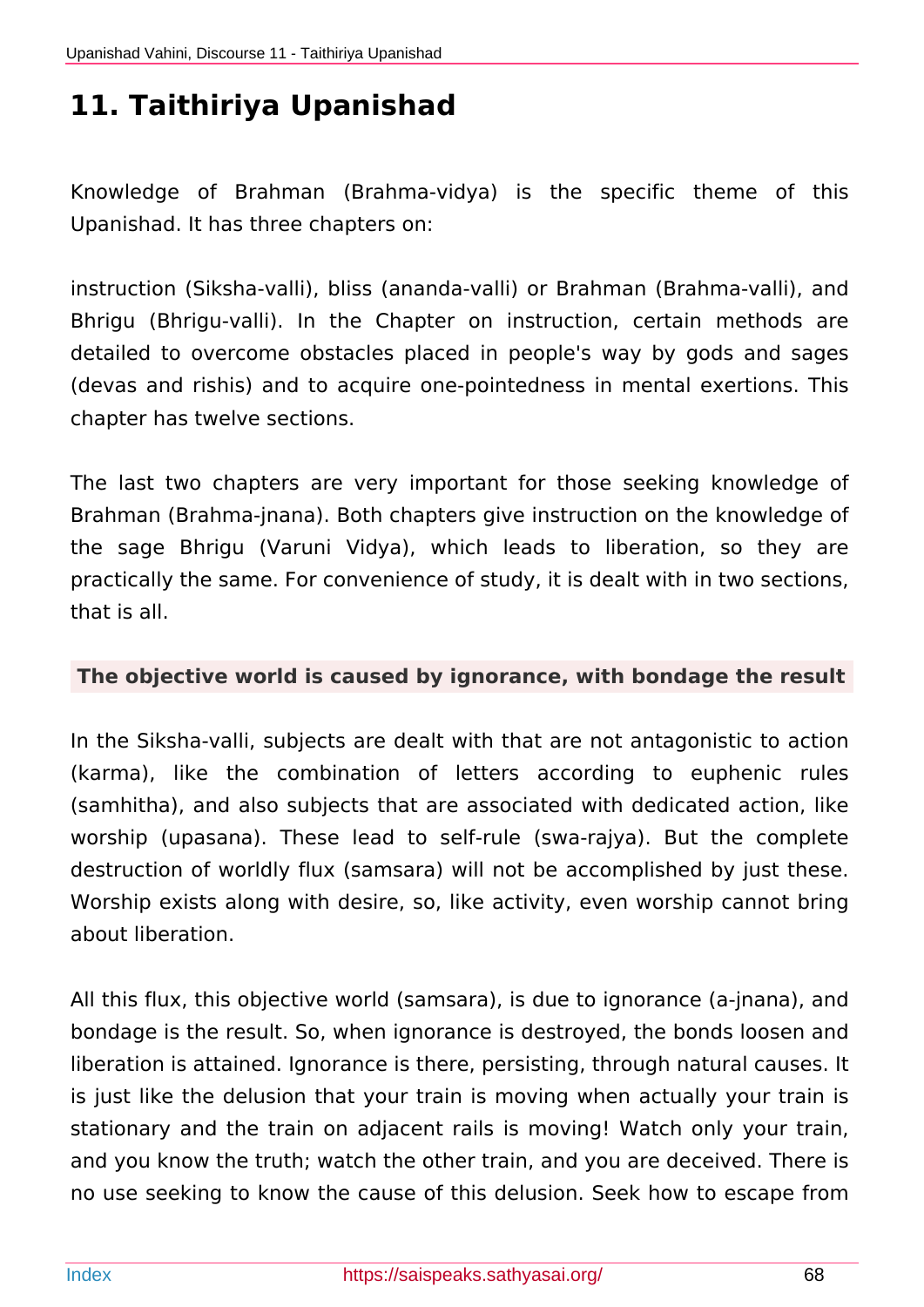it. This ignorance, which is the seed out of which the flux sprouts, can be destroyed only by knowledge of Brahman (Brahma-jnana).

There is no other method.

#### **Liberation cannot be produced by any action**

All that is caused, everything that is a result, is short-lived; this is evident from the scriptures (sastras) as well as from experience and reason. The scriptures speak of aspirants who discarded even higher regions like Heaven, which are attainable by persons who perform the prescribed rites, for liberation is beyond the reach of those who dwell therein. Heaven and Hell are results of actions, they are objects made, so they cannot be eternal; they are conditioned by birth, growth, decay, and death. They do not exist from the very beginning; they were made; before that act, they were not. That which once was not and later will not be is as good as "not" even in the present. The fruit of action (karma) shares this quality, so it cannot grant eternal joy.

No effort can result in the creation of space (akasa) now; what already exists cannot be produced anew. Liberation (moksha) exists and is there selfevident. It cannot be produced anew by any action (karma). The moment the ignorance (a-jnana) that hides it from experience disappears, you are liberated and know your Reality; you are free from bondage. Prior to that moment, you were free, but you imagined you were bound and you behaved as if you were bound. How then are you to get rid of this idea that you are bound? By listening to the teachings of the Vedas with faith therein. Only then can ignorance perish. The chapter on Brahman in this Upanishad has the task of presenting these teachings.

It is in the nature of things that ignorance prompts people to crave plentiful fruits through the performance of actions. Then, they become despondent, and the cravings only bind them more and don't help to make them free.

The craving for fruit is hard to shove off, though this fearful flux of growth and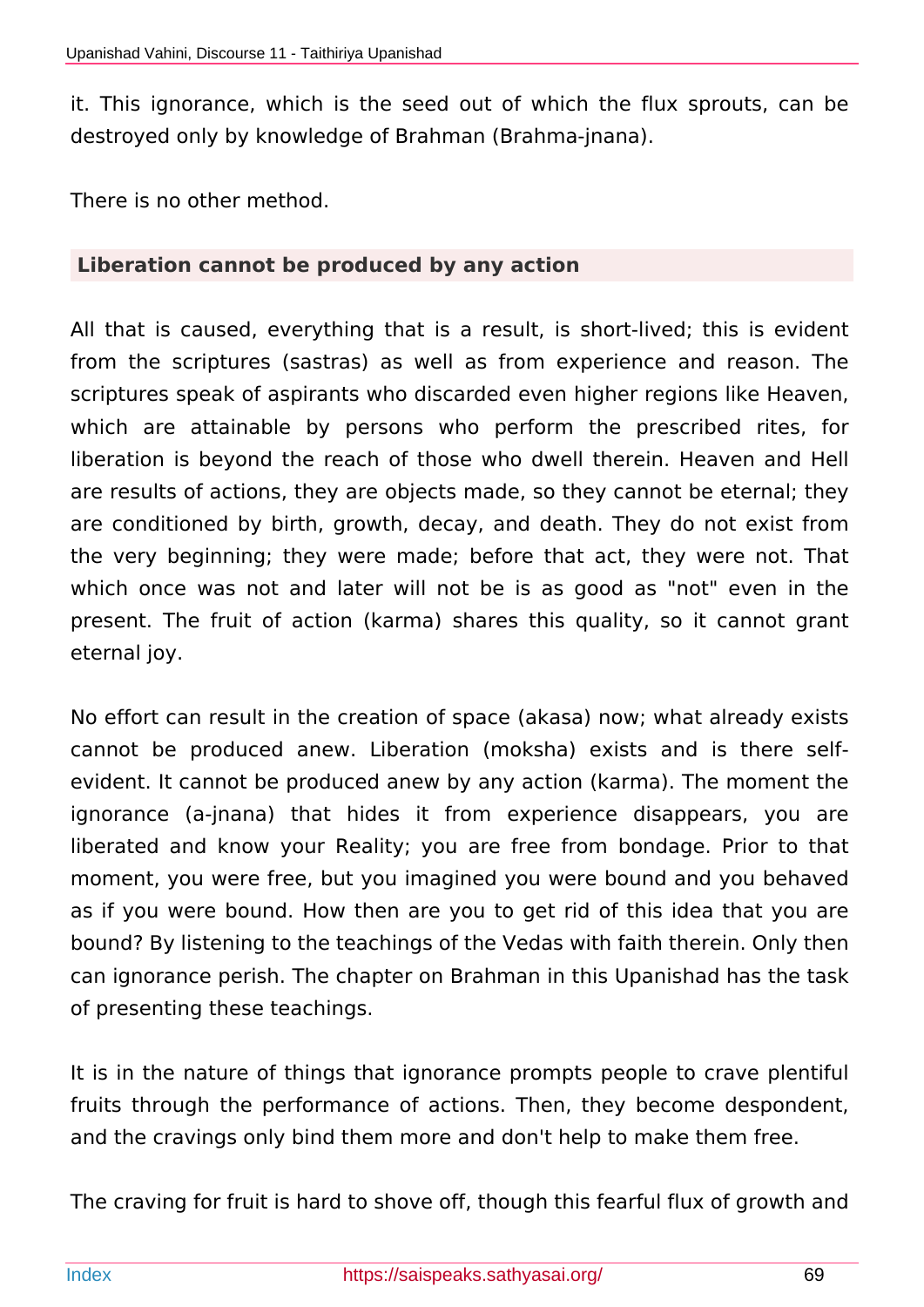decay makes them shiver in dread.

## **Brahman is Truth, Omniscience, Eternal**

In this Upanishad, the three words truth (sathya), spiritual wisdom (jnana), and eternal (an-antha) are meaningfully affixed to Brahman, to explain Its characteristics. These are three distinct words, signifying qualities, seeking to mark out the One from the rest, the One Brahman from other types of Brahman that don't have these traits. That is to say, Brahman is not to be confused with anything that is not truth, spiritual wisdom, and eternal.

Everything that is limited by time, space, and objectivity is inert (jada) material and apparently different from Brahman. The characteristics of truth, spiritual wisdom, and eternity help to differentiate and distinguish the real Brahman from kindred and similar phenomena. Whichever form a thing is determined to have, if that form is unchanged, then it is referred to as truth. If that form undergoes change, then it is falsehood. Modification is the sign of untruth; absence of modification is the sign of truth.

Brahman is truth (sathya), that is to say, It has no modifications. It is eternal (nithya), unaffected by time.

All that is not Brahman - that is, the world (jagath) - is subject to change. All objects are subject to the triple process of the intellect (buddhi): known, the knower, and knowledge. Hence, the intellect is spoken of as a cave (guha) where the three-fold process resides.

#### **Do not swerve from Truth, duty, well-being of all**

In the Thaithiriya Brahmana, as well as this Upanishad, dharma is also treated elaborately. It has three forms: desirable (kamya), produced by a cause (naimitthika), and eternal (nithya). The scriptures (sastras) seldom command that action (karma) be pursued; there is no need to do so, for action comes naturally to people.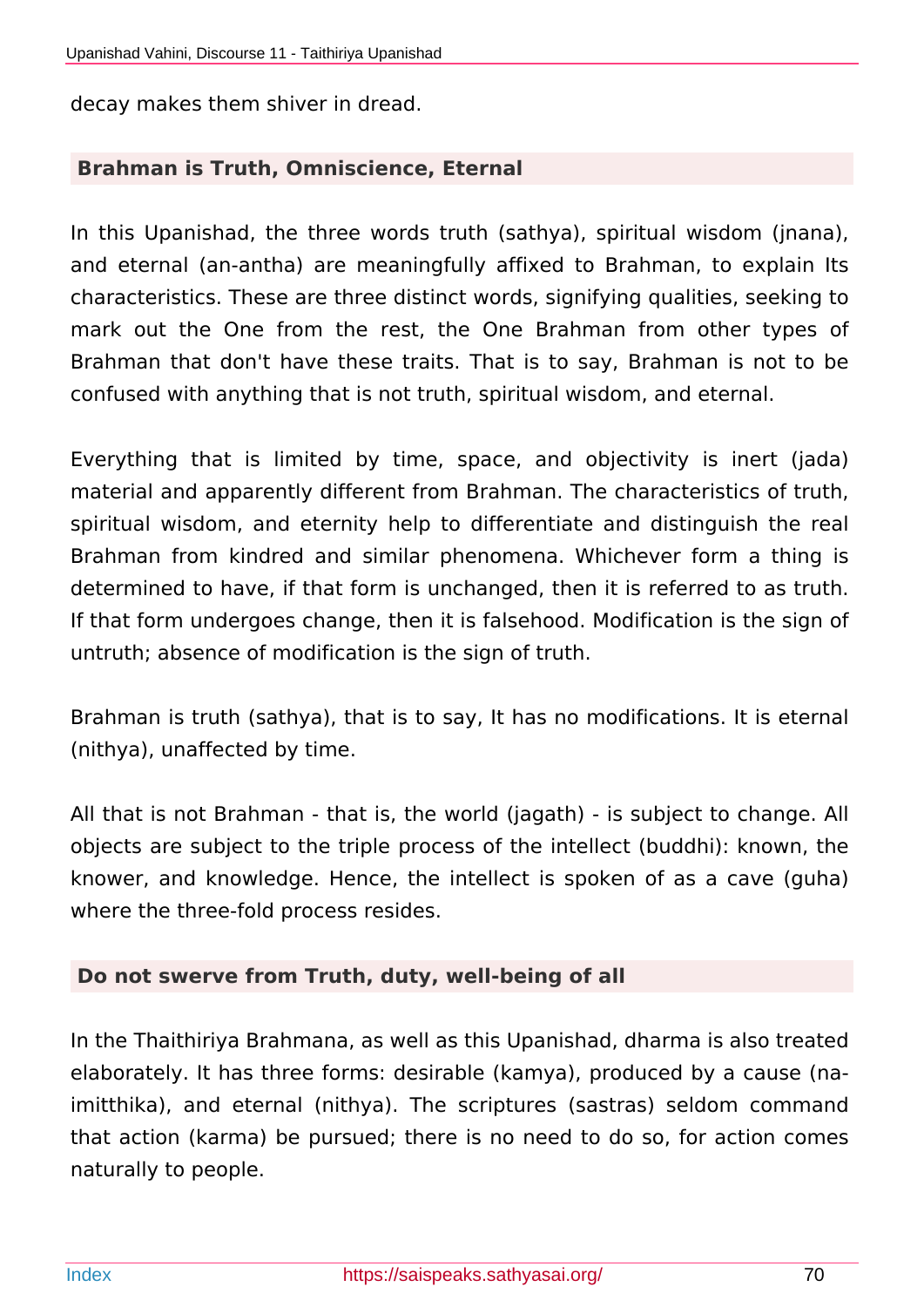Desire (kama) is the prompter of such action, and people get various fruits thereby. The scriptures teach only the ways of directing this natural activity to ensure desirable objects.

The Upanishad exhorts you not to swerve from duties of learning and teaching, saying,

Swerve not from the true and the truth. ... From the true, it will not do to swerve,

nor from dharma, nor from welfare and well-being, nor from duties to gods and fathers.

Treat thy mother as God. Works that are free from fault should be re-sorted to, not others ....

## **The science of spirituality is the highest field of experiential knowledge**

Listening, rumination, and concentration are the three steps in realisation. Listening refers to the Vedas, which have to be revered in faith and learned by heart from a spiritual teacher (guru); this confers the knowledge of the Unknowable. Rumination (manana) is the austerity (tapas) taught in the chapter on Bhrigu. By this process, the essence of Brahman can be fixed in the mind. Concentration helps the development of single-minded attention on the principle so installed. The two chapters on Brahma and Bhrigu expound on the discipline that ensures the realisation of Brahman (Brahma-vidya). The chapter on Brahman teaches; the chapter by Bhrigu proves by experience.

Bhrigu, Varuna's son, tells him that Brahman is food (anna), life-breath (prana), the senses, the mind (manas), speech (vak), etc. But, since the son soon learns that these are not Brahman, he declares that Brahman is that from which these are born and by which they live and function. He first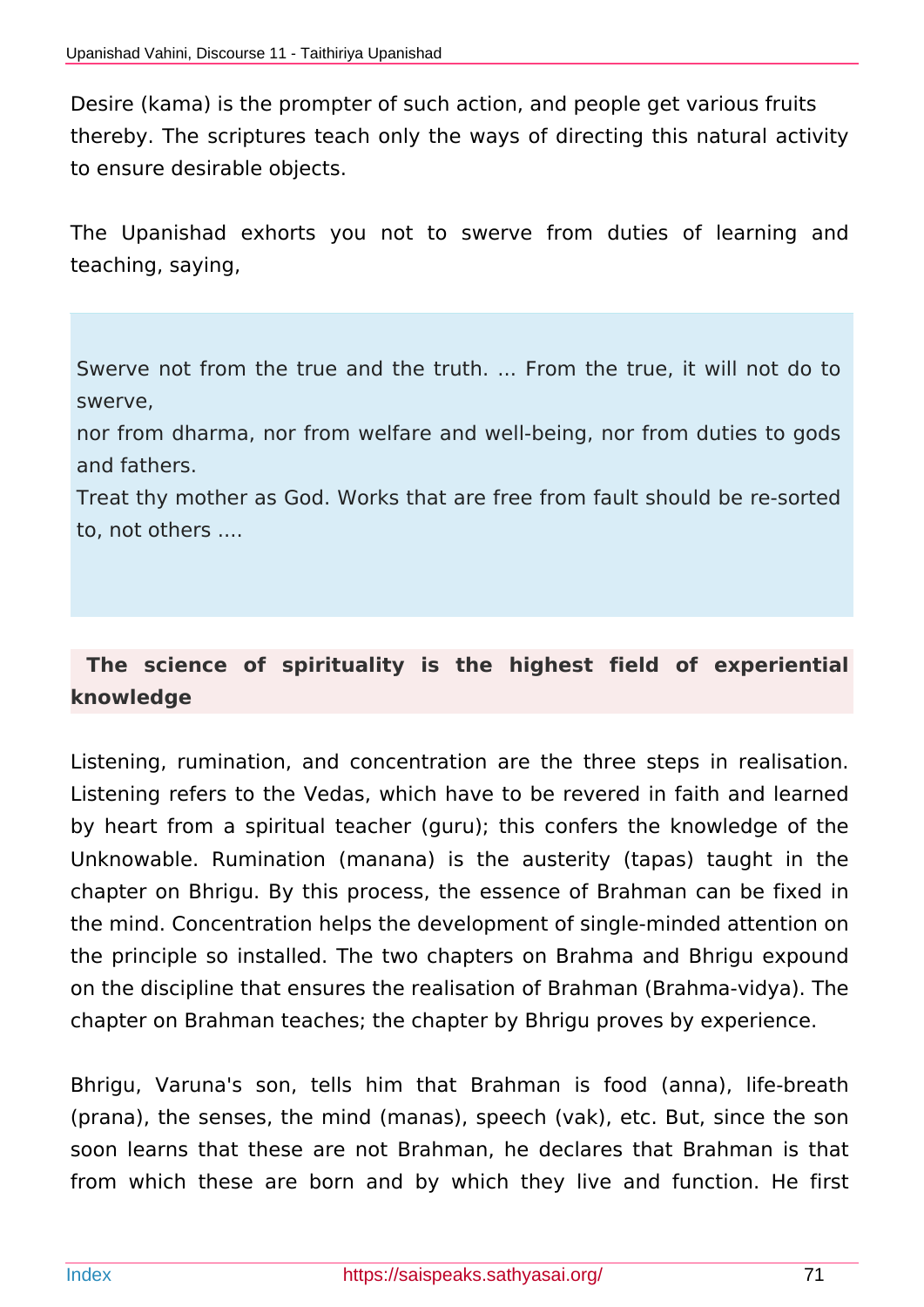believed that food is Brahman, since all beings exist on food, but, later, he feels that Brahman is much more inclusive. He asks for direct teaching of the Real, the Brahman.

Thereafter, he is told that austerity (tapas) is Brahman, for it is that by which Brahman the Reality is known.

He discovers by austerity that the highest wisdom (vijnana) is Brahman, for wisdom is that in which creatures are born and it is that by which creatures live.

Thus, it is announced that of all disciplines and subjects of study, the realisation of Brahman (Brahma-vidya) is the most sacred, holy, and esoteric.

#### **Contemplate on the five sheaths of the human**

Food (anna) is not to be decried; that should be the vow of the wise. The vital airs (prana) are all food. The physical body is the gift of food, and the vital airs have the body as the vehicle. So, food should not be slighted.

That should be the resolution.

The waters, in conjunction with the fire in the stomach, become food. In the water that comes down as rain, the "fire" of lightning is inherent. So, whoever is established in the splendour of water is aware of the splendour of food and is persuaded to revere it. Food is the guru, for it leads you on to the knowledge of Brahman. Therefore, it should not be treated with disrespect. That must be observed just like a vow by the aspirant.

Since the physical body is the transformation of food, it has a food sheath (anna-maya kosa). The vital airs form the vital-air sheath (prana-maya kosa). Weighing between good and bad, right and wrong is the function of the mind sheath (manomaya kosa). Fixing upon a step, with a purpose in view, is the function of the sheath of intuition or spiritual wisdom (vijnana-maya kosa). Finally, the joy of achievement is tasted by the sheath of bliss (ananda-maya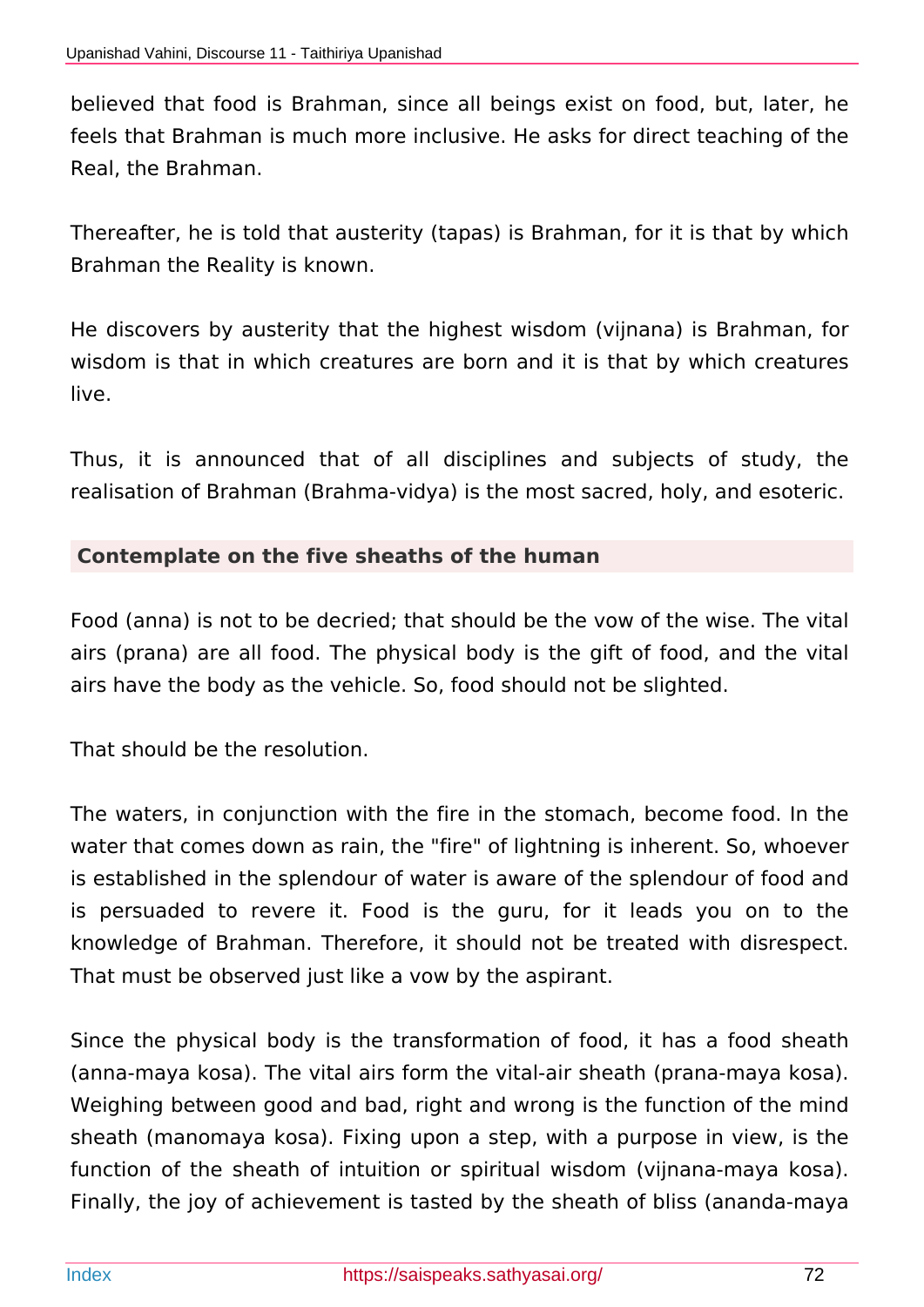kosa).

# **Rise from the gross to the subtle stage by contemplating on the vital breath**

The vital-air sheath is the first instrument in order to progress with the Brahmic outlook - that you are Brahman and not the body, etc. It is subtle, separate, and different from the body. It is activated by and saturated with the God of Wind (Vayu). It pervades and subsumes the entire food sheath.

You can say that the vital-air sheath is the soul of the food sheath, for it makes it function from head to foot.

It cannot survive without the vital air (prana). It is the motive force; it has five varieties: breath, downward breath, diffused breath, rising breath, and digestive air (prana, apana, vyana, udana, and samana). By contemplating that the vital-air sheath is the Atma of the food sheath, the notion that the body is the Self will disappear. You rise from the gross to the subtle. Breath (prana) is like the molten metal in the crucible. By effort, the vital-air sheath can be experienced.

The vital air appears in the form of the breath. The vital air activates the head, diffused breath the right part of the body, rising breath the left, digestive air the central, and downward breath the lower part of the body. The vital air moves from the heart through the nerves to the face, nose, etc., and reaches the head. From there, it motivates the various nerves flowing through the body under different names, with distinct names and distinct functions.

The vital air that functions around the navel is, for example, called the digestive air.

# **Mantras illumine the Atmic splendour**

For the mind sheath, the Yajur-veda is the head. The hymns form the right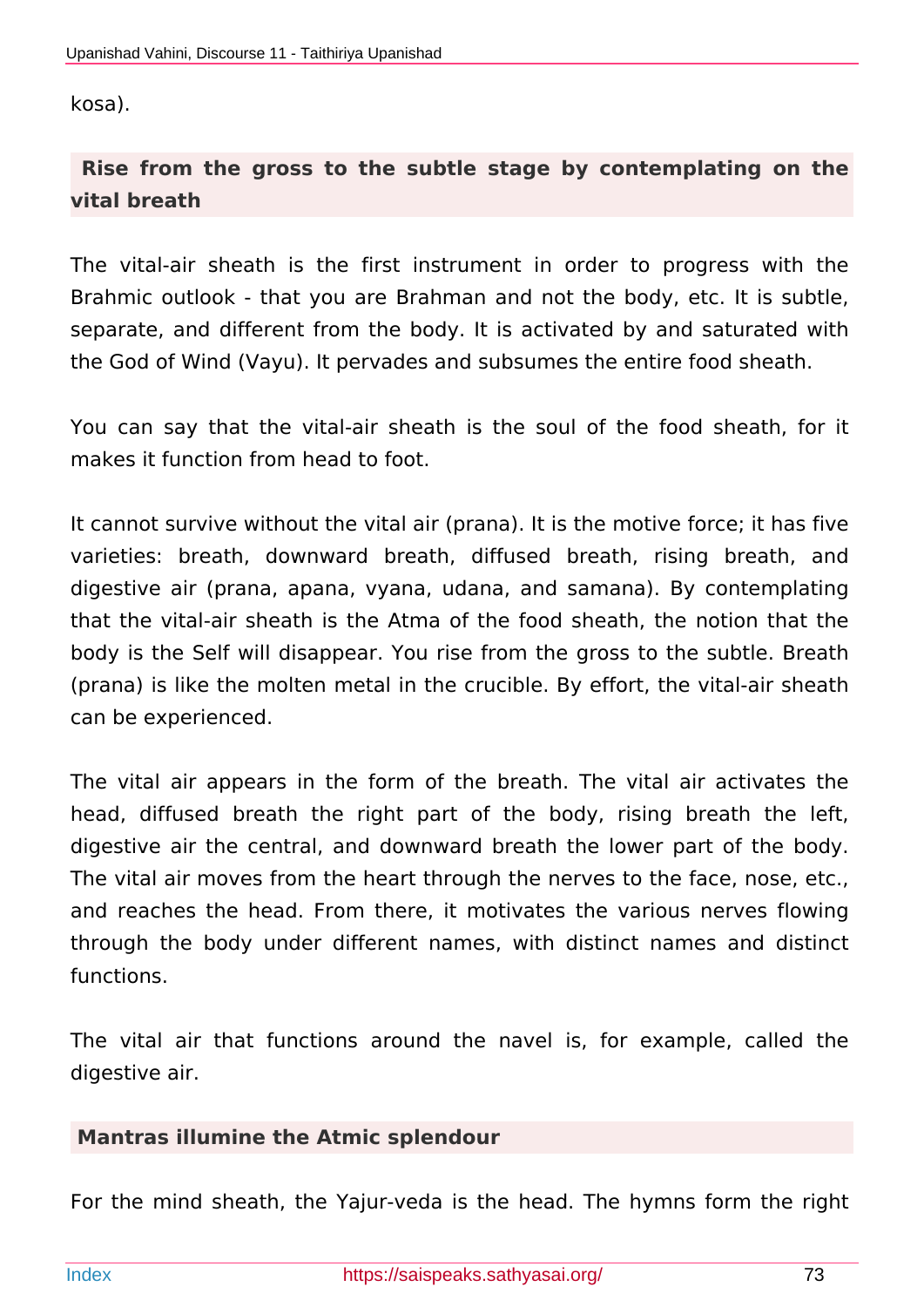wing; chanting the left wing.

Brahmanas are the soul and the Atharvana-veda is the tail. The mantras of the Yajur-veda are used very much in sacrifices; with them, food is offered ceremonially in the sacrificial fire. Hence, it is considered as the head. The sound of sacrificial prayer (yajus) produces auspicious modification. That is also the reason for the significance attached to the other Vedas. Thus, all mantras become the causes of mental modifications. These in turn illumine the splendour of the Atma. So, the Vedas and the mystery of their syllables belong to the science of the Atma itself.

The Vedas become eternally valuable and eternally existent. The Atharvanaveda treats various rites to win relief from evil forces and ailments, so it is described as the tail.

The mind sheath merges in the sheath of intuition and later into the bliss sheath; finally, the aspirant passes beyond even that, into the region of pure being (sat).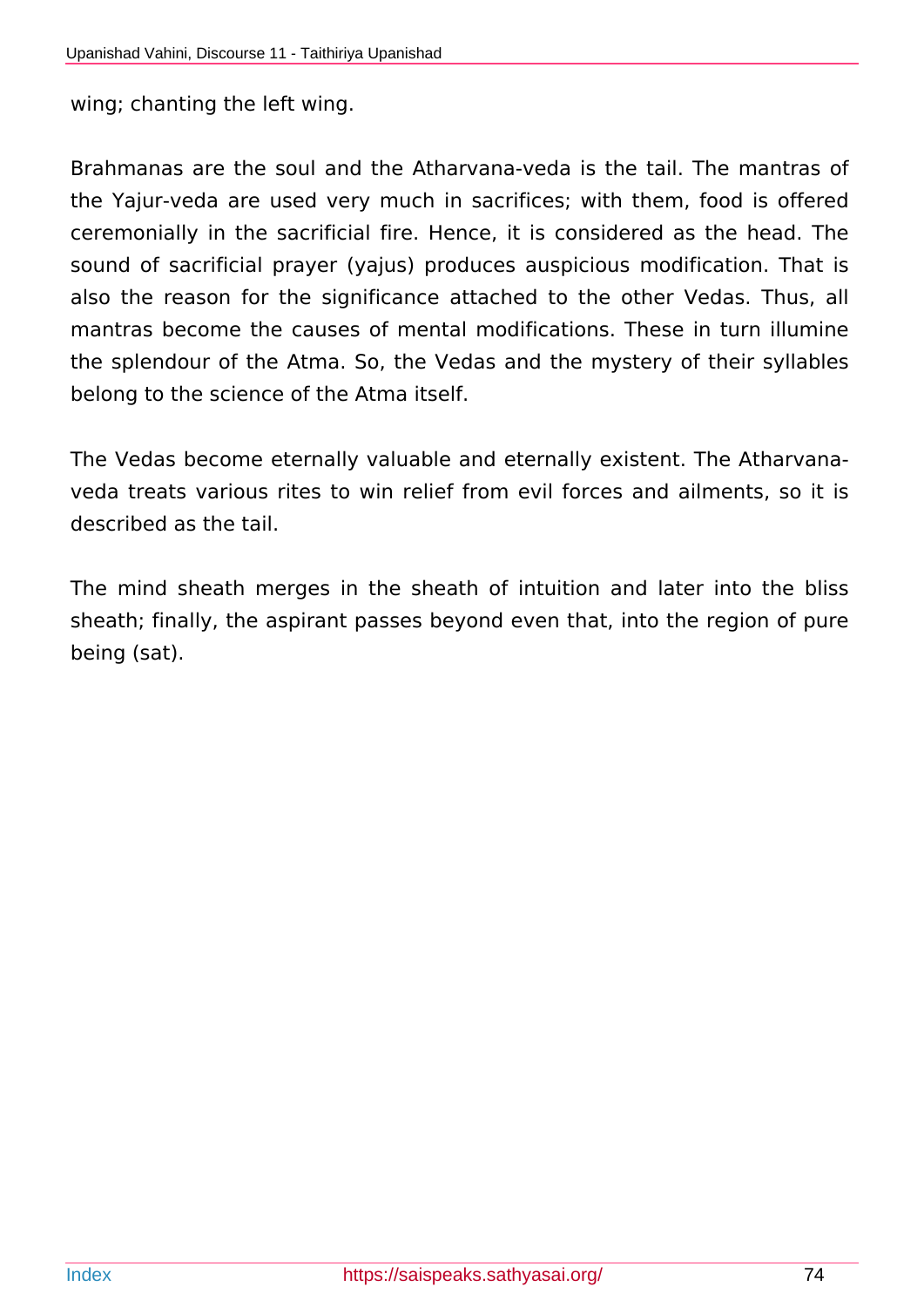# **12. Brahmanubhava Upanishad**

## **Nonduality is the essence of all Upanishads**

The traditional scriptures (sruthis) declare "Brahman is one only, without a second (ekam eva advithiyam Brahma)". That is to say, there is nothing besides Brahman. Under all conditions, at all times, everywhere, Brahman alone is. In the beginning, there was just being (sat) and nothing else, says the Chandogya Upanishad.

The Mandukya Upanishad calls it peace, auspiciousness, and non-duality (santham, sivam, a-dwaitham). Only the evolved or the manifested can appear as two. That which is seen is different, one from the other and all from the seer. Moreover, the seen is the product of the seer's likes and dislikes, their imagination and feelings, their impulses and tendencies. When the lamp is brought in, the "snake" disappears and only the rope remains and is understood as such. When the world is examined in the light of knowledge of Brahman (Brahma-jnana), the "illusory picture that attracted and repelled, the picture of duality" disappears.

It is the "two" that causes fear. If one is oneself the listener, the seer, the doer, the enjoyer, how can fear arise? Consider your condition when asleep! The external world is then absent; you are alone with yourself. The state is "One, without a second". Contemplation of that One and worship of that One leading to the realisation of secondlessness gives you that experience. Like the other, He is immanent; like the vital air, He is the secret of all consciousness (chit), activity, movement.

## **Brahman is described by five attributes**

Being, consciousness, bliss, fullness, eternity (sat, chit, ananda, paripurna, nithya) - Brahman is described by these five attributes. Through an understanding of these, Brahman can be grasped. Being is unaffected by time.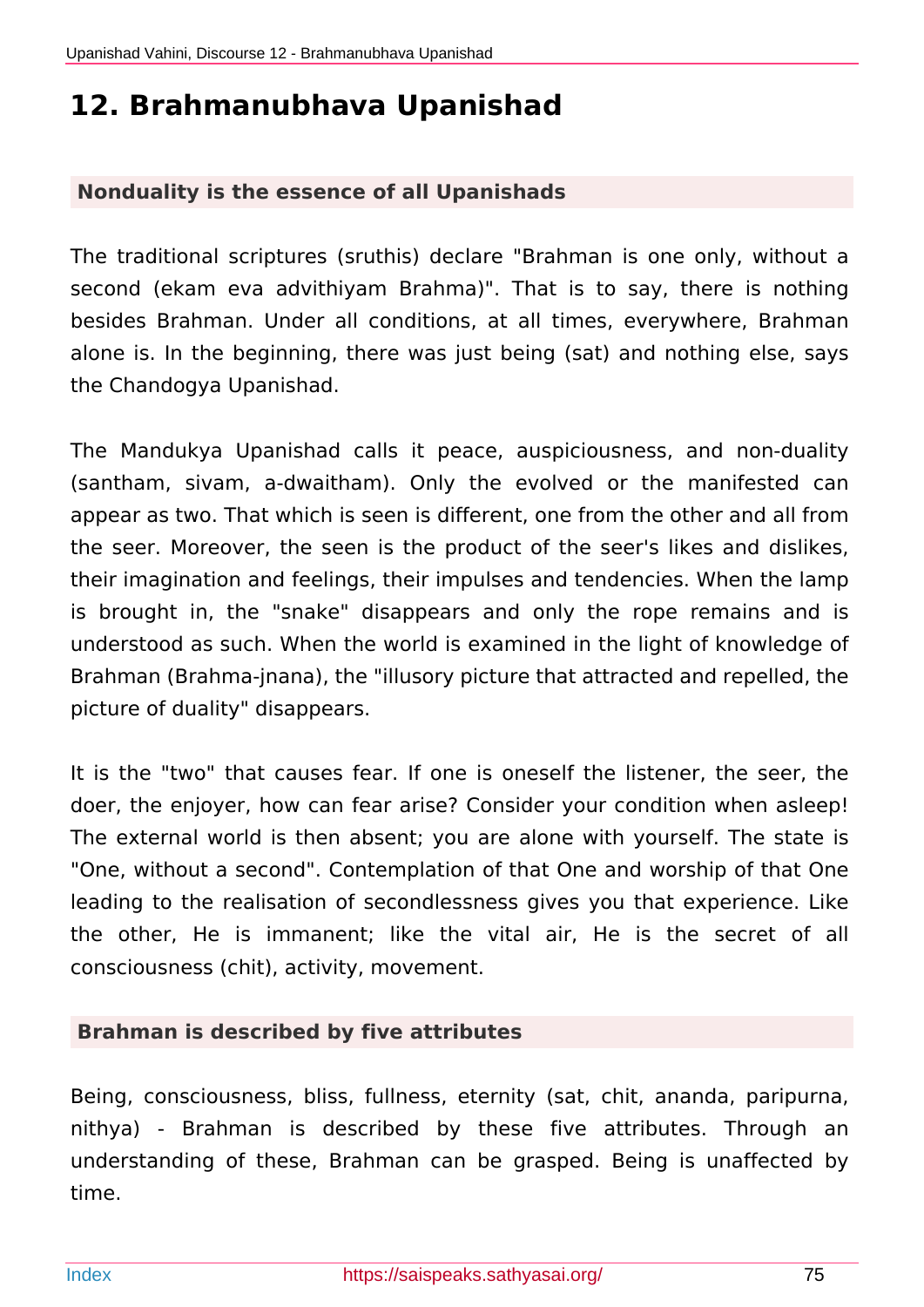Consciousness illumines and reveals itself as well as all else. Bliss creates the utmost desirability. Fullness knows no defect or diminution or decline or defeat. Eternity is that which is unaffected by the limitations of space, time and objectivisation.

In light of this knowledge of Brahman (Brahma-jnana), the world is a mirage, temporary, unreal, and negated by knowledge. The world is but another name for "things seen, heard, etc.". But remember that "you", the individual (jiva), the seer, are "being, consciousness, bliss, Brahman". Get fixed in that assurance; meditate on the Om, which is its best symbol. Become aware from this moment that you are the Atma. When the fog of ignorance vanishes, the Atma in each will shine in its native splendour. Then you know that you were pursuing a mirage in the desert sands, that you were taking as "real" objects that had a beginning and therefore had an end.

## **Give up desire, attachment, and ego**

The mind becomes bound with attachment when it dwells upon, desires, or dislikes an object. To get free from such bondage, the mind should be trained not to dwell upon, desire, or dislike any object. It is the mind that binds and unbinds. If dominated by passion (rajas), it easily falls into bondage; if purity (sathwa) predominates, it can achieve freedom.

He who feels one with the gross body feverishly pursues the pleasure derivable through the senses. Desire is the consequence of identification with the physical frame. Give that up and you are given up by desire. Joy and grief are like right and wrong, to be transcended. Affection and hatred are of the nature of the internal instruments of people. They don't belong to the "Liver" who lives with them, to the individual soul (jivi), or to the Atma, the essential reality of the individual.

## **Atma is ever full, ever pure, and Self-luminous**

The Atma is ever pure, ever free from attachment, for there is no second to get attached to. The Mundaka Upanishad mantra (III-I) says, Two birds, ever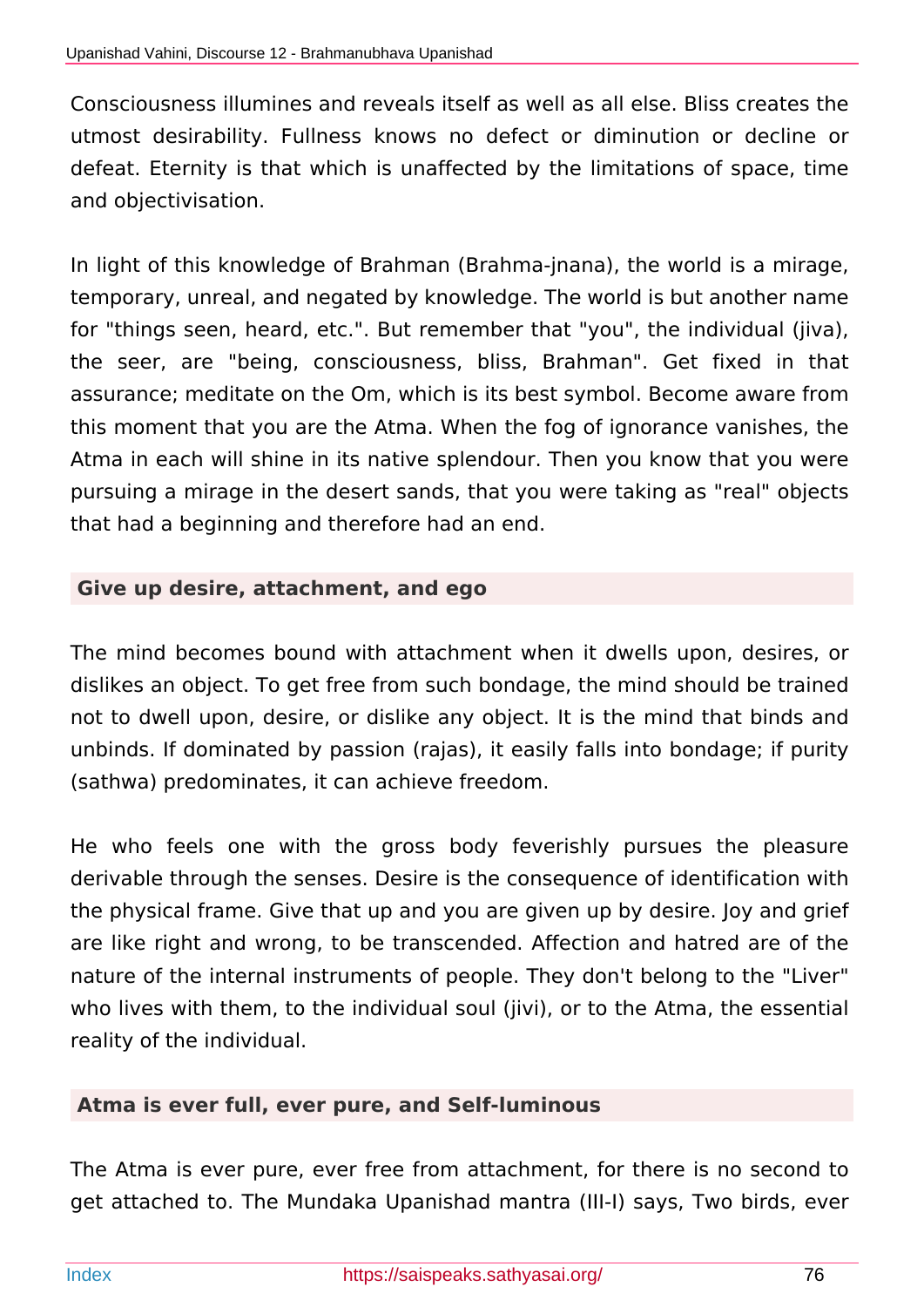together, with significant and subtle wings, are perched on a tree. One bird is engaged in tasting the fruits. The other just watches.

The tree is the body, and the twin birds are the individual Self (jiva-atma) and the highest Atma (Paramatma).

The individual Self experiences the joy and grief from the deeds in which it engages. The Supreme Atma is subtler than the subtlest and just watches, is just a witness.

How can this gross physical frame of plasma and pus be the pure, the selfluminous, the ever-witnessing Atma? This is built up by food; this is ever in a flux. Before birth it was not, and after death it is not! It is perishable any moment. It can live on without a limb or two, but the moment the vital air stops flowing, it starts to decompose.

So, the body should not be taken as the chief or as the be-all and end-all.

The yoga you should practise is: watch the agitation in the mind as a witness, free yourself from resolutions and even decisions, for and against. Have your mind and its journeys always under control. Yoga is the parallel progress of the individual soul (jiva-atma), with every step in tune with the supreme Atma (Paramatma). The goal is the merger of both; then, all grief ends. One who steadily takes up yoga with faith and is prodded on by unswerving renunciation (non-attachment) can certainly win victory.

## **Give up desires, attachments and negate the mind**

The awareness of consciousness (chit) in being-awareness-bliss (satchidananda) means the super knowledge (vijnana) that confers perfect equanimity and purity, in fact, Atmic wisdom (Atma-jnana), which can be experienced by one and all. In common parlance, super knowledge is used to indicate the sciences, but really it means the Higher Wisdom. In that "Selfform", there is no room for "impressions from action (karma)" or for wishes that prompt actions. Wishes vitiate the mind. Wishes lead to action, action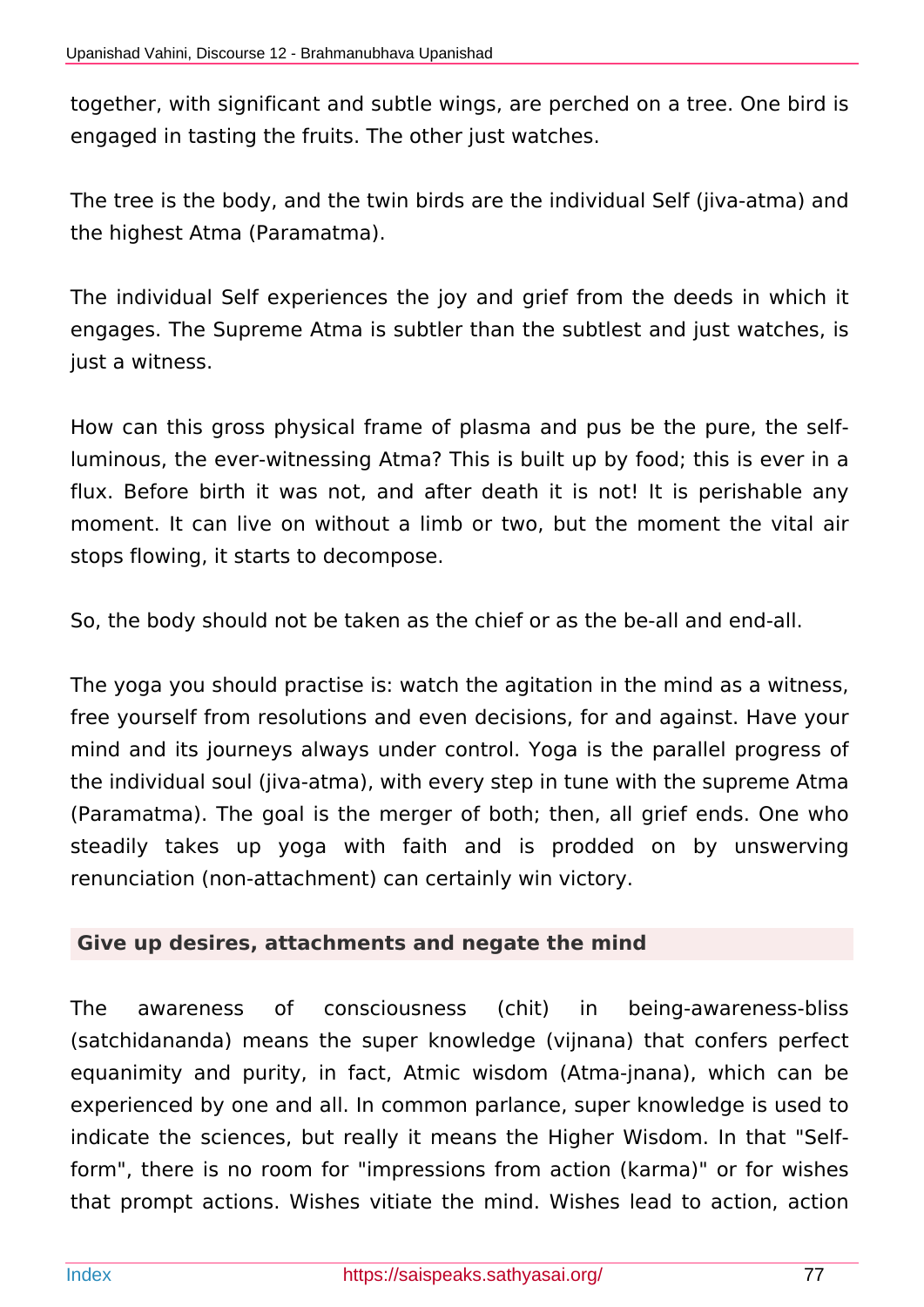leaves a scar (vasana) on the mind. Be alone with yourself; then the mind can be negated. For this reason, yogis retire into caves.

The impressions (vasanas) fall into two categories: beneficent (subha) and maleficent (a-subha). Beneficent impressions help liberation. Repetition of the name, meditation, good works, charity, justice, unselfish service, gratitude, compassion - these are beneficent. The maleficent tendencies of anger, cruelty, greed, lust, and egotism have to be uprooted with the help of the beneficent. Finally, just as the thorn with which the thorn in the foot is removed is also thrown away, the impressions that were used to overcome the impressions that hurt are also to be discarded.

The beneficial impressions are the products of attachment and produce further attachment, which may persist through many births, so the liberated soul (jivan-muktha) also has to conquer the beneficial impressions. For such a soul, they should be like a burnt rope that can't bind. In fact the entire group sensual craving, desire, greed, etc. - gets burned the moment the Atma is visualised. One will not be inclined toward anyone or anything; one will be unattached. Where the sun sets, there one lays down for rest. One moves among people unknown and unrecognised, seeking no recognition, why even avoiding it.

When the seer and the seen are the same, the joy is described as that of the fourth stage (thuriya). Beyond this, the Atma is certain to be reached. By dwelling constantly on the Atma and its reality, attachment to the world will fall off. The spiritual discipline must be without break. Genuine spiritual seekers must, with all their resources, redirect the mind from the affairs of the world and the objects that entice the senses and concentrate on the austere purpose of knowing Brahman.

Ignorant (thamasic) resolutions spell grief; pure (sathwic) resolutions promote dharma and help sustain society and individual; passionate (rajasic) ones plunge you into the worldly flood. Give up these three, and you become entitled to the honour of knowledge of Brahman.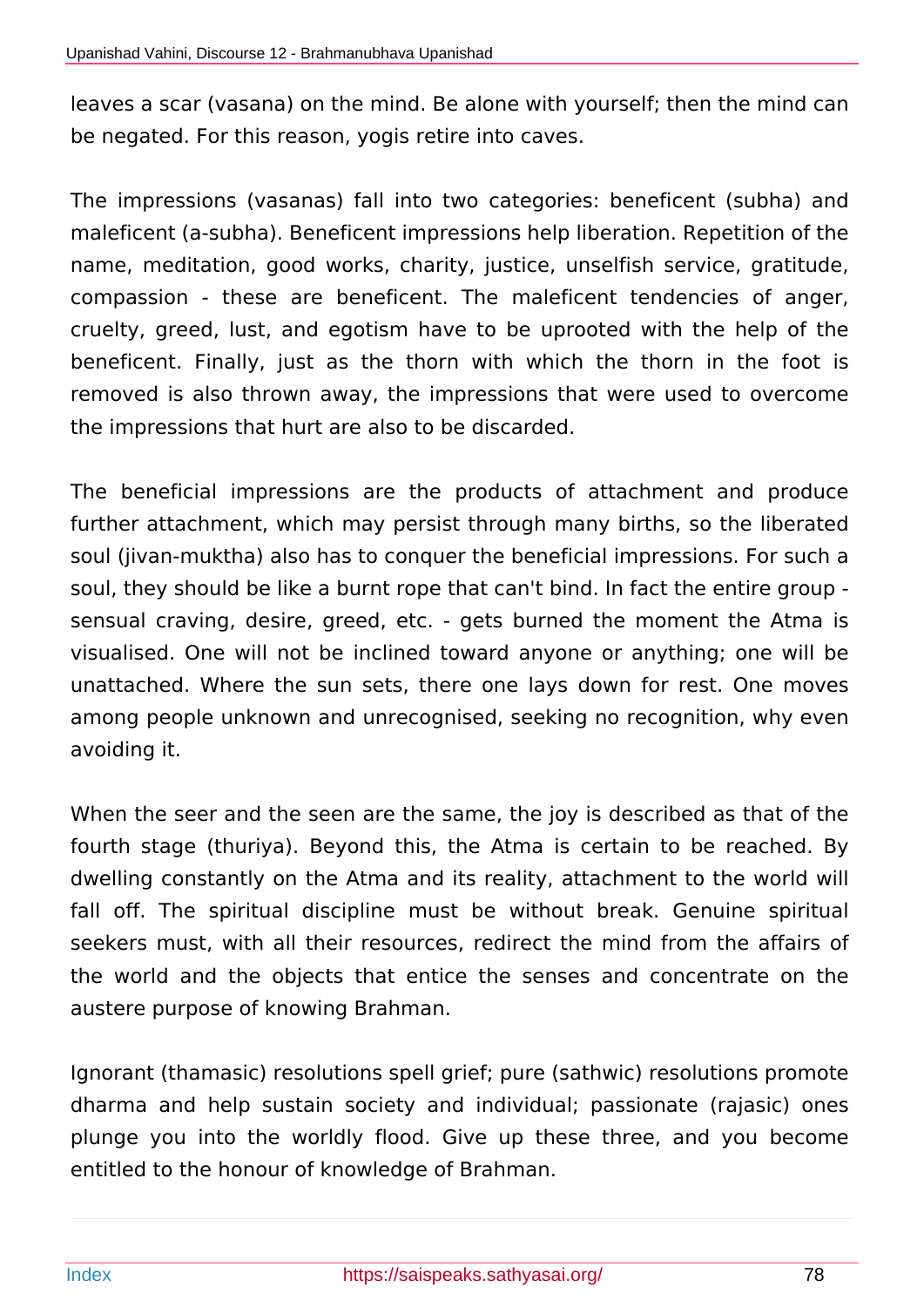#### **Attain Brahman by the process of negation of senses**

Brahman is of immeasurable depth; how can It be measured and comprehended by this petty mind? It is beyond all possibility of being described by categories, without limit, beyond denotation. To grasp It through the senses is impossible.

The Brahman, which Vedanta declares can be spoken of only as "not-this, notthis," is I-Myself. My reality is the Brahman in the cavity of my heart; I am the Brahman that spiritual aspirants strive to know and succeed in reaching. Brahman is that which remains after subtracting the body, the mind, the vital airs, the brain, etc.

This knowledge is reached by the discipline of negation. Just as by this method of partial elimination you arrive at the conclusion, "So, this is Devadattha (a person)," by this principle of appearance or presumption and its later removal the truth "That thou art (thath thwam asi)" is established. When the veil hiding the individual soul (jivi) is removed, the individual soul is revealed as the highest Atma (Paramatma) or supreme Brahman (Parabrahman).

The true Self (jiva-atma) is of the essence of the highest Atma.

"I" refers to this reality, the being-awareness-bliss (satchidananda); it is only ignorance that can use it to indicate the body! This ignorance and this wrong identification are the causes of continuous cycles of grief and joy.

So, use the word "I" with discrimination to mean only your Brahmic reality; that will win knowledge of Brahman (Atma-jnana) for you.

For experiencing the Atma as your Reality, control of the senses, removal of physical attachment, and truth are essential.

#### **God is encased everywhere**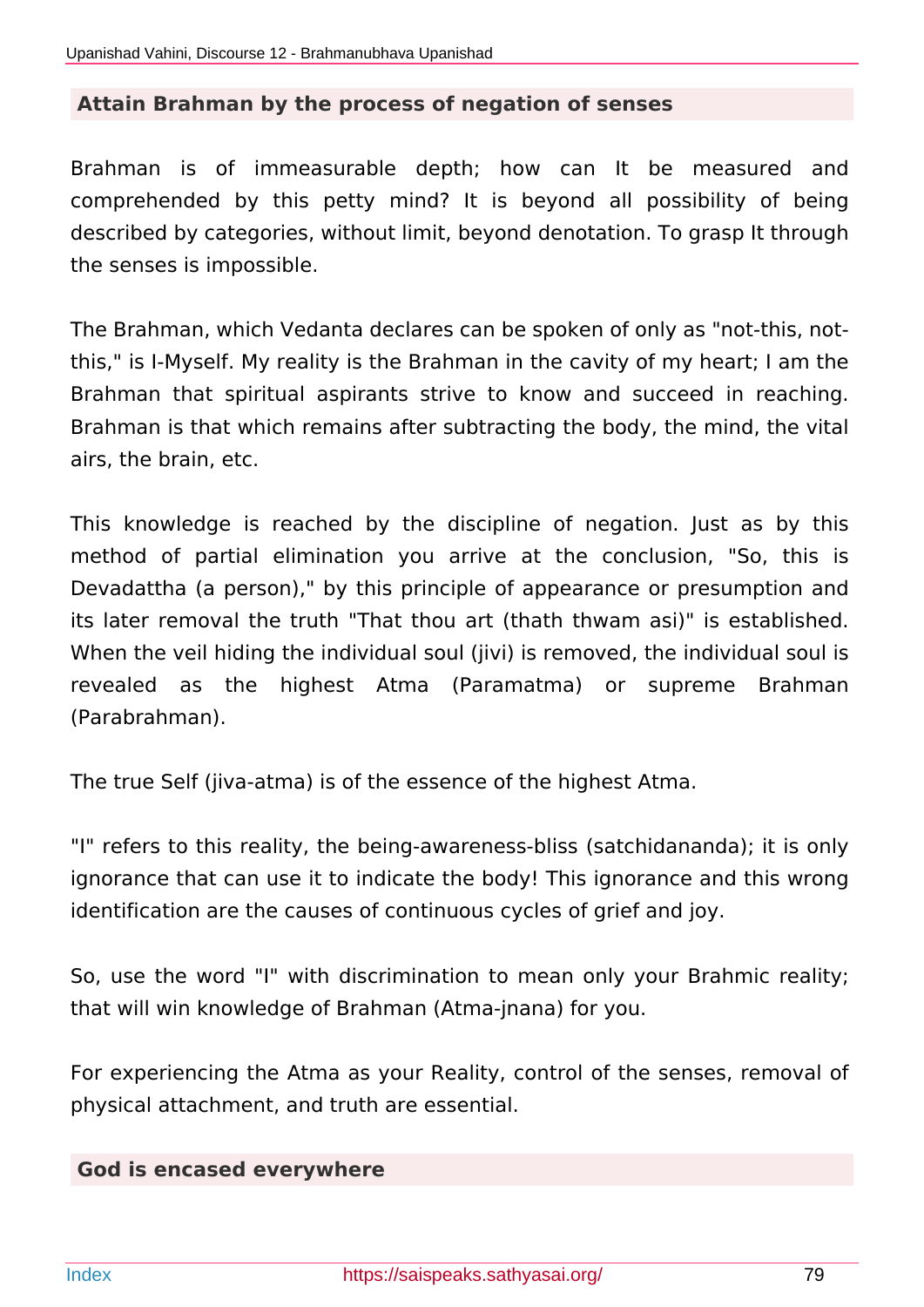Brahman is the teacher of the gods (brihaspathi) prompting the intellect (buddhi), the Mind of the mind, the Ear of the ear, the Eye of the eye, the Illuminer of all, the Self-illuminant One. His splendour is the light from which everything else emanates. He is the basic support and sustenance. In the mind, He is wisdom. The mind and the intellect do envelop the senses, and without Him, the mind and intellect are helpless to function. They emerge from Him and merge in Him like grass that is born from the earth and becomes part of it. Iron placed in fire becomes red and turns black again when cooled; so too, intellect becomes resplendent with spiritual wisdom (jnana) by dwelling on the highest Brahman (Parabrahman), who is the true nature of spiritual wisdom (jnanaswarupa).

God is encased everywhere, as the child in the womb.

# **Discover Divinity through the eye of wisdom or of love**

Some declare that they will believe only in a God that can be seen or demonstrated. This is the usual argument of the worldly minded. But it is not easy to see the Highest Atma, which is subtler than the subtlest, with gross physical eyes. You must first get command over a powerful microscope, one fit for the purpose. Either the eye of wisdom or the eye of love is wanted; only with these can you see God.

Can you show others what the thing called "pain" is, or "sweetness"? The eye cannot see an abstract thing like love, pity, mercy, virtue, faith; it is beyond its capacity. But by words, actions, and behaviour we infer that a person has love in the heart. So too, it is possible to judge whether people are knowers of Brahman, how deep they are established in their own reality, whether by fits and starts or steadily and securely. Divine wisdom, divine treasure, harmony with nature - through these He can be identified and discovered. Therefore, try by all means to earn either the eye of wisdom or the eye of love.

Just like sugar in cane juice or sweetness in sugar, the supreme Atma (Paramatma) is ever immanent in creation; He is the inner core of all beings. He is everywhere, always in everything; He has no form; Atma is "without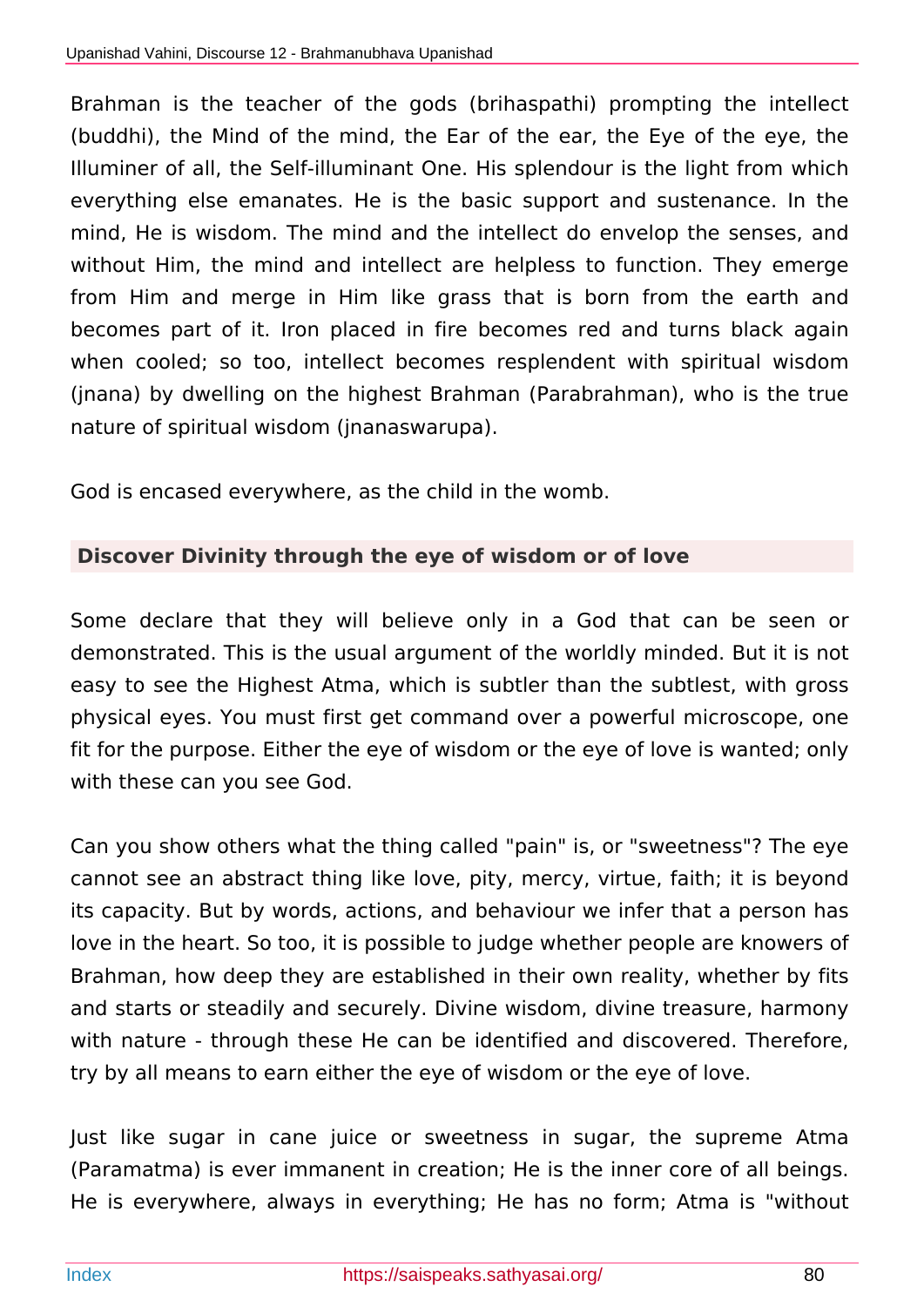body (a-thanu)". It is the in-dweller (Purusha). Only by throwing off attachment to the body and purifying the mind and intellect can you merge in your truth and earn the eternal bliss, highest peace (prasanthi), the purest wisdom. Thus only can one earn liberation from the bond-age of birth and death.

#### **Joy and grief, vice and virtue are binding products of the mind**

Deha, meaning the body, is derived from the root dhah, meaning burn. It implies that which has to be burned.

But, the wise man (jnani) has three bodies: the gross, subtle, and causal. Then what is burned? The fuels are the material world (adi-bhauthika), fate (adi-daivika), and the individual soul (adi-atmic), called the three penances or the cavity of the heart (hridaya-akasa). They can burn and consume the three bodies more quickly and completely than fire. However informed one may be, if one identifies with the body, one must be pronounced foolish.

On the other hand, one who is fixed in the faith that one is being-awarenessbliss (satchidananda) will be transformed into divinity Itself. Don't identify the individual with the gross body of flesh and bone or even with the subtle and causal. The Atma must be identified only with the Highest Atma (Paramatma). Only then can permanent bliss emerge. Joy and grief, good and bad belong to the realm of the mind, not to you. You are not the doer or the enjoyer of the fruits of the deeds. You are ever-free.

Virtue is dharma; vice is a-dharma (not dharma). Both are products of the mind, strings that bind the heart.

When people experience this higher truth, they become free from both and achieve the vision of reality. Just as the silk worm gets entangled and imprisoned in the cocoon that it spins around itself, so people spin cocoons of wishes around themselves and suffer.

The Atma is ever disentangled. It is "not-bound by worldly flux." Its nature is